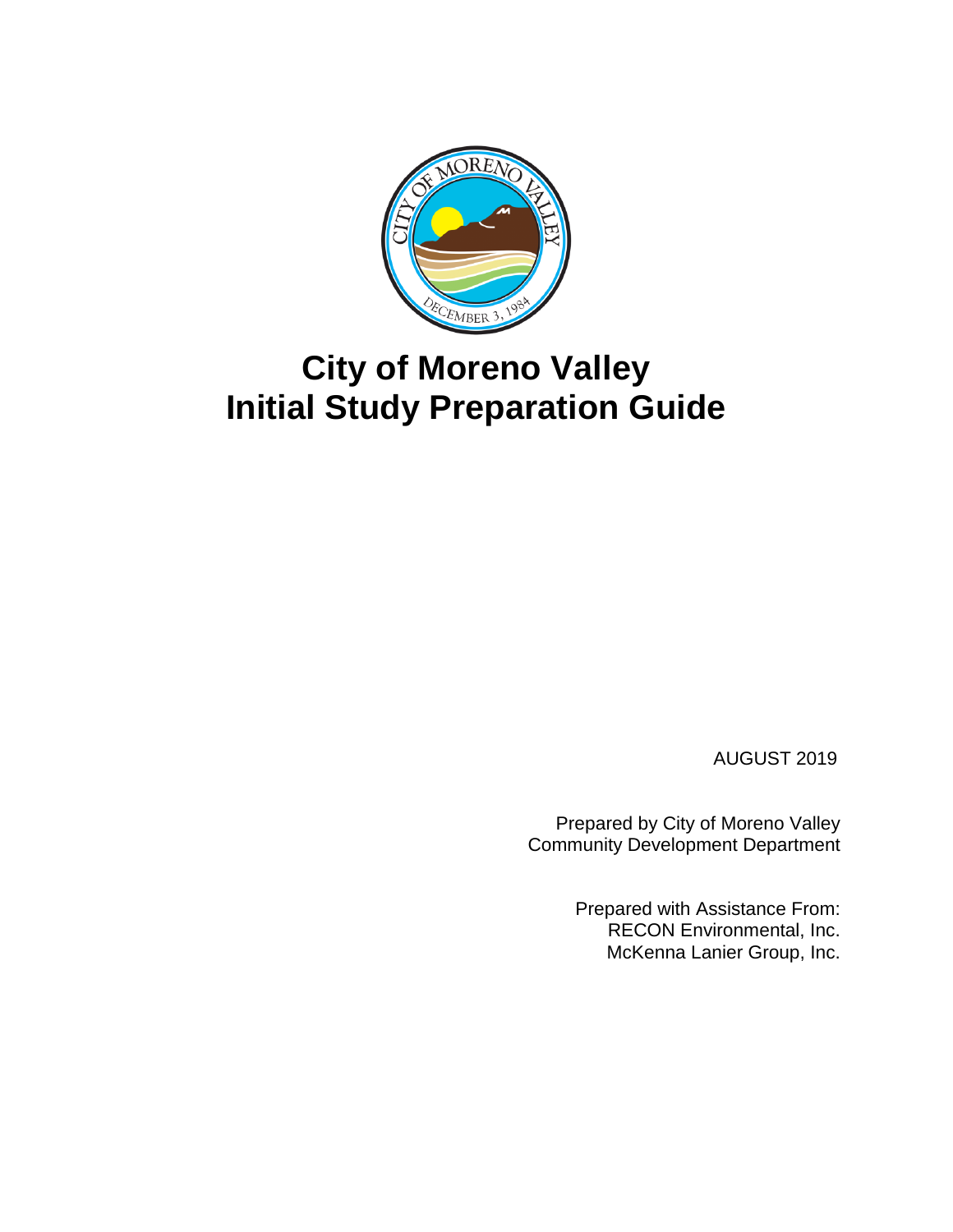# **TABLE OF CONTENTS**

| 1.1 |                                                                     |    |
|-----|---------------------------------------------------------------------|----|
| 1.2 |                                                                     |    |
| 1.3 |                                                                     |    |
| 1.4 |                                                                     |    |
| 1.5 |                                                                     |    |
| 1.6 | Determining the Significance of the Environmental Effects Caused by |    |
|     |                                                                     |    |
| 1.7 |                                                                     |    |
|     |                                                                     |    |
| 2.1 |                                                                     |    |
| 2.2 |                                                                     |    |
|     |                                                                     | 58 |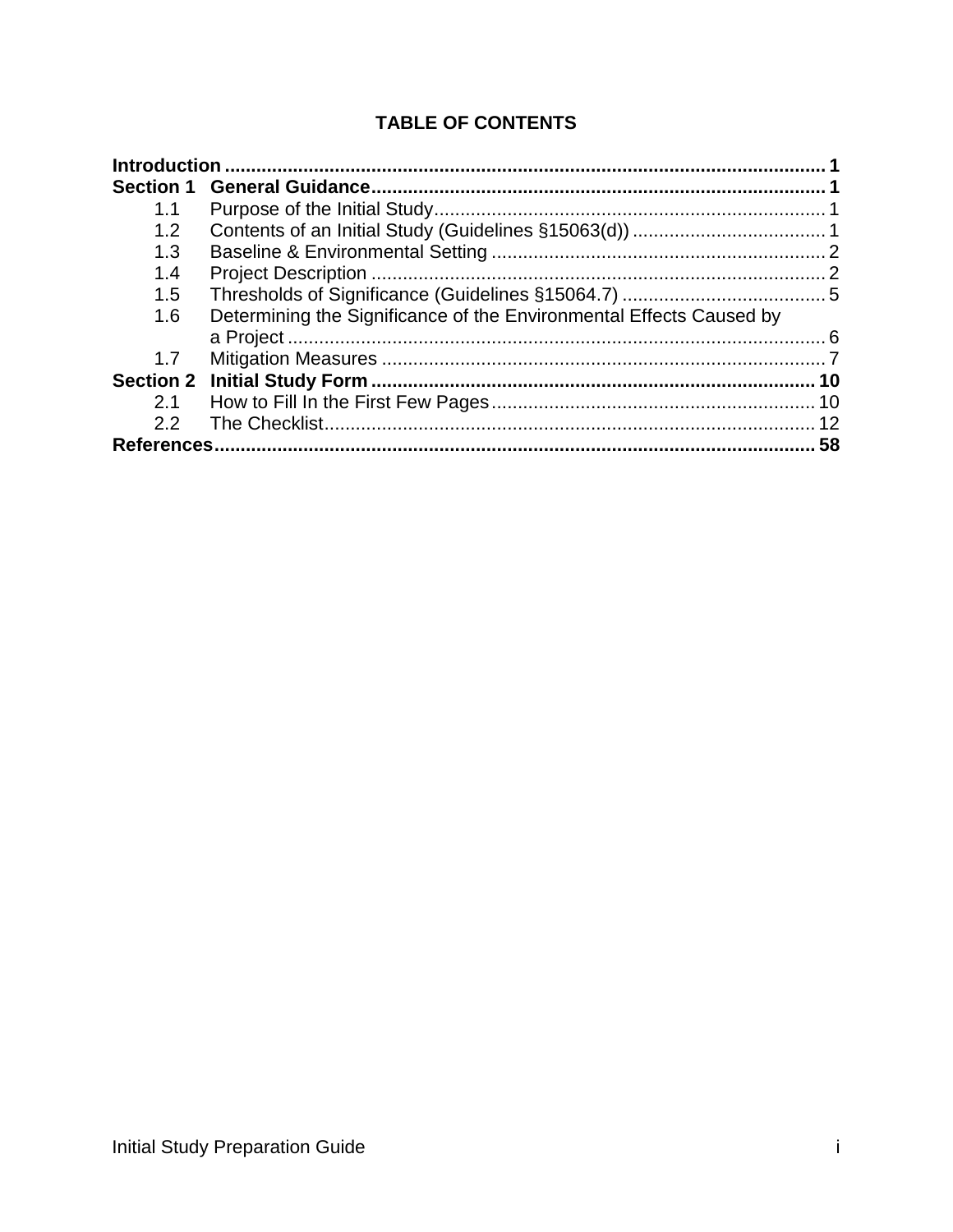# <span id="page-2-0"></span>**Introduction**

This document should be used as a companion document to the City of Moreno Valley (City) Rules and Procedures for Implementation of the California Environmental Quality Act adopted by the City Council. It is essential that the person preparing the Initial Study understands the California Environmental Quality Act (CEQA) and how it pertains to preparing Initial Studies. This document provides a reference to and is intended to provide guidance for implementation of the following documents:

- City of Moreno Valley Rules and Procedures for Implementation of the California Environmental Quality Act;
- Public Resources Code (PRC) 21000 Sections 21000–21189 (CEQA Statutes); and
- California Code of Regulation (CCR), Title 14, Division 6, Chapter 3, Sections 15000–15387 (CEQA Guidelines).

# <span id="page-2-1"></span>**1.0 General Guidance**

Pursuant to CEQA, an Initial Study Checklist (or Initial Study), is a preliminary analysis prepared by the lead agency to determine whether an Environmental Impact Report (EIR) or a Negative Declaration (ND) must be prepared or to identify the significant environmental effects to be analyzed in an EIR (CEQA Guidelines §15365).

# <span id="page-2-2"></span>**1.1 Purpose of the Initial Study**

The Initial Study serves as a tool to identify and select the appropriate environmental document. It can also be used as a means to remove or reduce potentially significant impacts to enable the project to qualify for a Mitigated Negative Declaration (MND). For ND/MNDs, the Initial Study provides the required documentation of the factual basis for the finding in an ND/MND that a project would not have a significant effect on the environment. Lastly, through a scoping process, the Initial Study can be used as a tool to determine what environmental factors need to be studied in greater detail under an EIR and which environmental factors need no further review.

Appendices G and H of the CEQA Guidelines provide sample Initial Study Checklists that may be used for environmental analysis. However, these forms are only suggested, and the lead agency may create their own format for the Initial Study Checklist.

# <span id="page-2-3"></span>**1.2 Contents of an Initial Study (Guidelines §15063(d))**

An Initial Study shall contain in brief form:

- A description of the project including the location of the project;
- An identification of the environmental setting;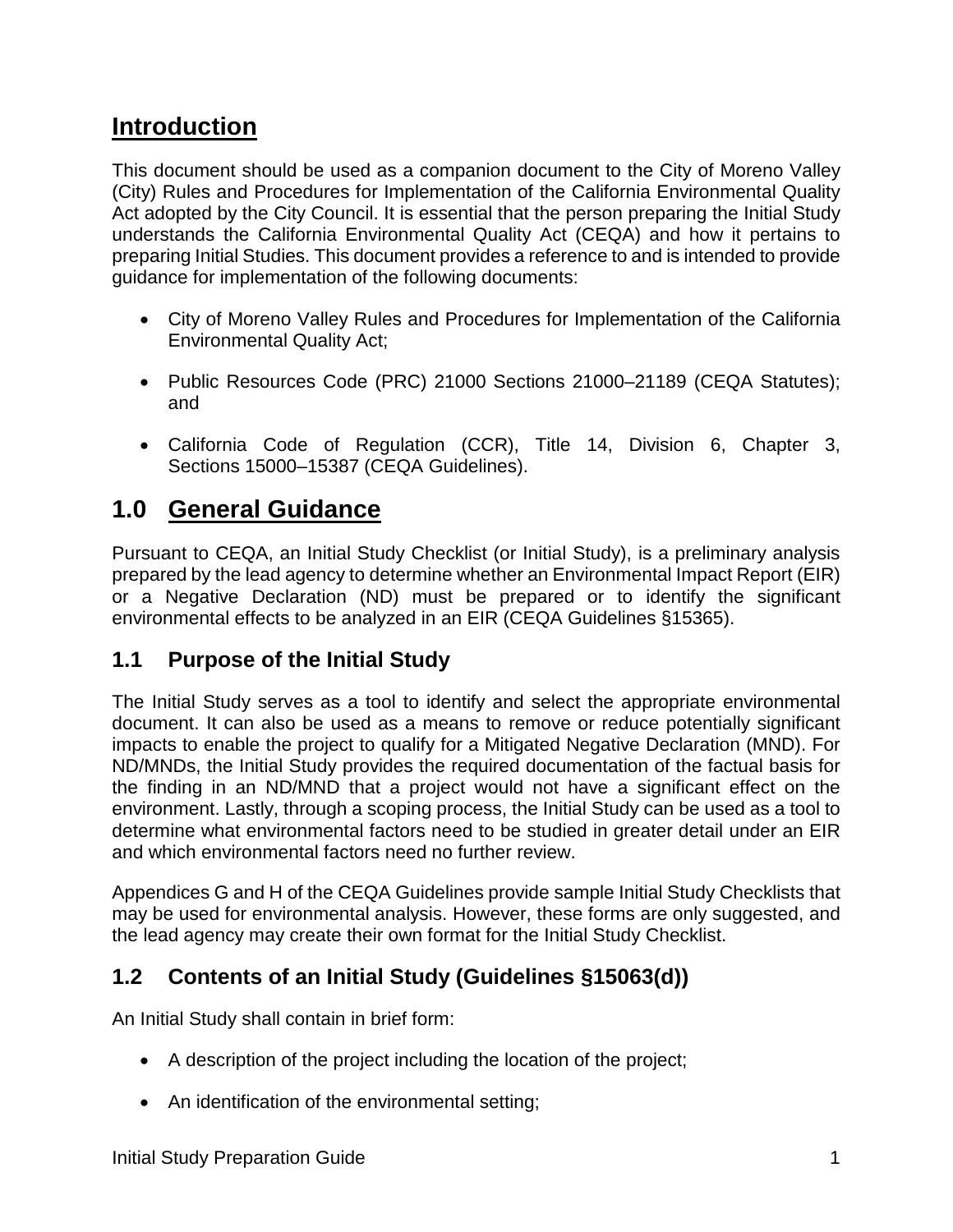- An identification of environmental effects by use of a checklist, matrix, or other method, provided that entries on a checklist or other form are briefly explained in enough detail to indicate that there is evidence to support the entries. The brief explanation may be either through a narrative or a reference to another information source such as an attached map, photographs, or an earlier EIR or ND. A reference to another document should include, where appropriate, a citation to the page or pages where the information is found.
- A discussion of the ways to mitigate the significant effects identified, if any;
- An examination of whether the project would be consistent with existing zoning, plans, and other applicable land use controls; and
- The name of the person or persons who prepared or participated in the Initial Study.

### <span id="page-3-0"></span>**1.3 Baseline and Environmental Setting**

The impacts of the project shall be evaluated by comparing expected environmental conditions after project implementation to conditions at a point in time, referred to as the baseline. The changes in environmental conditions between those two scenarios represent the environmental impacts of the proposed project. The description of the environmental conditions in the project study area under baseline conditions is referred to as the environmental setting (Association of Environmental Professionals [AEP] 2016a).

# <span id="page-3-1"></span>**1.4 Project Description**

CEQA Guidelines §15378(a) defines a project as the whole of an action, which has a potential for resulting in either a direct physical change in the environment or a reasonably foreseeable indirect physical change in the environment (AEP 2016b).

The term "project" refers to the activity which is being approved and which may be subject to several discretionary approvals by governmental agencies. The term "project" does not mean each separate governmental approval (CEQA Guidelines §15378(c)).

#### Piecemealing

Piecemealing or segmenting means dividing a project into two or more pieces and evaluating each piece in a separate environmental document, rather than evaluating the whole of the project in one environmental document. This is explicitly forbidden by CEQA, because dividing a project into a number of pieces would allow a lead agency to minimize the apparent environmental impacts of a project by evaluating individual pieces separately, each of which may have a less than significant impact on the environment, but when considered together may result in a significant impact. Segmenting a project may also hinder developing comprehensive mitigation strategies (AEP 2016b).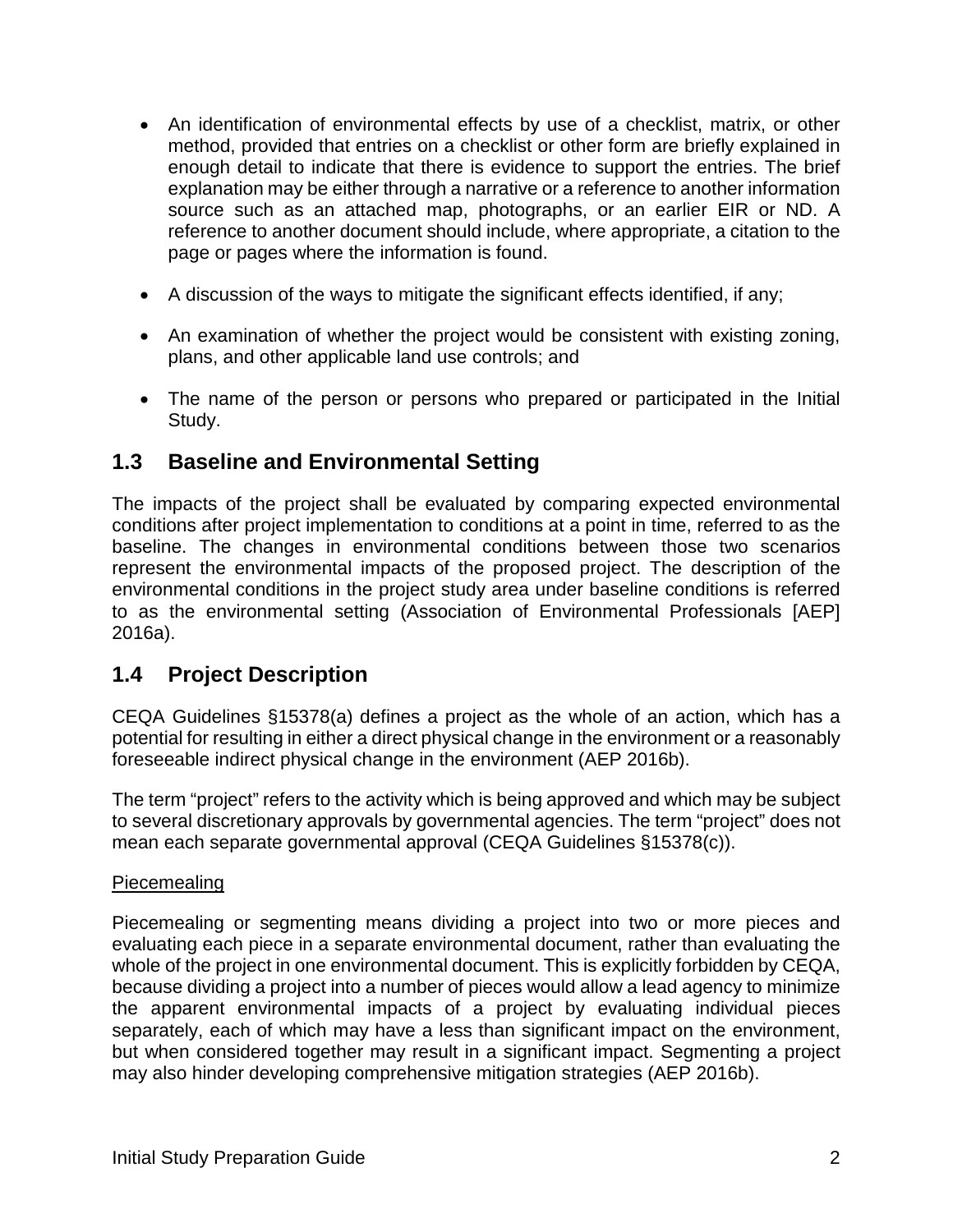#### Importance of the Project Description

As detailed in the AEP Topic Paper regarding project descriptions (AEP 2016b), a project description should contain enough information to ensure that the impact analysis contains a meaningful assessment of the project's impacts. For example, if a new roadway is proposed, the project description must also provide details of the proposed alignment and width so that a detailed analysis of the effects on biological and cultural resources can be completed. Or, if an expansion of a wastewater treatment plant is proposed, the treatment process and proposed capacity of the plant must be disclosed so that the analysis can assess whether the operation of the plant would meet water quality standards.

The project description is the foundation upon which an environmental analysis is constructed. An impact analysis should "tell a story" about how the actions comprising the proposed project will or will not lead to impacts, and why those impacts are either significant or less than significant. The project description should include the project objectives and demonstrate how the proposed project meets the project objectives.

The impact analysis then flows from the detailed description of project features contained in the project description, combined with other sources of information and scientific analysis. If sufficient information is not provided in the project description about the actions and activities that would occur under the proposed project, the first part of the impact analysis story may be misleading or incomplete, and the reader will not be able understand the chain of logic and fact that links the project description to the impact conclusions. Further, without a complete and stable project description, the team preparing the impact analyses within the environmental document may not have the information necessary to determine what impacts the proposed project may have, or the intensity of those impacts (AEP 2016b).

#### Contents of the Project Description (CEQA Guidelines §15124)

The contents of a project description for an ND or MND are not explicitly called out in the CEQA Guidelines; however, guidance for the preparation of EIR project descriptions provides applicable guidance. The CEQA Portal Topic Paper – Project Description (AEP 2016b) provides examples of the types of information to be provided in a project description:

- The project sponsor or applicant.
- The location of the proposed project (including regional and site-specific graphics).
- A timeline for completing the project, including when construction of the proposed project is expected to be initiated, how long will it take to complete construction, and when project operations, occupancy, or use would begin.
- Project objectives.
- A summary of the types of uses the proposed project will include.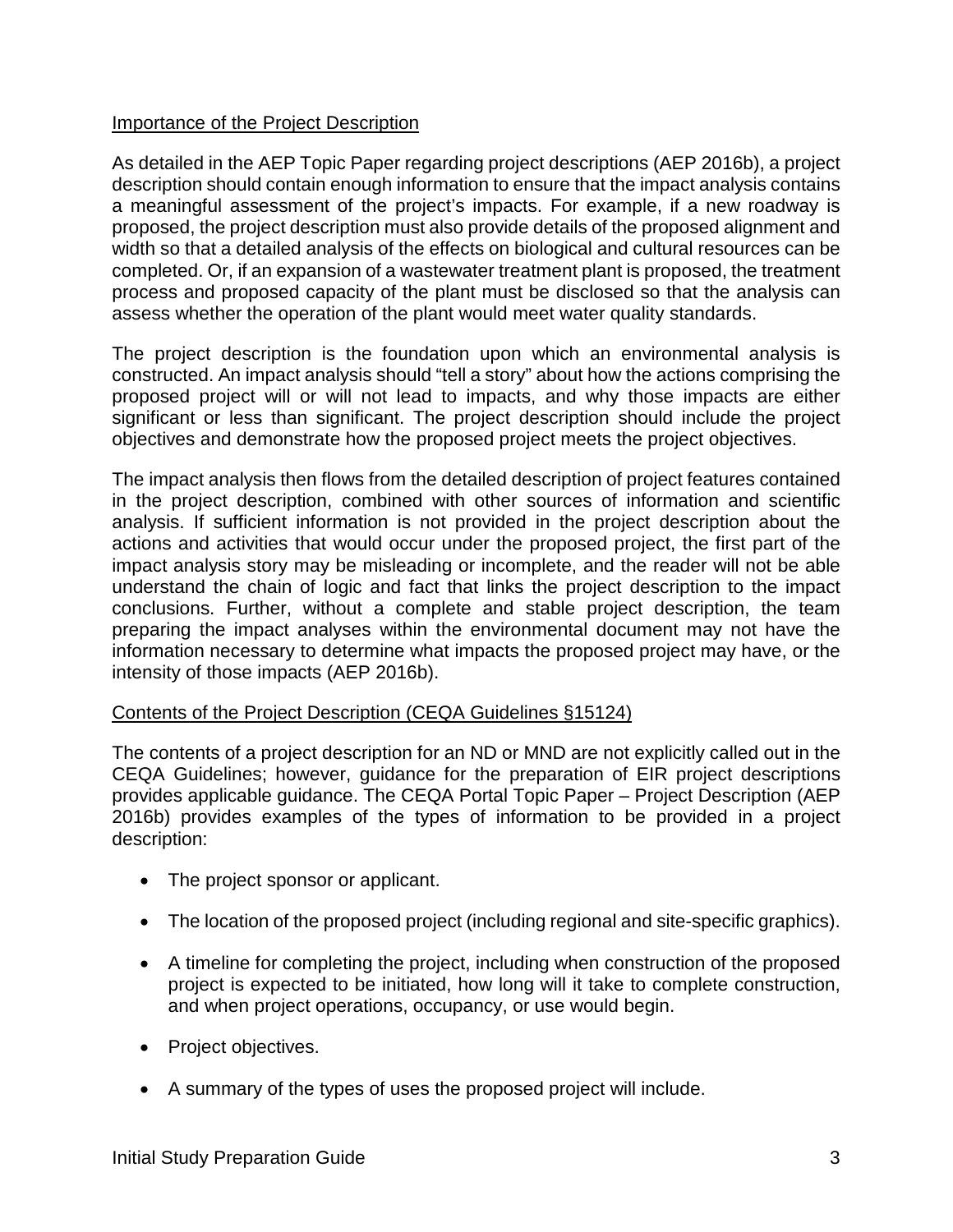- A quantitative measure of the intensity of each use (e.g., square footage of commercial space, number of single-family housing units, width and linear feet of new roadway, and amount of water to be diverted).
- Improvements to public infrastructure and services required for the proposed project, including off-site improvements.
- Information regarding how the proposed project would be constructed and operated. This would also include discussion of any contemplated off-site grading, location of the staging area for construction, and any other potential land disturbance.
- Reasonably foreseeable future project phases or related projects.
- Information on the kinds of measures proposed to avoid or minimize environmental impacts (sometimes called environmental commitments).
- Information on any additional environmental clearances, consultations, or permits that will be required for the project.
- A list of agencies that will use the environmental document for their CEQA compliance (including permitting agencies).
- Information on who the proposed project is intended to serve (if appropriate).
- Graphics showing what the proposed project will look like (plan view and elevations, if appropriate).
- If construction and/or operation is to occur in phases, provide an expected schedule of the phases and detail as to what portions of the project will happen in each phase. Describe any temporary or permanent relocations required, if applicable.
- More detailed information about construction may be needed for certain technical analyses, such as:
	- o What kinds of equipment will be involved in constructing the proposed project?
	- o What is the maximum number of construction workers expected to be on-site at the height of construction, and how long will that last?
	- o How many people will be expected to work at the project site at full implementation?
	- $\circ$  If cut and fill are not able to be balanced on-site, what is the amount of material needing to be hauled on- or off-site, and the location of the source or destination of these materials?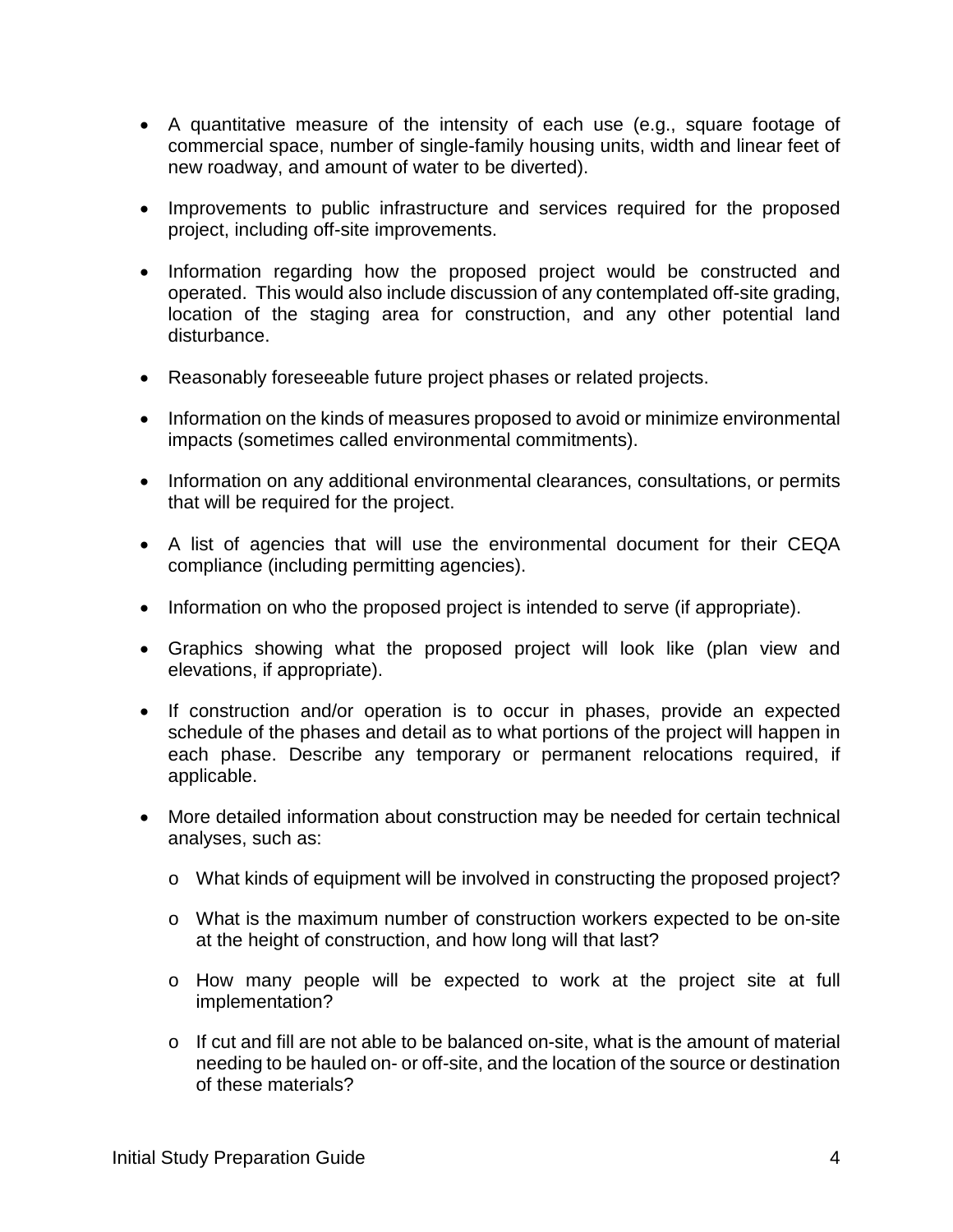- o What Best Management Practices will be used to minimize pollutant flows during storm water events?
- o Where will construction waste be hauled to?
- o Where will equipment and materials storage (staging) areas be located?
- How storm water flows will be handled on-site (for hydrology and water quality analysis).
- How stream crossings will be created or altered (for biology and hydrology).
- Details about internal traffic flow (for traffic).
- Number of parking spaces provided (for traffic).
- Activities associated with the decommissioning or demolition of the proposed project, if it is anticipated to have a limited lifespan (e.g., a reclamation plan for a proposed mining operation).

To the extent that some of this information is not available, the CEQA document should contain any assumptions made regarding details of the project construction and operation needed to complete the analyses.

# <span id="page-6-0"></span>**1.5 Thresholds of Significance (CEQA Guidelines §15064.7)**

A threshold for an environmental impact is that point at which the lead agency defines as the level of effect above which the impact is significant and below which the impact is considered less than significant. Lead agencies are responsible for defining thresholds applicable to projects under their jurisdiction. While the City has not adopted thresholds of significance, there are some thresholds or standards established by the Initial Study questions themselves, others established by expert agencies, and those established by regulatory agencies. The specifics of these thresholds as they apply to the City are discussed under the appropriate environmental factor or question in Section 2.

It is important to understand that when using a threshold, the preparer should briefly explain how compliance with the threshold means that the project's impacts are less than significant. Compliance with an adopted threshold does not relieve a lead agency of the obligation to consider substantial evidence indicating that the project's environmental effects may still be significant.

More information on thresholds can be found in the CEQA Portal Topic Paper – Thresholds of Significance at [https://ceqaportal.org/topic\\_papers.cfm.](https://ceqaportal.org/topic_papers.cfm)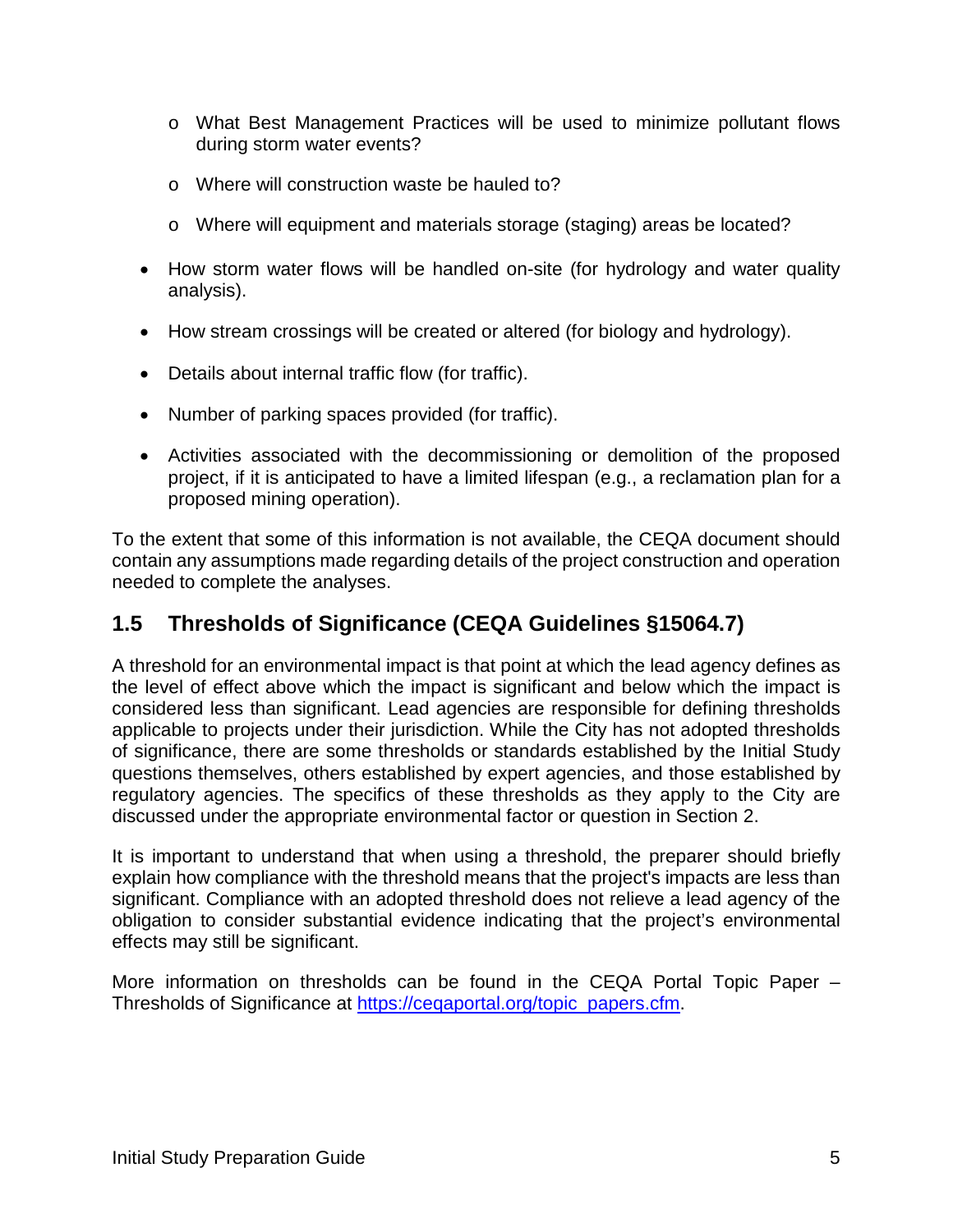# <span id="page-7-0"></span>**1.6 Determining the Significance of the Environmental Effects Caused by a Project**

CEQA Guidelines §15064 sets the stage for determining environmental impacts. Some key points from this section of the CEQA Guidelines are discussed below.

#### Significant Effect

A significant effect is a substantial, or potentially substantial, adverse change in any of the physical conditions within the area affected by the activity including land, air, water, minerals, biology, ambient noise, and objects of historic or aesthetic significance, to name a few. Social or economic changes related to a physical change in the environment may also be considered in determining whether the physical change is significant. As noted in the CEQA Guidelines, a solid definition of a "significant effect" is not always possible because the significance of an activity may vary with the setting (CEQA Guidelines §15382).

The lead agency's decision as to whether a project may have one or more significant effects shall be based on substantial evidence in the whole of the record of the lead agency. The CEQA Guidelines state that: "If the lead agency determines there is substantial evidence in the record that the project may have a significant effect on the environment but the lead agency determines that revisions in the project plans or proposals made by, or agreed to by, the applicant would avoid the effects or mitigate the impact to a point where clearly no significant effect on the environment would occur and there is no substantial evidence in light of the whole record before the public agency that the project, as revised, may have a significant effect on the environment then a mitigated negative declaration shall be prepared" (Guidelines §15064).

"If the lead agency determines there is no substantial evidence that the project may have a significant effect on the environment, the lead agency shall prepare a negative declaration" (CEQA Guidelines §15064; Friends of B Street v. City of Hayward (1980) 106 Cal. App. 3d 988).

If there is disagreement among expert opinion supported by facts over the significance of an effect on the environment, the lead agency shall treat the impact as significant and shall prepare an EIR.

The Sierra Club v. County of Fresno (2018) 6 Cal.5th 502 (December 24, 2018) case, also known as the Friant Ranch Decision, has the potential for implications on environmental analysis. Although the discussion concerns an EIR, it would impact all environmental analysis (NDs and MNDs). Ascent Environmental released a CEQA Practice Paper entitled Practical Implications of the Friant Ranch Decision for Air Quality and Other EIR Analyses (Ascent Environmental 2019). The paper reminds CEQA practitioners "that the evaluation of significant effects under CEQA must be understandable to the public, which not only involves providing support by substantial evidence, but also interpreting and explaining the meaning of the impact to the affected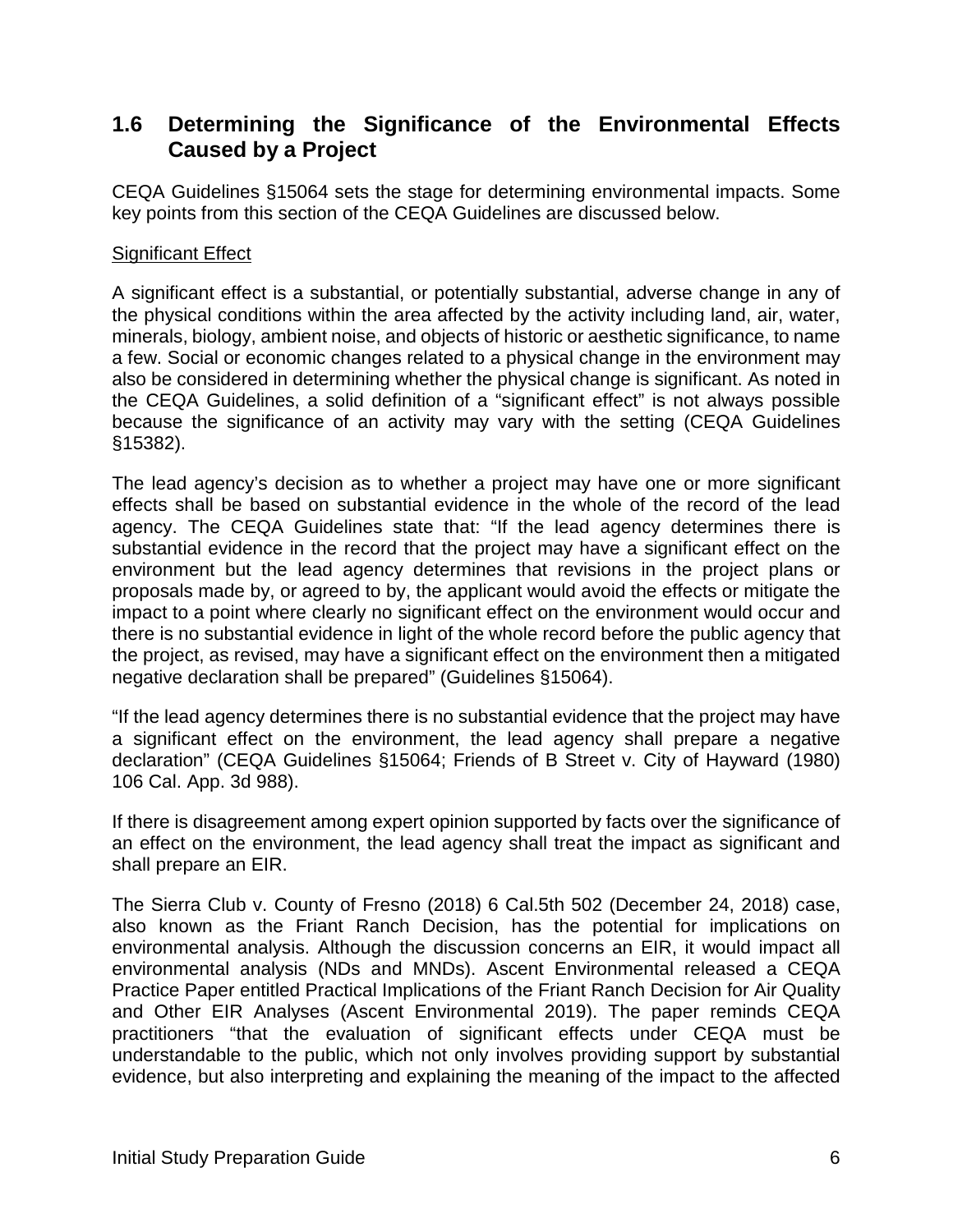public, including the analytical route to the impact conclusion and its nature and magnitude (i.e., telling the story behind the impact)" (Ascent Environmental 2019).

#### Direct Impacts (CEQA Guidelines §15358)

Direct or primary impacts are those immediately related to the project (i.e., the project will require grading that will destroy habitat). In evaluating the significance of the environmental effect of a project, the preparer shall consider direct physical changes in the environment, which may be caused by the project.

When a physical change is caused by economic or social effects of a project, the physical change may be regarded as a significant effect in the same manner as any other physical change resulting from the project. Alternatively, economic and social effects of a physical change may be used to determine that the physical change is a significant effect on the environment. If the physical change causes adverse economic or social effects on people, those adverse effects may be used as a factor in determining whether the physical change is significant.

An example would be a big box home improvement store whose approval in a downtown area will cause smaller electric, plumbing, lumber stores to close causing blight in the downtown.

#### Indirect Impacts

Indirect or secondary impacts are those that are reasonably foreseeable and are related more to the impact consequences than to the project itself (i.e., the destruction of nonnative grassland will indirectly affect raptors due to a reduction on foraging habitat). In evaluating the significance of the environmental effect of a project, the preparer shall consider reasonably foreseeable indirect physical changes in the environment, which may be caused by the project.

#### Cumulative Impacts

Cumulative impacts are two or more individual effects which, when considered together, are considerable or which compound or increase other environmental effects (CEQA Guidelines §15355). Cumulatively considerable impacts are those additional or incremental effects of an individual project that when analyzed in connection with the effects of past, current, and foreseeable projects is significant.

When relying on a plan, regulation, or program, the lead agency should explain how implementing the particular requirements in the plan, regulation, or program ensure that the project's incremental contribution to the cumulative effect is not cumulatively considerable.

#### <span id="page-8-0"></span>**1.7 Mitigation Measures**

A mitigation measure is an action to be taken to reduce or avoid a significant impact resulting from a proposed project. The solution must have a "nexus" to the project, be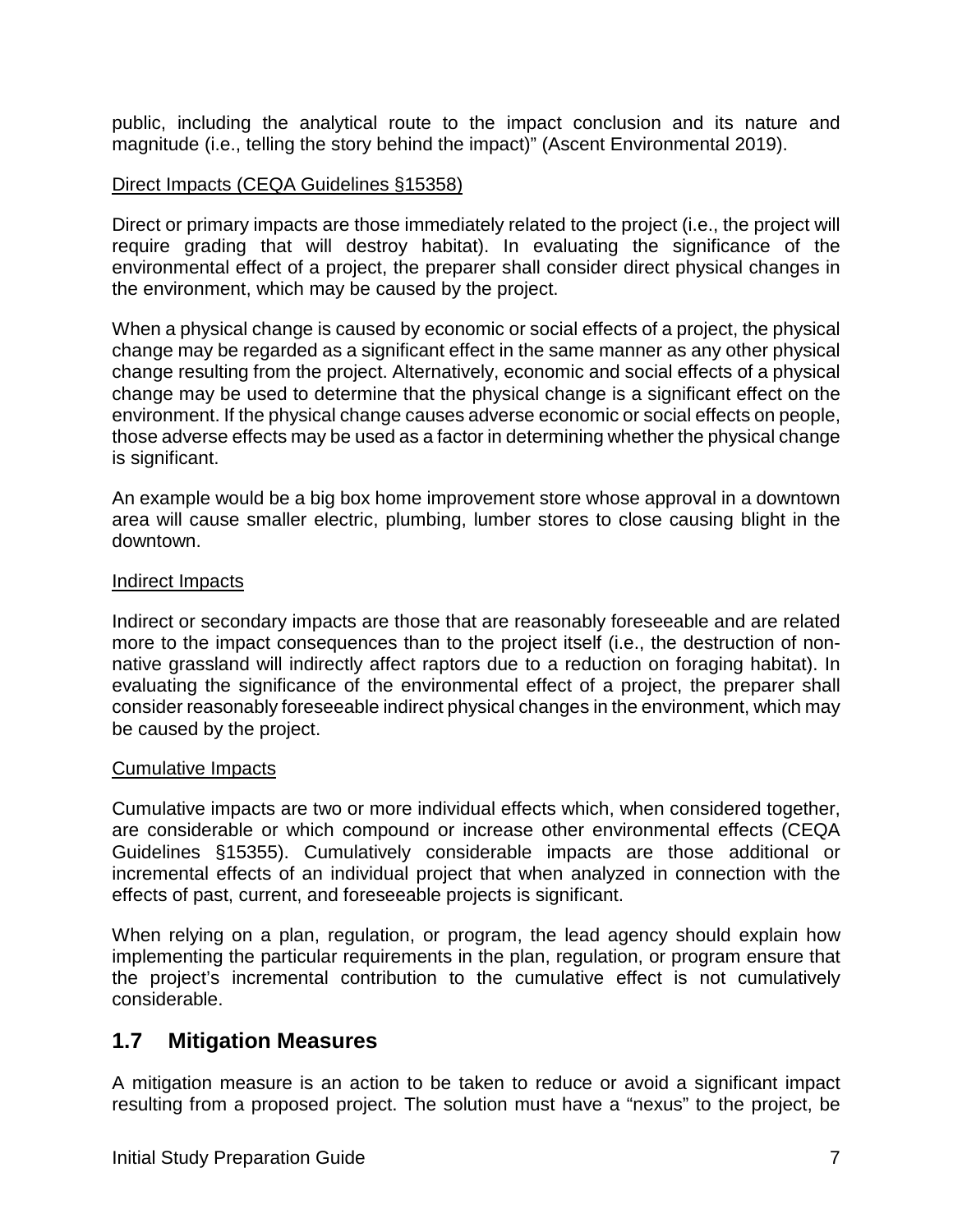"roughly proportional" to the project and cannot be recommended or required where there is no impact or a less than significant impact (Nollan v. California Coastal Commission, 483 U.S. 825 [1987] and Dolan v. City of Tigard, 512 U.S. 374). The measures shall be fully enforceable through the project conditions, or any other legally binding instruments (i.e., development agreements).

If there is more than one mitigation measure that could equally reduce the impact to less than significant, the Initial Study response shall include disclosure of all of the potential measures along with the basis or reasoning why the lead agency selected the measure that is to be applied. If the measure itself could cause one or more significant effects in addition to the project's impacts, the response in the Initial Study must include the effects of the mitigation measure, but the detail needed to describe the effects does not have to be the same as that for the effects of the project.

Mitigation measures should not include processes or requirements of Federal, State, or City laws (i.e., the requirement for a grading permit is not mitigation). However, if the processes or requirements help to mitigate the project's impacts, then this should be stated in the response to the checklist question as to how it is ensured that those requirements would be implemented, in addition to how those processes or requirements would reduce the impacts.

There are times when the City may have a policy (not a Code requirement) that is added to certain types of projects as a condition. If this policy is required to reduce the project's impact to less than significant, and the applicant could request to have the condition removed from the project through the hearing process, then it is a good idea to make this policy a mitigation measure so all are aware that it is needed to reduce the impacts of the project. For example, if a project relies on implementation of a specific General Plan policy to ensure impacts would be less than significant, the City may require that policy language to be added as a mitigation measure to ensure it is implemented.

#### Required Contents of a Mitigation Measure

Mitigation measures must include the five Ws (Why, What, Where, Who, and When) and the one H (How).

**Why:** what is the objective of the mitigation measure? (i.e., to compensate for the loss of oak trees on the site).

**What and Where:** include specific actions or types of actions and locations, if applicable. Mitigation should include a clear performance standard and must be verifiable (i.e., replace two 36-inch box oak trees for every one tree lost and show how the required tree quantity is met on the landscape plan. The developer is responsible for ensuring the newly planted oak trees take hold and do not die for the next two years. If the trees die, they must be replanted).

**Who:** the responsible party for carrying out the mitigation measure (i.e., the developer will ensure that the Landscape Architect knows this requirement and that the trees do not die for the next two years).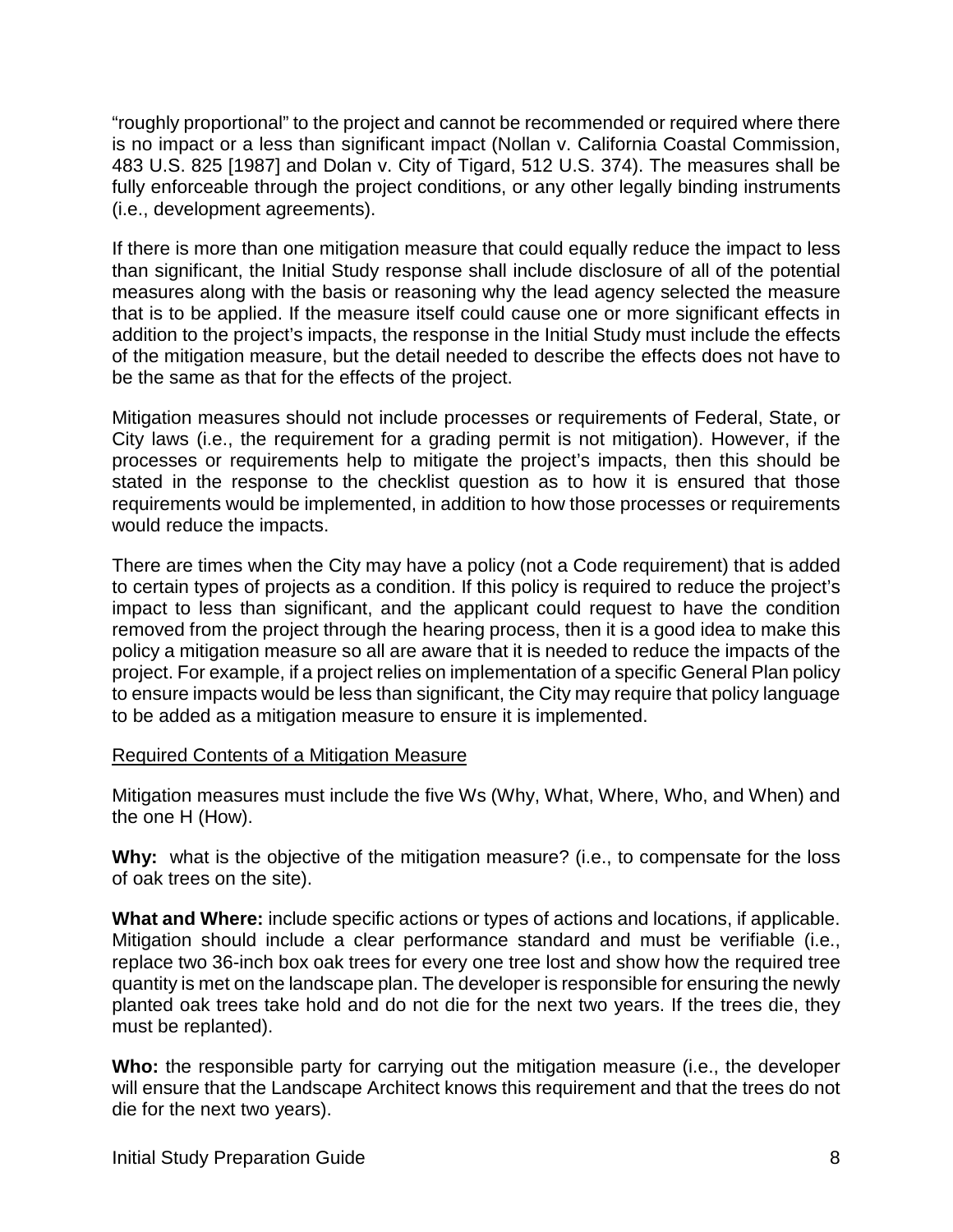**When:** the timing under which the mitigation measure is to be completed (i.e., prior to building permit issuance).

**How:** a description of the project significance after implementation of the mitigation measure (i.e., this mitigation measure reduces the project's impacts to the loss of oak trees to less than significant as the two to one ratio for replacement will ensure that the oak tree population is restored).

The mitigation measure must be:

- Linked to an impact;
- Measurable and enforceable;
- Within the jurisdiction of the lead agency;
- Feasible;
- Monitored by the lead agency; and
- Measurable.

Mitigation measures cannot defer the identification of measures to sometime in the future. However, a mitigation measure may be developed after project approval, when it is not practical or feasible to include the details of the needed actions during the environmental review process. The lead agency must commit to the mitigation, adopt specific performance standards the measure will achieve, and identify the potential actions that can feasibly achieve the performance standards that will be analyzed and potentially incorporated in the measure.

<span id="page-10-0"></span>The lead agency cannot reduce the project's proposed number of housing units as mitigation or even as an alternative if other feasible mitigation or alternatives would provide a similar level of mitigation without reducing the number of housing units (CEQA Statute §21159.26).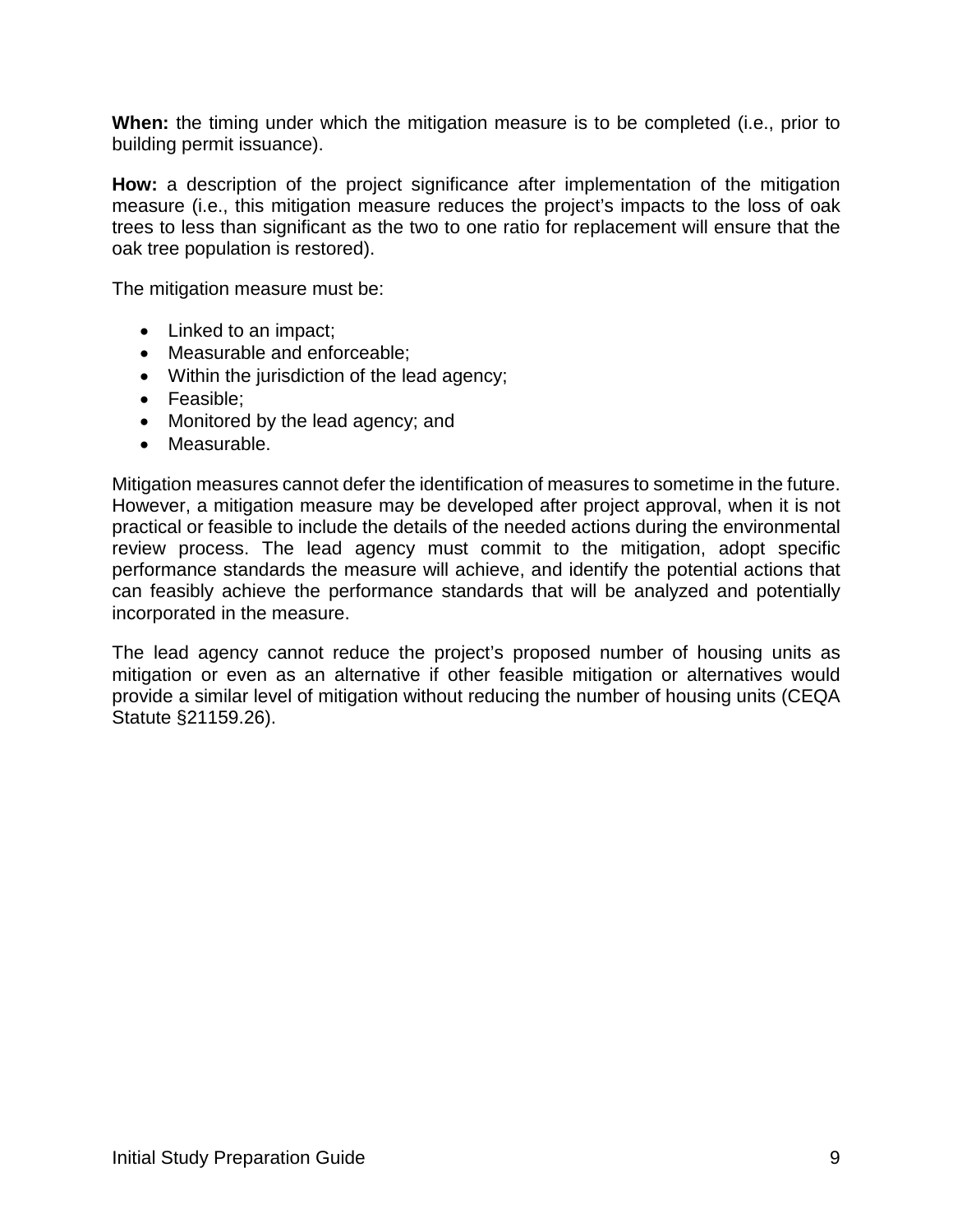# <span id="page-11-0"></span>**2.0 Initial Study Form**

### **2.1 How to Fill In the First Few Pages**

Cover – Self-explanatory.

Table of Contents – Right-click on the Table of Contents to update.

Project Case Number – Include all cases being processed for the project and any other approval required for the project (i.e., City approval to sell City land, etc.).

Project Title – The title will be used on all CEQA documents, including notices.

Public Comment Period – Enter the 20-day or 30-day review period (longer for an EIR).

Lead Agency – The City is the decision-making body and is, therefore, the Lead Agency.

Documents Posted At – This would be the City's web address where the Initial Study and the Technical Studies (Appendices to the Initial Study) will be posted.

Prepared By – This will be the Project Planner from the City or a consulting firm that prepared the Initial Study.

Project Sponsor – The project sponsors are typically the applicant and the landowner.

Project Location – This will be the site address if available, information on the location (i.e., SEC of two streets, etc.), the City, County, and State, perhaps a reference to an aerial map, the U.S. Geological Service (USGS) locational information, and the Tax Assessor Parcel Number.

#### *Example:*

*Approximately 116 feet east of the corner of XX Street and ABC Street on the north side of ABC Street, in the City of Moreno Valley, Riverside County, California, as shown in Figure A – Aerial Map. The Project site is located in Section 32 of Township 4 South, Range 1 West, Lakeview 7.5 Quadrangle U.S. Geological Survey (USGS), San Bernardino Base and Meridian (SBBM) and is comprised of Tax Assessor Parcel Numbers (APN) 432-270-012.*

General Plan Designation – The preparer will enter the baseline or current General Plan designation with a description of the designation from the General Plan.

*Example:*

*Residential: R2 - maximum two dwelling units per acre*

*The description of the purpose of each General Plan designation is found in Section 9.2.2 Community Development Element Objectives and Policies..*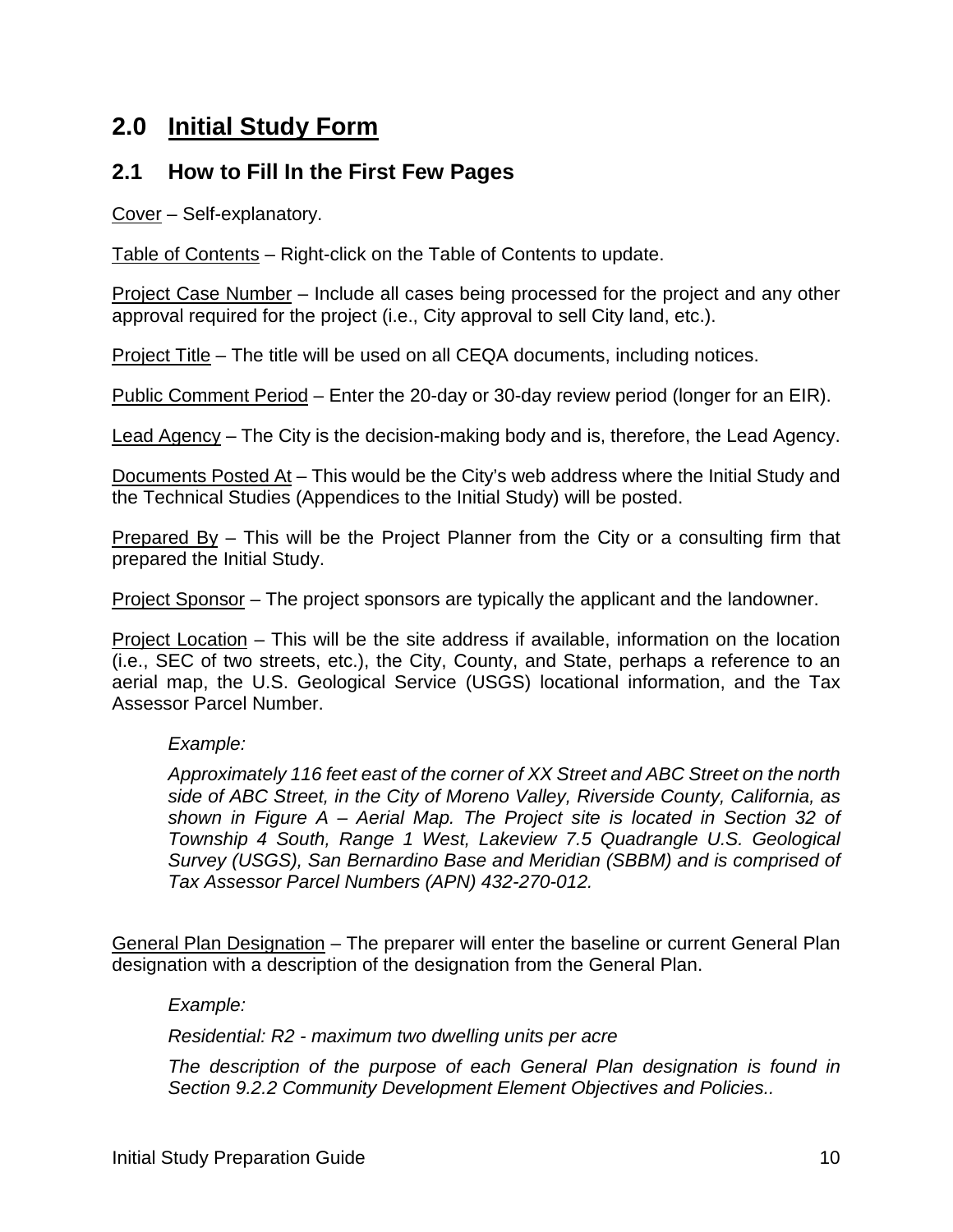Specific Plan Name and Designation - The preparer will enter the baseline or current Specific Plan Designation with a description of the designation from the Specific Plan.

*Example: SP 204 – The Village Plan VR – Village Residential* 

*The Village Residential zone is a mixed density zone which addresses the wide*  ranges of parcel sizes and lot configurations in this area of the Village. It *encourages higher densities than typical in suburban areas in order to support the Village commercial areas. It recognizes the wide range of housing types which have evolved over time in the area and the existing mix of housing types.*

Existing Zoning – The preparer will enter the baseline or current zoning with a description of the designation from the Planning and Zoning Code.

#### *Example:*

*Residential 1 District (R1) - The primary purpose of the R1 district is to provide for and protect the rural and agricultural atmosphere, including the keeping of animals, that have historically characterized these areas. This district is intended as an area for development of low density, large lot, single-family residential dwelling units at a maximum density of one dwelling unit per net acre.*

Surrounding Land Uses and Setting – Use the table in the Initial Study Template to describe the neighboring properties current development, General Plan designation, and Zoning designation. It would also be useful to reference an aerial figure in the document.

Description of the Site and Project - Refer to Section 1.3, Baseline and Environmental Setting and Section 1.4, Project Description, above, for guidance.

Tribal Consultation Information – This section should describe the results of tribal consultation.

#### *Sample Response:*

*Consultation under Assembly Bill (AB) 52 commenced on February 13, 2010. The 30-day response period ended on March 15, 2019. The only tribe wishing to consult was the Soboba Band of Luiseño Indians. While the project will impact no known cultural, tribal resources, the standard mitigation measures MM CR-1 through MM CR-3, have been applied to the project pursuant to the consultation. For more information, see the AB 52 Log for this project in Appendix 1 of this Initial Study.*

The Technical Advisories on Senate Bill (SB) 18 and AB 52 prepared by the Office of Planning and Research (OPR) suggest the creation of a log that documents how many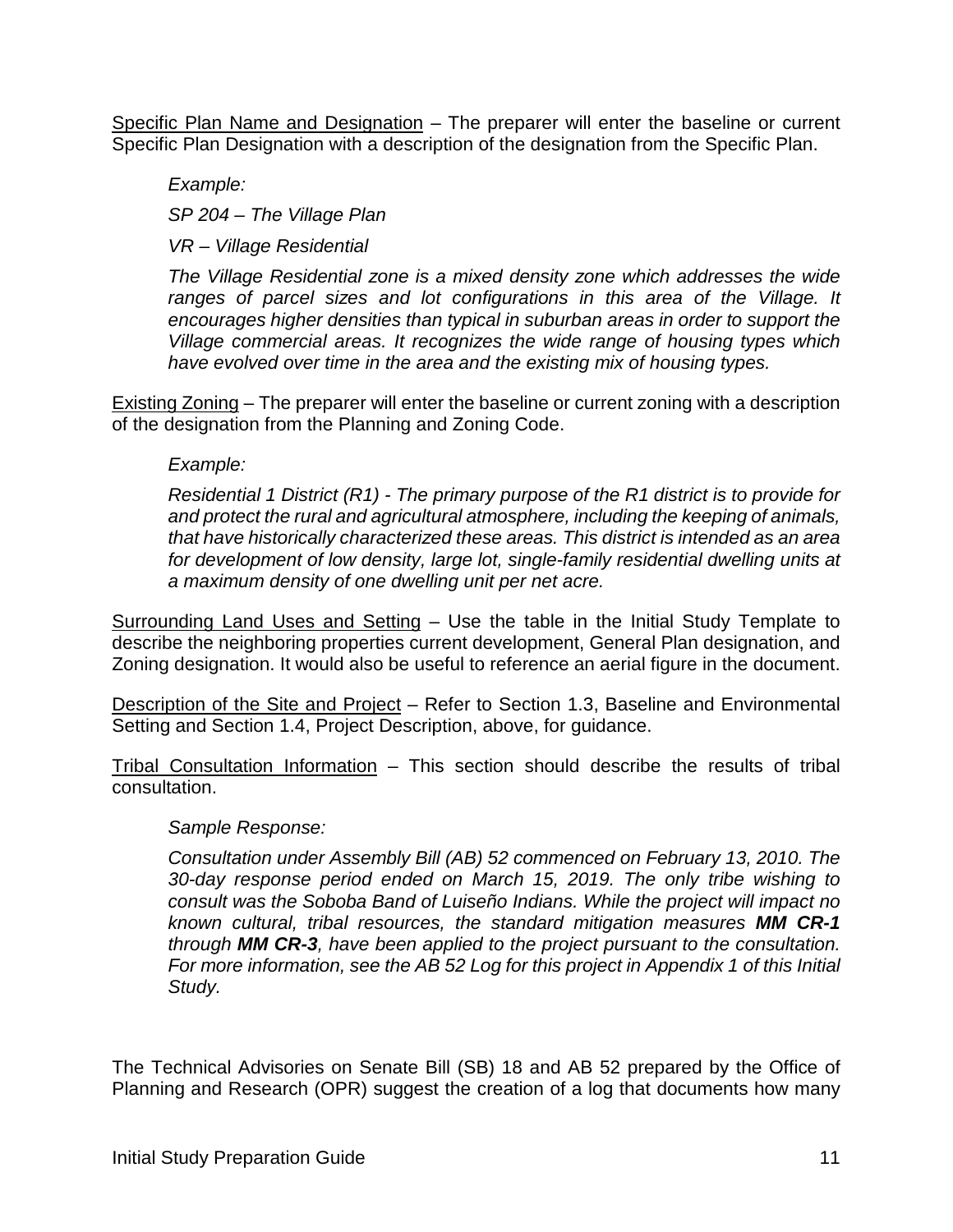times the tribes were contacted. The log can include information on the consultation process as long as no confidential information is provided in the log, and incorporated by reference.

Other Public Agencies whose Approval Is Required – This list would include any agency which must provide a permit for the project. Examples would include South Coast Air Quality Management District, Riverside County Environmental Health, Eastern Municipal Water District, and the California Department of Alcoholic Beverage Control.

Other Technical Studies Referenced – This should be a list of all technical studies prepared for the environmental review. These studies should become appendices to the Initial Study.

Acronyms and Abbreviations – The CEQA Guidelines §15140 states "EIRs [Negative Declarations] shall be written in plain language and may use appropriate graphics so that the decision makers and the public can rapidly understand the documents." For this reason, a list of standard acronyms and abbreviations must be provided. The words must be spelled out, and the acronym identified the first time it is used in the body of the document.

Environmental Factors Potentially Affected – The preparer would mark any environmental factor that has a potentially significant impact that cannot be mitigated. It should be noted that if an environmental factor has a potentially significant impact that cannot be mitigated, the project would require an EIR. The preparer would use the Initial Study to determine the areas that need to be addressed in the EIR and may use the Initial Study to narrow the number of topics that require detailed analysis in the future EIR or focused EIR.

Determination – This section summarizes the environmental evaluation and will be signed by the Project Planner.

Evaluation of Environmental Impacts – This section provides general guidance on how to approach the upcoming checklist portion of the environmental review.

# <span id="page-13-0"></span>**2.2 The Checklist**

A number of resources are available to assist with preparation of the Initial Study form and should be consulted and referenced where appropriate. Specific reference documents that should be consulted are summarized below and addressed more specifically under each issue topic heading below.

#### **Specific Plans**

The City has 10 active specific plans [\(City of Moreno Valley Specific Plans\)](http://www.moval.org/cdd/documents/specific-plans.html). If the project is located within any of these specific plans, review for pertinent information related to mineral resources should be incorporated into the required analysis.

#### **General Plan EIR**

The City's General Plan EIR provides an analysis of potential environmental impacts associated with build-out of planned development throughout the City. Useful issue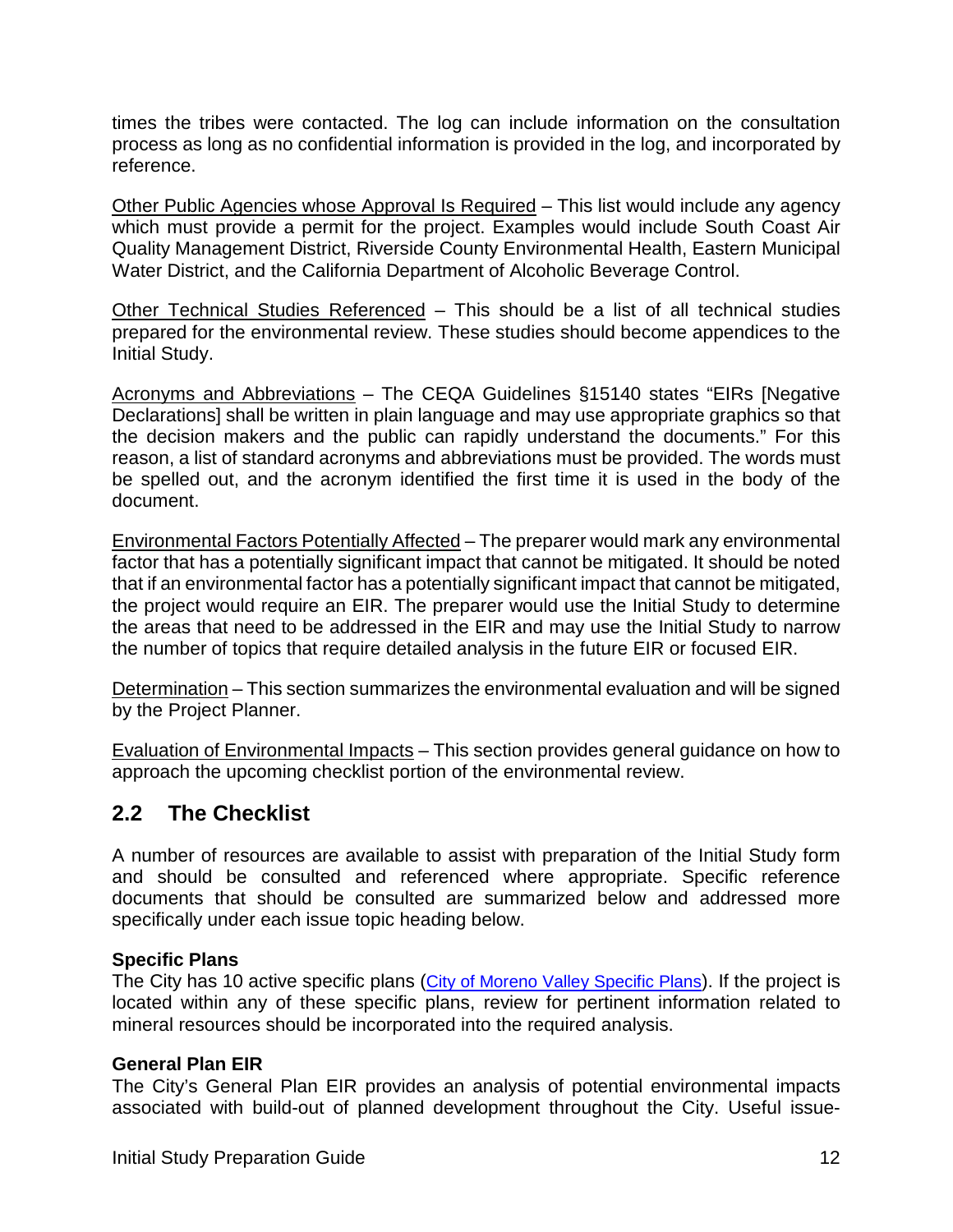specific analysis may be contained in the General Plan EIR that can be used to support initial study findings.

#### I. AESTHETICS

The following are resources that should be reviewed when preparing this section of the checklist.

#### **General Plan**

The City's General Plan covers Community Design under Chapter 2 – Community Development Element, Section 2.3 – Community Design, and Chapter 7 – Conservation Element, Section 7.8 – Scenic Resources. The objectives and policies associated with aesthetics include the following and should be reviewed in terms of the impacts the project may have on achieving these objectives and policies, where applicable.

Objective 2.10 and the associated policies ensure that new developments, including new buildings, walls, and landscaping, are visually attractive.

- Policy 2.10.2 calls for objectionable views to be screened from view.
- Policy 2.10.7 discourages lighting that causes excessive light and glare on adjacent properties.
- Objective 7.7 and the associated policies are designed to foster visually attractive development.
- Policy 7.7.1 discourages development along prominent ridgelines.
- Policies 7.7.2 and 7.7.6 minimize the visual impact of overhead utility lines and wireless communication facilities.
- Policy 7.7.3 calls for reasonable controls to reduce the impact of signs on visual quality.
- Policies 7.7.4 and 7.7.5 require development along designated scenic roadways to be visually attractive and to allow for views of the surrounding mountains and Mystic Lake.

#### **Municipal Code**

The Municipal Code contains design guidelines that regulate the aesthetic quality of new development with respect to structures, signs, walls, landscaping, and other improvements. Existing regulations also require night lighting for non-residential developments to be shielded where appropriate to reduce the intensity of light that spills on neighboring properties [\(Title 9 Planning and Zoning\)](http://qcode.us/codes/morenovalley/view.php?topic=9&frames=on).

If the project includes a landmark or structure of merit, or in a preservation district or a neighborhood conservation area, then Title 7 – Cultural Preservation of the Municipal Code should be reviewed [\(Title 7 Cultural Preservation\)](http://qcode.us/codes/morenovalley/view.php?topic=7&frames=on).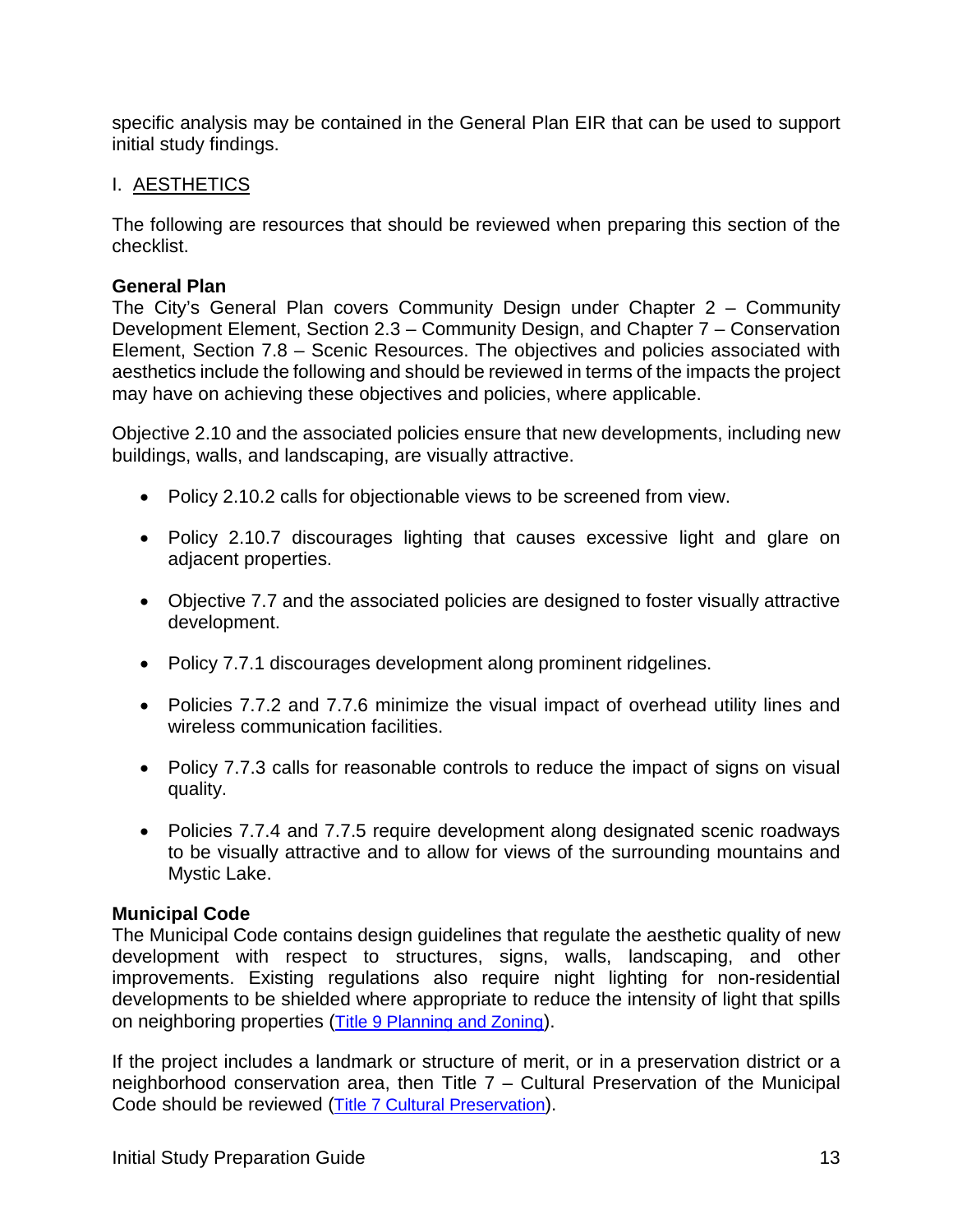If heritage trees are located onsite as defined by Section 9.17.030 G – Heritage Trees, these trees must be preserved [\(Chapter 9.17 Landscape and Water Efficiency Requirements\)](http://qcode.us/codes/morenovalley/view.php?topic=9-9_17-9_17_030&frames=on).

Chapter 14.40 – Tree Care of the Municipal Code establishes provisions for tree planting trees within the City [\(Title 14 Streets and Sidewalks\)](http://qcode.us/codes/morenovalley/view.php?topic=14-14_40&frames=on).

Additional landscaping requirements can be found in Municipal Code Chapter 6.04.040 C – Declaration of Nuisances [\(Chapter 6.04 Abatement of Public Nuisances\)](http://qcode.us/codes/morenovalley/view.php?topic=6-6_04-6_04_040&frames=on) and Chapter 9.17 – Landscape and Water Efficiency Requirements [\(Chapter 9.17 Landscape and Water](http://qcode.us/codes/morenovalley/view.php?topic=9-9_17&frames=on)  [Efficiency Requirements\)](http://qcode.us/codes/morenovalley/view.php?topic=9-9_17&frames=on).

#### **The Questions**

a) Would the project have a substantial adverse effect on a scenic vista?

Review the documents above concerning scenic vistas.

b) Would the project substantially damage scenic resources, including, but not limited to, trees, rock outcroppings, and historic buildings within a state scenic highway?

At this time, there are no State Scenic Highways in Moreno Valley as defined by the California Department of Transportation (DOT). However, Gilman Springs Road, Moreno Beach Drive, and State Route 60 (SR–60) are designated as local scenic roads in the City's General Plan and should be addressed in this section if the project would be visible from these roadways.

The Reche Canyon/Badlands Area Plan of Riverside County's General Plan contains several County-Designated or County-Eligible scenic roadways including San Timoteo Canyon Road, Redlands Boulevard, Gilman Springs Road, and SR-60 [\(Reche Canyon/Badlands Area Plan\)](https://planning.rctlma.org/Portals/14/genplan/general_Plan_2017/areaplans/RCBAP_071117.pdf?ver=2017-10-11-093946-953). If a project is within the viewshed of these roads, these potential viewsheds should be considered and discussed.

c) In non-urbanized areas, would the project substantially degrade the existing visual character or quality of public views of the site and its surroundings? (Public views are those that are experienced from publicly accessible vantage point). If the project is in an urbanized area, would the project conflict with applicable zoning and other regulations governing scenic quality?

Review the documents above concerning visual character and public views.

d) Would the project create a new source of substantial light or glare which would adversely affect day or nighttime views in the area?

Review the documents above concerning light and glare. A portion of the City is located within the Mount Palomar Nighttime Lighting Area requiring special lighting requirements to protect the nighttime sky.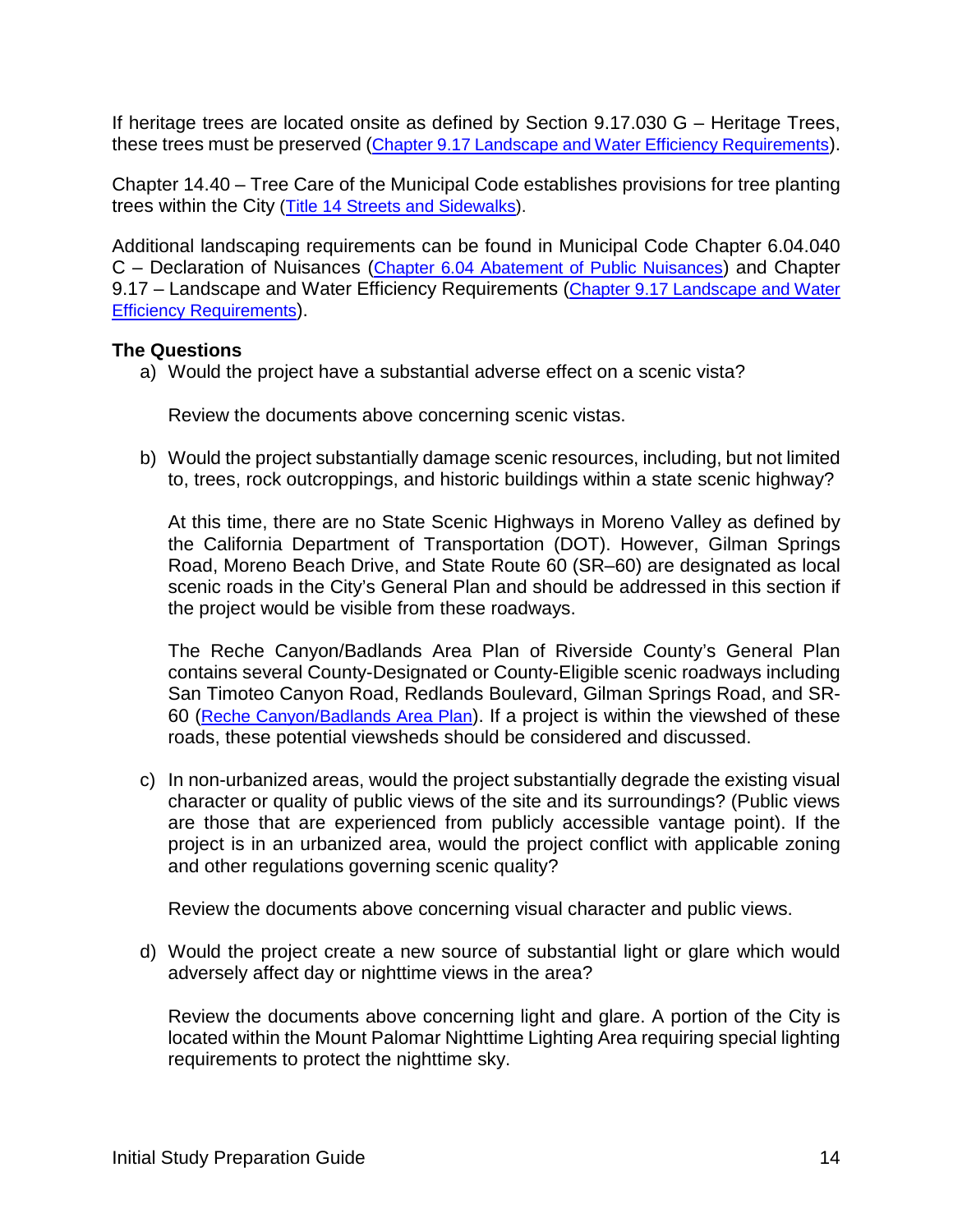The City may wish to require a Light and Glare Study as part of the project when parking lot lights and/or taller buildings are adjacent to residential uses.

#### II. AGRICULTURE & FOREST RESOURCES

The following are resources that should be reviewed when preparing this section of the checklist.

#### **General Plan**

The City's General Plan covers Agricultural Resources under Chapter 7 – Conservation Element, Section 7.7 – Agricultural Resources. The City's General Plan policies support agriculture as an interim use; however, no land in the planning area is designated for agricultural preservation. To allow for the interim use of land for agricultural uses, the City identifies crops as an allowable use for all of its zoning categories. The proposed General Plan Parks, Recreation, and Open Space Element contains the following objective:

• Objective 4.1: Retain agricultural open space as long as agricultural activities can be economically conducted, and are desired by agricultural interests (with some agriculture retained in long-term use), and provide for an orderly transition of agricultural lands to other urban and rural uses.

To support this objective, the City identifies policies to encourage grazing and crop production as a compatible part of a rural residential atmosphere (City of Moreno Valley 2006).

#### **Municipal Code**

Article 9 – Planning and Zoning of the Municipal Code contains information on zones where agricultural uses are permitted [\(Title 9 Planning and Zoning\)](http://qcode.us/codes/morenovalley/view.php?topic=9&frames=on).

#### **The Questions**

a) Would the project convert Prime Farmland, Unique Farmland, or Farmland of Statewide Importance (Farmland), as shown on the maps prepared pursuant to the Farmland Mapping and Monitoring Program of the California Resources Agency, to non-agricultural use?

To determine if the project site is Prime Farmland, Unique Farmland, or Farmland of Statewide Importance, refer to the Farmland Mapping and Monitoring Program website [\(California Important Farmland Finder\)](https://maps.conservation.ca.gov/DLRP/CIFF/) and enter the subject site into the mapping program to determine the Farmland Mapping designation for the site.

In determining whether impacts to agricultural resources are significant environmental effects, lead agencies may refer to the California Agricultural Land Evaluation and Site Assessment Model (1997) [\(LESA Model\)](https://www.conservation.ca.gov/dlrp/Pages/qh_lesa.aspx) prepared by the California Department of Conservation as an optional model to use in assessing impacts on agriculture and farmland.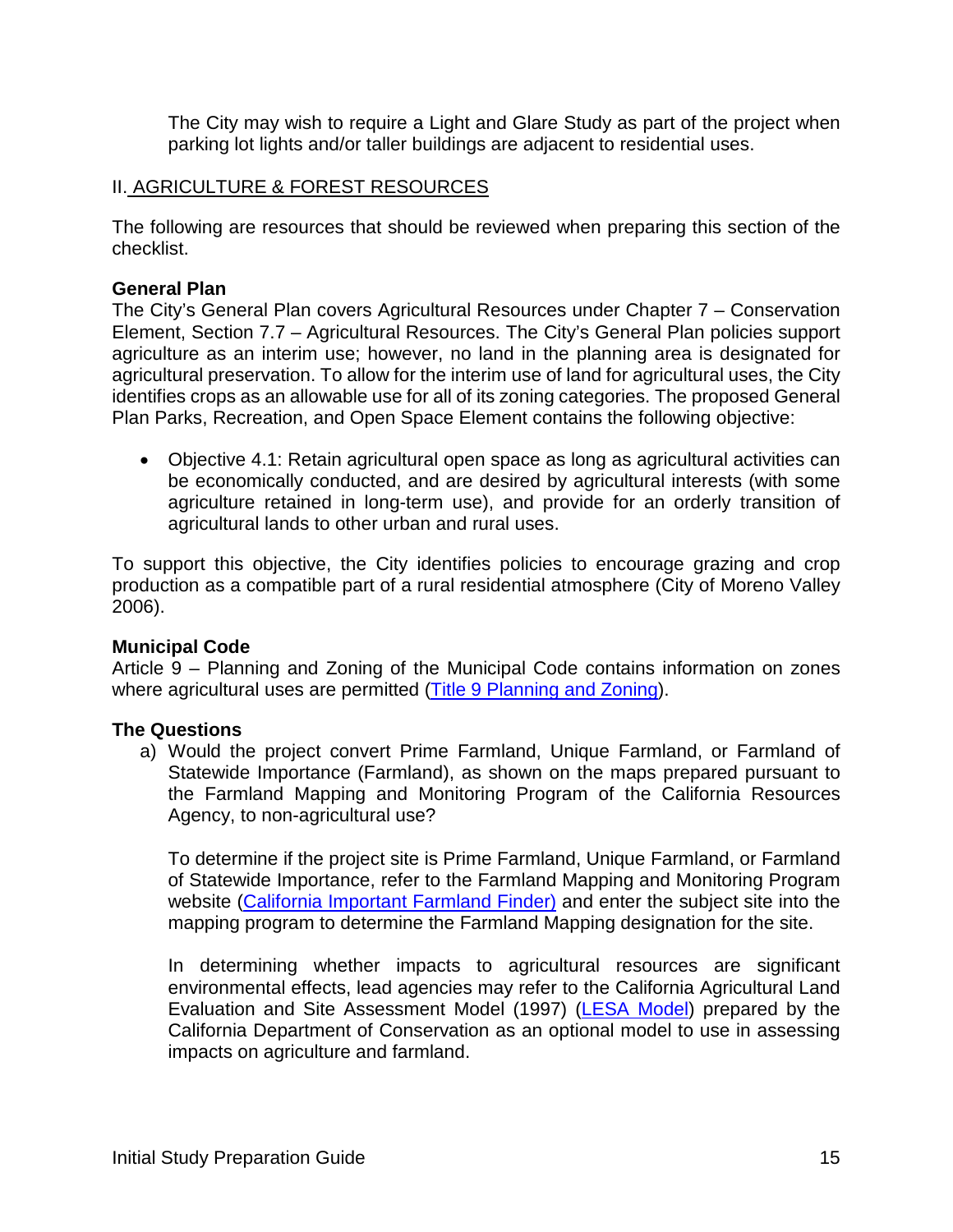b) Would the project conflict with existing zoning for agricultural use, or a Williamson Act contract?

Determine if the subject site zoning permits agricultural uses. If it does, consider whether the site is being encroached upon by development which would preclude the site from having a viable agricultural use. Also, refer to the information provided in response a) above.

No land within the planning area is currently under a Williamson Act contract.

c) Would the project conflict with existing zoning for, or cause rezoning of, forest land (as defined in PRC  $\S$ 12220(g)), timberland (as defined by PRC  $\S$ 4526), or timberland zoned Timberland Production (as defined by PRC  $\S 51104(g)$ )?

**Example response:** Generally, in southern California, including Riverside County and the City of Moreno Valley, climate and topography limit the types and locations of forest lands and their potential for commercial or industrial timber utilization. Accordingly, there is no existing or currently proposed zoning of forest land, timberland, or Timberland Production Zones within the City. Also, figures released by the State of California indicate that no "California forest land" ownership, either public or private, is mapped for Riverside County including the City. Therefore, the Project would not conflict with the existing zoning for, or cause rezoning of, forest land, timberland, or timberland zoned Timberland Production and the Project will have **no impact,** directly, indirectly, or cumulatively to forest land.

d) Would the project result in the loss of forest land or conversion of forest land to non-forest use?

**Example response:** There is no commercial forestry or timber production industry within the City other than Christmas tree farms or nursery stock production (that is, cultivated, rather than wild-harvested). Therefore, the Project would not result in the loss of forest land or the conversion of forest land to non-forest use and the Project will have **no impact,** directly, indirectly or cumulatively to the loss of forest land or conversion of forest land to a non-forest use.

e) Would the project involve other changes in the existing environment which, due to their location or nature, could result in the conversion of Farmland, to nonagricultural use or conversion of forest land to non-forest use?

**Example response:** The Project is consistent with the General Plan for the site and area, which is currently developing, and as discussed above will have a **less than significant impact,** directly, indirectly, or cumulatively to the conversion of Farmland to another use.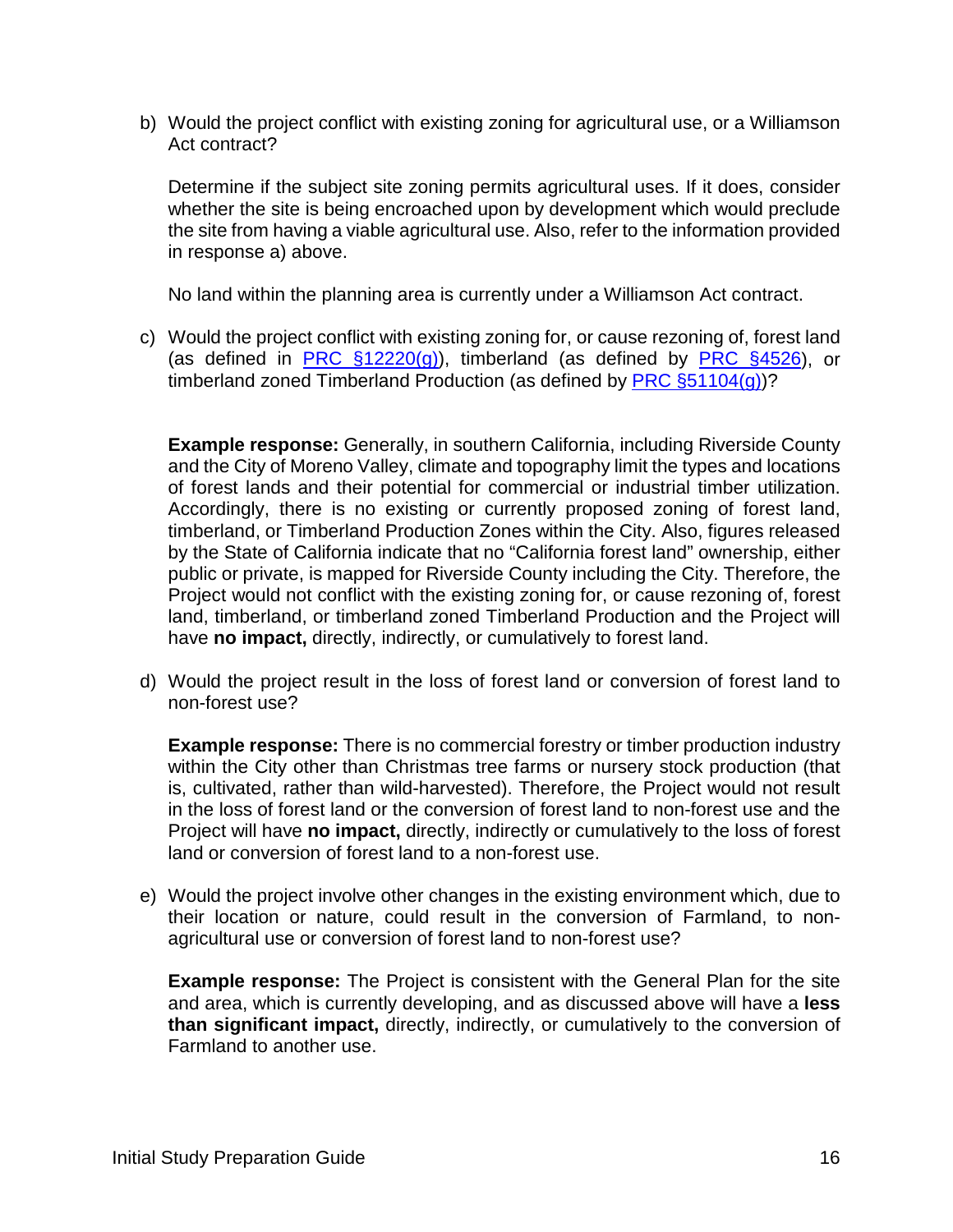As noted above, there is no commercial forestry or timber production industry within the City. Therefore, the Project would not result in the loss of forest land or the conversion of forest land to non-forest use, and the Project will have **no impact,** directly, indirectly or cumulatively.

#### III. AIR QUALITY

Analyzing air quality impacts typically requires modeling using the most recent versions of the South Coast Air Quality Management District's (SCAQMD) California Emissions Estimator Model® (CalEEMod) and in some cases the California Air Resources Board's (CARB) EMission FACtor (EMFAC) BURDEN model. The City generally requires an air quality analysis for most projects except smaller projects that would clearly not generate construction or operational emissions that exceed SCAQMD thresholds. Typically, vehicle trips are the largest source of project operational emissions; thus, the following screening levels have been identified to define projects that would not likely exceed SCAQMD thresholds for operational emissions.

- 50 single-family residential units
- 35,000 square feet of office space
- 11,000 square feet of retail space
- 6,300 square feet of supermarket space
- Industrial projects All industrial projects would require further analysis/modeling due to the variability in potential emissions, or information could be provided to demonstrate there would be no point source emissions and trip generation would be equivalent or less than the amount generated by 50 single-family units.

In some cases, an air quality analysis may be required for projects smaller than the above screening levels based on site-specific information such as a project with operational point source emissions located in proximity to sensitive receivers or proposed sensitive receivers being located in proximity to existing land uses with a source of air emissions. Additionally, certain smaller projects that require special equipment or uses that would have substantial air emissions would require an air quality analysis.

Regarding construction emissions, the above screening criteria may also be used except certain smaller projects could require an air quality analysis in certain circumstances, such as where a major demolition is required in addition to project construction or where project construction would be located in proximity to a sensitive receiver. Absent an air quality report, the initial study will still be required to substantiate all conclusions with supporting facts. Guidance documents from the SCAQMD should be reviewed in determining the potential for significant air quality impacts. Resources are available on the SCAQMD webpage [\(Air Quality Analysis Handbook\)](http://www.aqmd.gov/home/rules-compliance/ceqa/air-quality-analysis-handbook).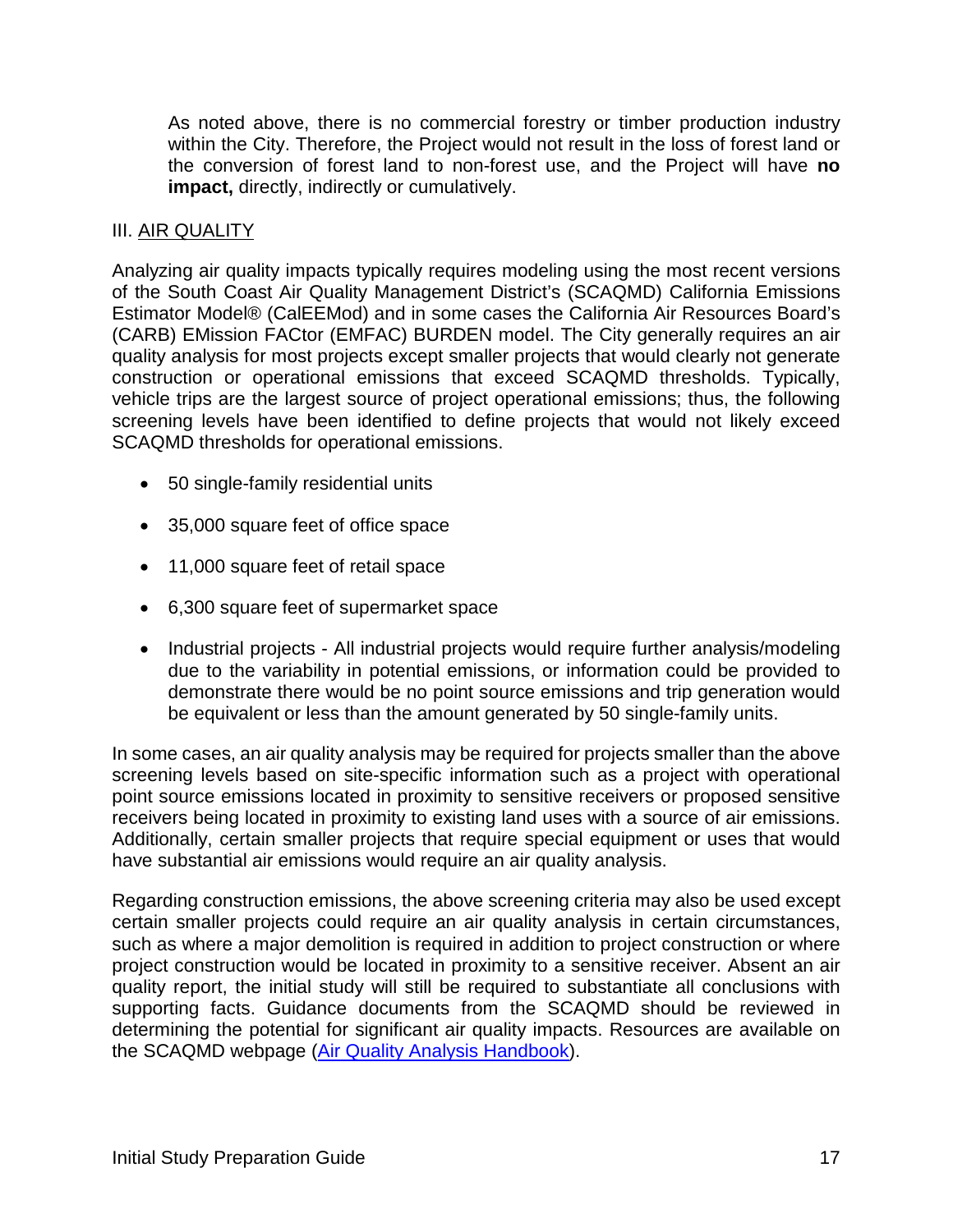#### **General Plan**

The City's General Plan covers Air Quality under Chapter 6 – Safety Element, Section 6.6 – Air Quality. The City's General Plan objectives and policies associated with air quality include the following and should be reviewed in terms of the impacts the project may have on achieving these objectives and policies.

- Circulation Element Objectives 5.3, 5.4, 5.8, and 5.9 and related policies and Programs 5-4, 5-5, 5-6, and 5-9 through 5-16 serve to control vehicular emissions by limiting the number of vehicle miles traveled, enhancing circulation and relieving traffic congestion. They encourage walking, bicycling, mass transit, transportation demand management, intelligent transportation systems, and road improvements that allow for the efficient movement of vehicles.
- Each of the land use alternatives as well as Safety Element Objective 6.6 and related policies promote land use patterns that reduce trip distances and thereby reduce air pollution. The plan locates commercial sites and parks close to residential areas (particularly higher density areas) and provides adequate areas for job-generating land uses. Safety Element Objective 6.7 and related policies support regional air quality strategies, park-and-ride facilities, and express bus service. Policy 6.7.4 requires heavy industrial sites to be separated from residential areas and sensitive receptors.
- Objective 7.5 and related policies concerning energy conservation would also reduce air emissions. Policy 7.5.5 encourages solar power and other forms of renewable energy. Policy 7.5.3 calls for the placement of commercial, industrial, and multiple-family uses in areas of high transit potential. Policy 7.7.3 calls for reasonable controls to reduce the impact of signs on visual quality.

#### **Municipal Code**

The Municipal Code covers air quality in various sections:

- Section 9.05.050 [Good Neighbor Guidelines for Warehouse Distribution Facilities](http://qcode.us/codes/morenovalley/view.php?topic=9-9_05-9_05_050&frames=on)
- Section 9.10.050 [Air Quality](http://qcode.us/codes/morenovalley/view.php?topic=9-9_10-9_10_050&frames=on)
- Section  $9.10.150 -$ [Odors](http://qcode.us/codes/morenovalley/view.php?topic=9-9_10-9_10_150&frames=on)
- Chapter 12.50.040 [Limitations on Engine I](http://qcode.us/codes/morenovalley/view.php?topic=12-12_50&frames=on)dling

#### **Sierra Club v. County of Fresno (2018) 6 Cal.5th 502 (AKA Friant Ranch)** – **December 24, 2018**

The above-noted case, also known as the Friant Ranch Decision, has the potential implications on environmental analysis. Although the discussion concerns an EIR, it would impact all environmental analysis (NDs and MNDs). The California Supreme Court found that the EIR's analysis of the Project's air quality impacts was inadequate because it failed to adequately explain how the air pollutants generated by the Project would affect public health. The Court found that the air quality analysis lacked sufficient detail to enable readers to understand the nature and magnitude of impacts fully. (Best, Best & Krieger 2019). The guidance paper, Practical Implications of the Friant Ranch Decision for Air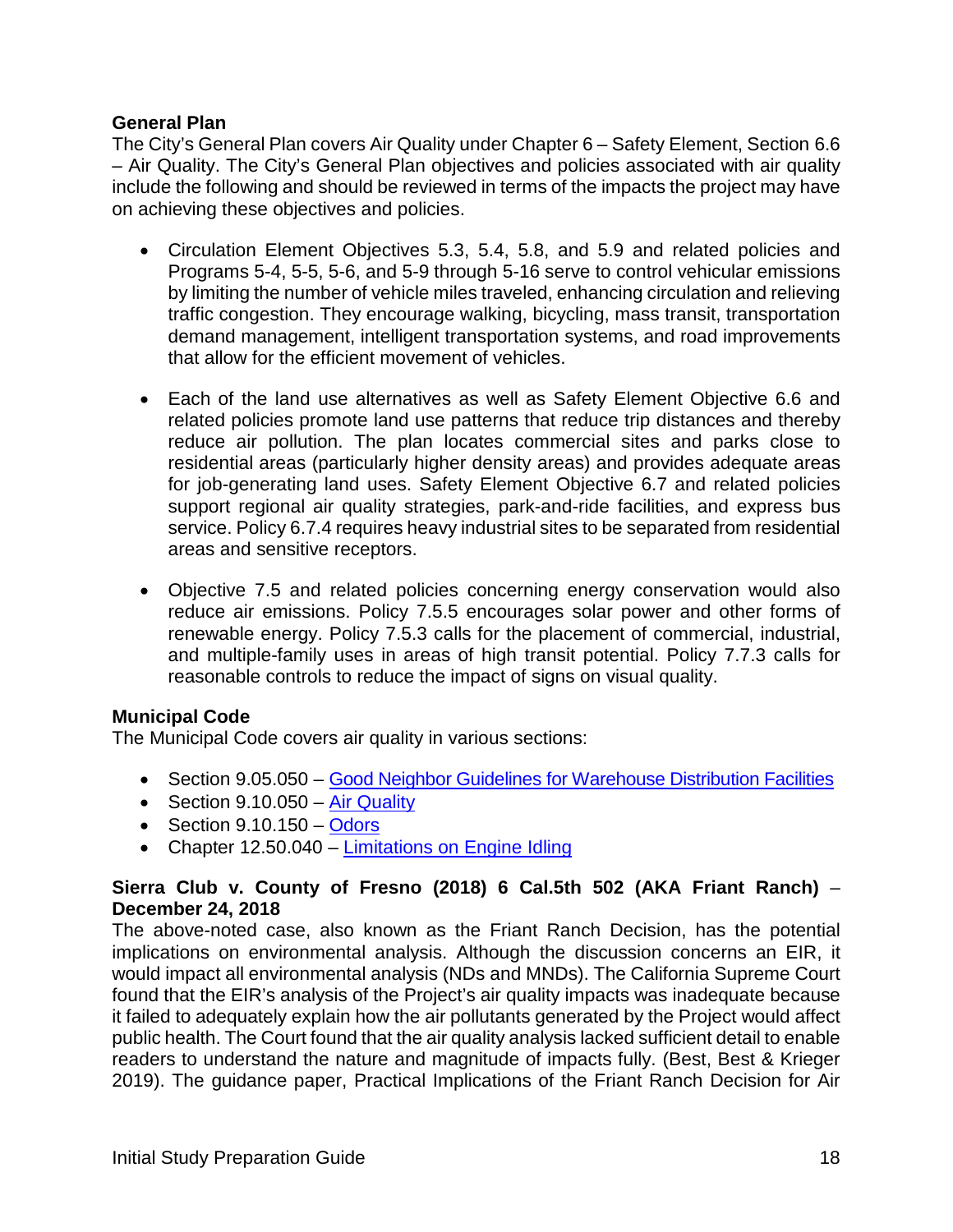Quality and Other EIR Analyses (Ascent Environmental 2019*)*, reminds CEQA practitioners to:

- Describe the Rationale Behind Thresholds;
- Connect Significant Air Quality Impacts to Health Consequences;
- Consider the Common Modeling Tools, Their Strengths, and Their Weaknesses.

Air quality analysis must explain how air pollutants generated by the Project would affect public health. If a clear conclusion or link cannot be made, the document must explain why and be supported by substantial evidence.

#### **The Questions**

a) Would the project conflict with or obstruct implementation of the applicable air quality plan?

The applicable Air Quality Management Plan (AQMP) is SCAQMD's 2016 AQMP. The Air Quality and Greenhouse Gas (GHG) Study should address the project's consistency with the AQMP, and that analysis is included in this response.

b) Would the project result in a cumulatively considerable net increase of any criteria pollutant for which the project region is non-attainment under an applicable federal or state ambient air quality standard?

Although it is not necessary to list all Air Quality Monitoring District (AQMD) applicable rules in the response, to avoid comments from AQMD, it is best to discuss the most applicable rules and how they will help reduce the project's impacts on air quality to less than significant. Here are a few rules to consider:

- Rule 201 Permit to Construct;
- Rule 203 Permit to Operate;
- Rule 402 Particular Matter Concentration:
- Rule 403 Dust Control;
- Rule 461 Gasoline Transfer and Dispensing;
- Rule 1113 Architectural Coatings; and
- Idling Diesel Vehicle Trucks.

The SCAQMD also establishes some thresholds for air quality within the South Coast Air Basin. The Air Quality Study should compare the project's emissions against these thresholds. The Air Quality Study should provide the basis for this response.

c) Would the project expose sensitive receptors to substantial pollutant concentrations?

This information should be taken from the Air Quality Study. The text and tables should be copied to this response.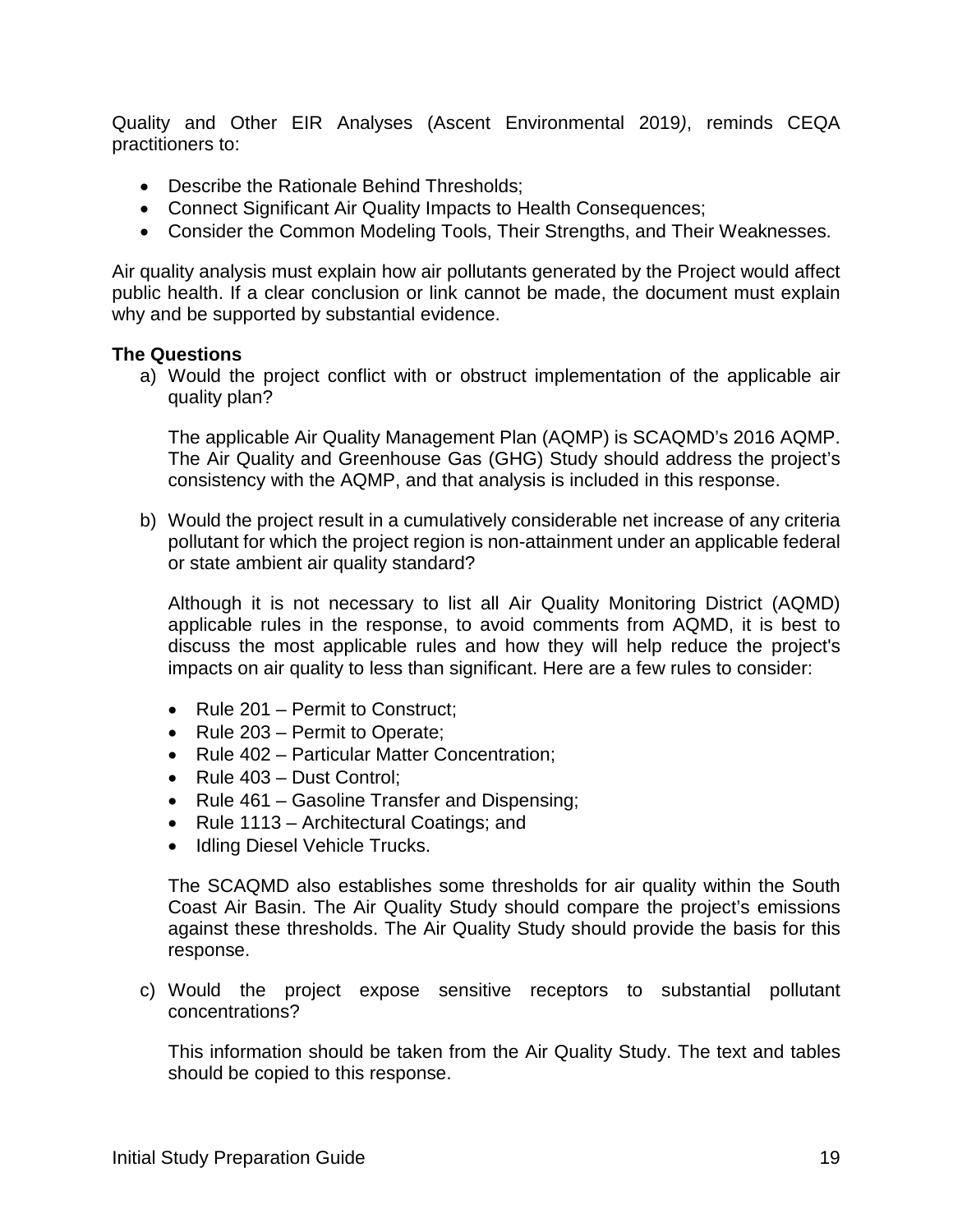Special procedures apply to certain school projects, as well as certain projects near schools, which may emit hazardous air emissions near schools. If the project involves the construction or alteration of a facility that might reasonably be anticipated to emit hazardous air emissions, or that would handle an extremely hazardous substance or a mixture containing extremely hazardous substances in a quantity equal to or greater than the State threshold quantity specified in subdivision (j) of Section 25532 of the Health and Safety Code, that could impose a health or safety hazard to persons who would attend or would be employed at the school, then the lead agency must consult with the school district and special notifications requirements are necessary (CEQA Guidelines §15064.4).

Health and Safety Code §25532(j)

- (j) "Regulated substance" means any substance that is either of the following:
	- (1) A regulated substance listed in Section 68.130 [of Title 40 of the Code of](https://www.law.cornell.edu/cfr/text/40/68.130)  [Federal Regulations](https://www.law.cornell.edu/cfr/text/40/68.130) pursuant to paragraph (3) of subsection (r) of Section 112 of the Clean Air Act ([42 U.S. Code Sec.](https://www.law.cornell.edu/uscode/text/42/7412) 7412(r)(3)).
	- $(2)(A)$  An extremely hazardous substance listed in Appendix A of **[Part 355](https://www.law.cornell.edu/cfr/text/40/part-355)** of Subchapter J of Chapter I of Title 40 of the Code of Federal Regulations that is any of the following:
		- (i) A gas at standard temperature and pressure.
		- (ii) A liquid with a vapor pressure at standard temperature and pressure equal to or greater than 10 millimeters mercury.
		- (iii) A solid that is one of the following:
			- (I) In solution or in molten form.
			- (II) In powder form with a particle size less than 100 microns.
			- (III) Reactive with a National Fire Protection Association rating of 2, 3, or 4.
		- (iv) A substance that the office determines may pose a regulated substances accident risk pursuant to subclause (II) of clause (i) of subparagraph (B) or pursuant to [Section 25543.3.](https://1.next.westlaw.com/Link/Document/FullText?findType=L&originatingContext=document&transitionType=DocumentItem&pubNum=1000213&refType=LQ&originatingDoc=Ia1110b5000cb11e8be67d32f2a5ba06a&cite=CAHSS25543.3)
	- (B)(i) On or before June 30, 1997, the office shall, in consultation with the Office of Environmental Health Hazard Assessment, determine which of the extremely hazardous substances listed in Appendix A of Part 355 (commencing with [Part 355](https://www.law.cornell.edu/cfr/text/40/part-355) ) of Subchapter J of Chapter I of Title 40 of the Code of Federal Regulations do either of the following:
		- (I) Meet one or more of the criteria specified in clauses (i), (ii), or (iii) of subparagraph (A).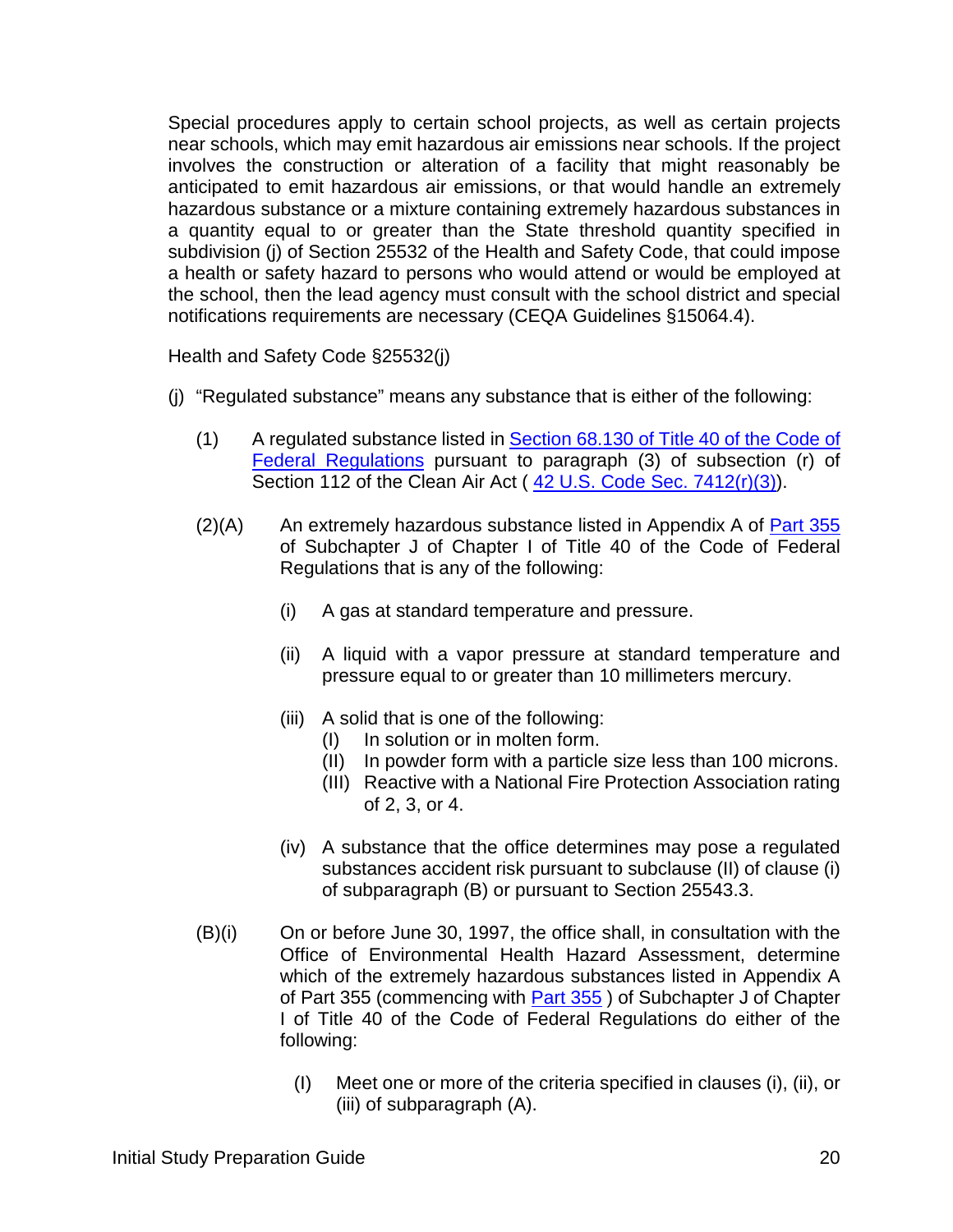- (II) May pose a regulated substances accident risk, in consideration of the factors specified in [Health and Safety](https://codes.findlaw.com/ca/health-and-safety-code/hsc-sect-25543-1.html)  Code Section 25543.1 [subdivision \(g\),](https://codes.findlaw.com/ca/health-and-safety-code/hsc-sect-25543-1.html) and, therefore, should remain on the list of regulated substances until completion of the review conducted pursuant to **Health and Safety Code** Section 25543.3 [subdivision \(a\).](https://codes.findlaw.com/ca/health-and-safety-code/hsc-sect-25543-3.html)
- (ii) The office shall adopt, by regulation, a list of the extremely hazardous substances identified pursuant to clause (i). Extremely hazardous substances placed on the list are regulated substances for the purposes of this article. Until the list is adopted, the administering agency shall determine which extremely hazardous substances should remain on the list of regulated substances pursuant to the standards specified in clause (i).
- d) Would the project result in other emissions (such as those leading to odors adversely affecting a substantial number of people?

The Air Quality Study should provide the basis for this response.

#### IV. BIOLOGICAL RESOURCES

This section of the Initial Study analyzes the impacts to biological resources. Adverse impacts can occur either directly, through the destruction of the biological resource to indirectly, by degrading the necessary habitat for the biological resource.

For major project reviews for new development of previously undeveloped land, a Biological Study should be requested unless it is determined by the Planning Official that there is no potential for impacts to biological resources. The Biological Study should include consistency with the Western Riverside Multiple Species Habitat Conservation Plan (MSHCP) in addition to covering such topics including but not limited to:

- The Federal Endangered Species Act
- The Migratory Bird Treaty Act
- Section 404 of the Federal Clean Water Act
- The California Endangered Species Act
- The Native Plant Protection Act
- Section 1600 of the State Fish and Wildlife Code
- The Natural Community Conservation Planning Program
- The Stephens' Kangaroo Rat Habitat Conservation Plan (SKRHCP)

#### **General Plan**

The City's General Plan covers biological resources under Chapter 7 – Conservation Element, Section 7.1 – Biological Resources. The City's General Plan objectives and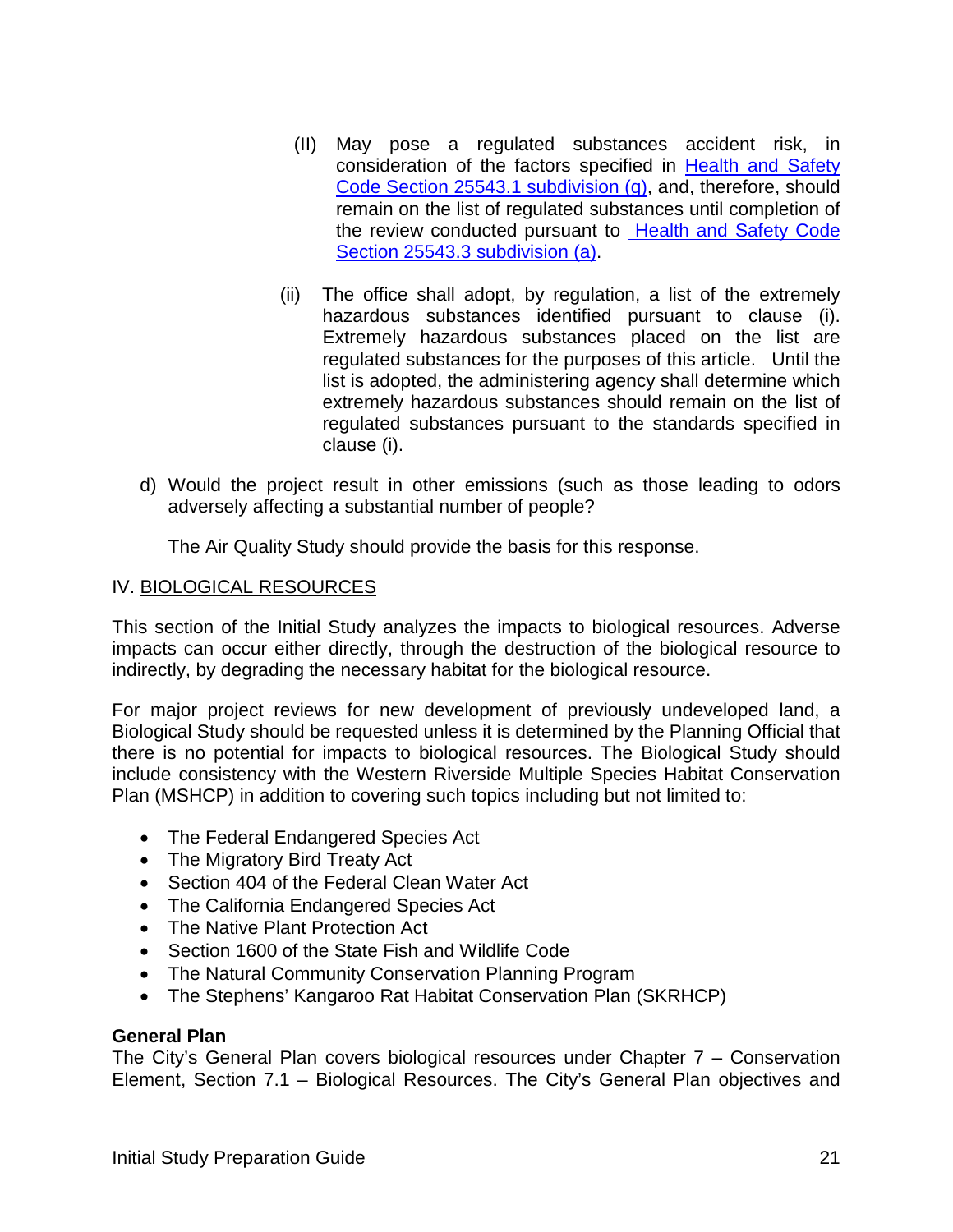policies associated with biological resources include the following and should be reviewed in terms of the impacts the project may have on achieving these objectives and policies.

• Conservation Element Objective 7.1 and related policies address biological resources.

#### **Municipal Code**

Applicable Municipal Code sections include:

- Chapter 8.60 [Threatened and Endangered Species](http://qcode.us/codes/morenovalley/view.php?topic=8-8_60&frames=on)
- Section 9.17.030G (Heritage Trees) [Landscape and Irrigation Design Standards](http://qcode.us/codes/morenovalley/view.php?topic=9-9_17-9_17_030&frames=on)
- Title 3 Revenue and Finance addresses the collection of the MSHCP and SKRHCP fees.

#### **The Questions**

a) Would the project have a substantial adverse effect, either directly or through habitat modifications, on any species identified as a candidate, sensitive, or special status species in local or regional plans, policies, or regulations, or by the California Department of Fish and Wildlife (CDFW) or U.S. Fish and Wildlife Service (USFWS)?

This information should be taken from the Biological Study.

b) Would the project have a substantial adverse effect on any riparian habitat or other sensitive natural community identified in local or regional plans, policies, regulations or by the CDFW or USFWS?

This information should be taken from the Biological Study.

c) Would the project have a substantial adverse effect on state or federally protected wetlands (including, but not limited to, marsh, vernal pool, coastal, etc.) through direct removal, filling, hydrological interruption, or other means?

This information should be taken from the Biological Study.

d) Would the project interfere substantially with the movement of any native resident or migratory fish or wildlife species or with an established native resident or migratory wildlife corridors, or impede the use of native wildlife nursery sites?

This information should be taken from the Biological Study.

e) Conflict with any local policies or ordinances protecting biological resources, such as a tree preservation policy or ordinance?

This information should be taken from the Biological Study. The Biological Study should address the City's Heritage Tree requirements.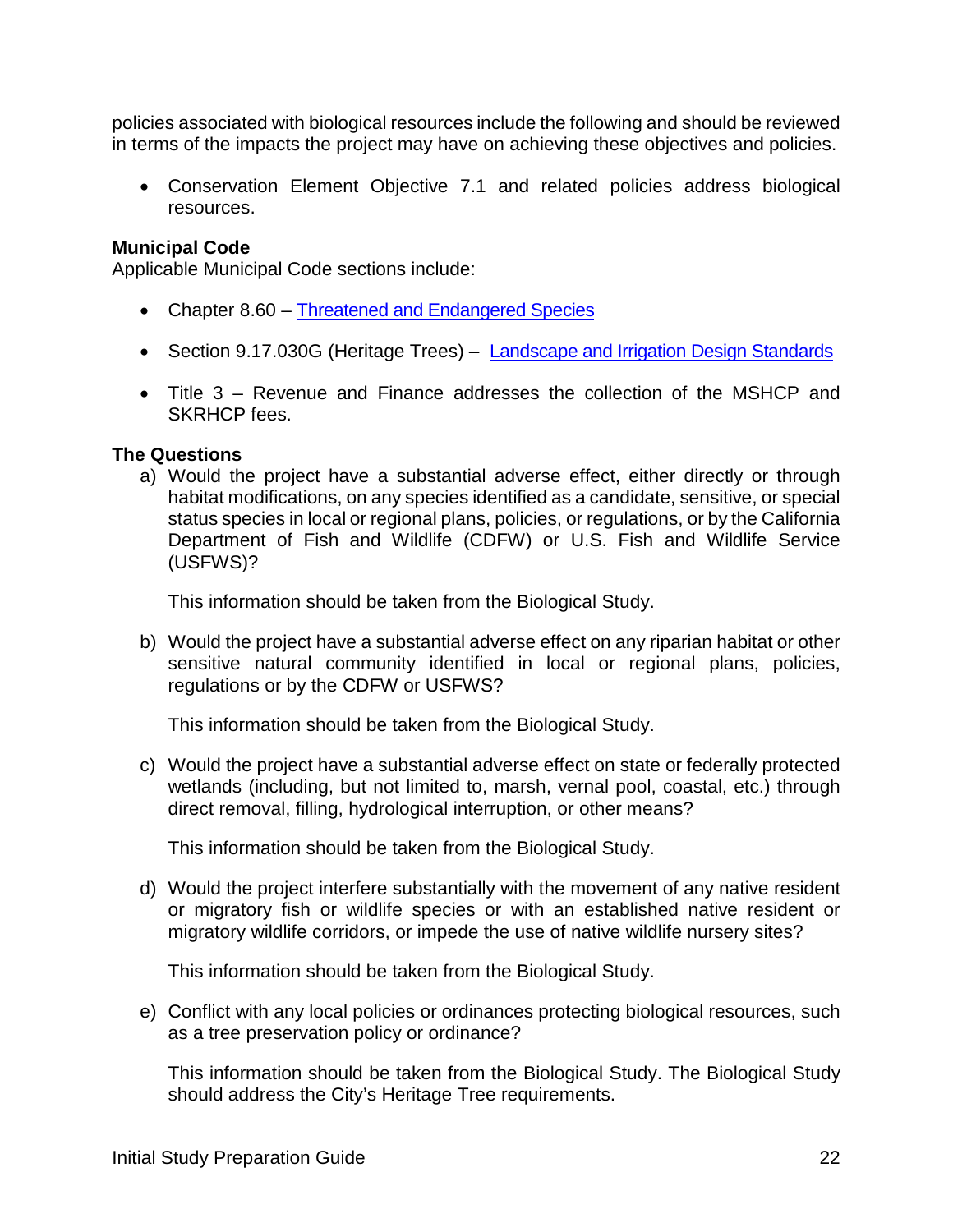f) Would the project conflict with the provisions of an adopted Habitat Conservation Plan, Natural Community Conservation Plan, or another approved local, regional, or state habitat conservation plan?

This information should be taken from the Biological Study.

#### V. CULTURAL RESOURCES

This section of the Initial Study analyzes the impacts to cultural and historic resources. Adverse impacts can occur either directly, through the destruction of a historic building or indirectly, by degrading the aesthetic qualities of a historic district. If the project is not exempt from CEQA and is vacant, a Cultural Study should be required. Even if the site has been routinely disced for years, there is still the need for a cultural assessment. Many experts believe that discing has the effect of bringing possible cultural resources to the surface. In light of AB 52 and SB 18 consultations, many tribes are requesting a cultural resource inventory as part of the consultation process. The Cultural Resources Assessment or Study should be used to prepare the responses to these questions, and it should be cited in the Sources section of the document. Information regarding the locations of potential cultural resources should not be shared with the public and should be contained within a confidential appendix pursuant to Government Code Section 6254.10.

#### **General Plan**

The City's General Plan covers cultural and historical resources under Chapter 7 – Conservation Element, Section 7.2 – Cultural and Historical Resources. The City's General Plan objectives and policies associated with cultural and historical resources include the following and should be reviewed in terms of the impacts the project may have on achieving these objectives and policies.

• Objective 7.6 and the associated policies and Program 7-6 are designed to ensure that cultural resources are identified and that impacts to cultural resources are avoided or reduced in ways that are consistent with their intrinsic value.

#### **Municipal Code**

The Municipal Code covers cultural and historical resources in Title  $7 -$  Cultural Preservation [\(Title 7 Cultural Preservation\)](http://qcode.us/codes/morenovalley/view.php?topic=7&frames=on).

#### **The Questions**

a) Would the project cause a substantial adverse change in the significance of a historical resource as defined in CEQA Guidelines §15064.5?

CEQA Guidelines §15064.5 can be found in Appendix A of this document and at this location: Preliminary Review of [Projects and Conduct of Initial Study.](http://resources.ca.gov/ceqa/guidelines/art5.html)

Use the information from the Cultural Study to answer this question.

b) Would the project cause a substantial adverse change in the significance of an archaeological resource pursuant to §15064.5?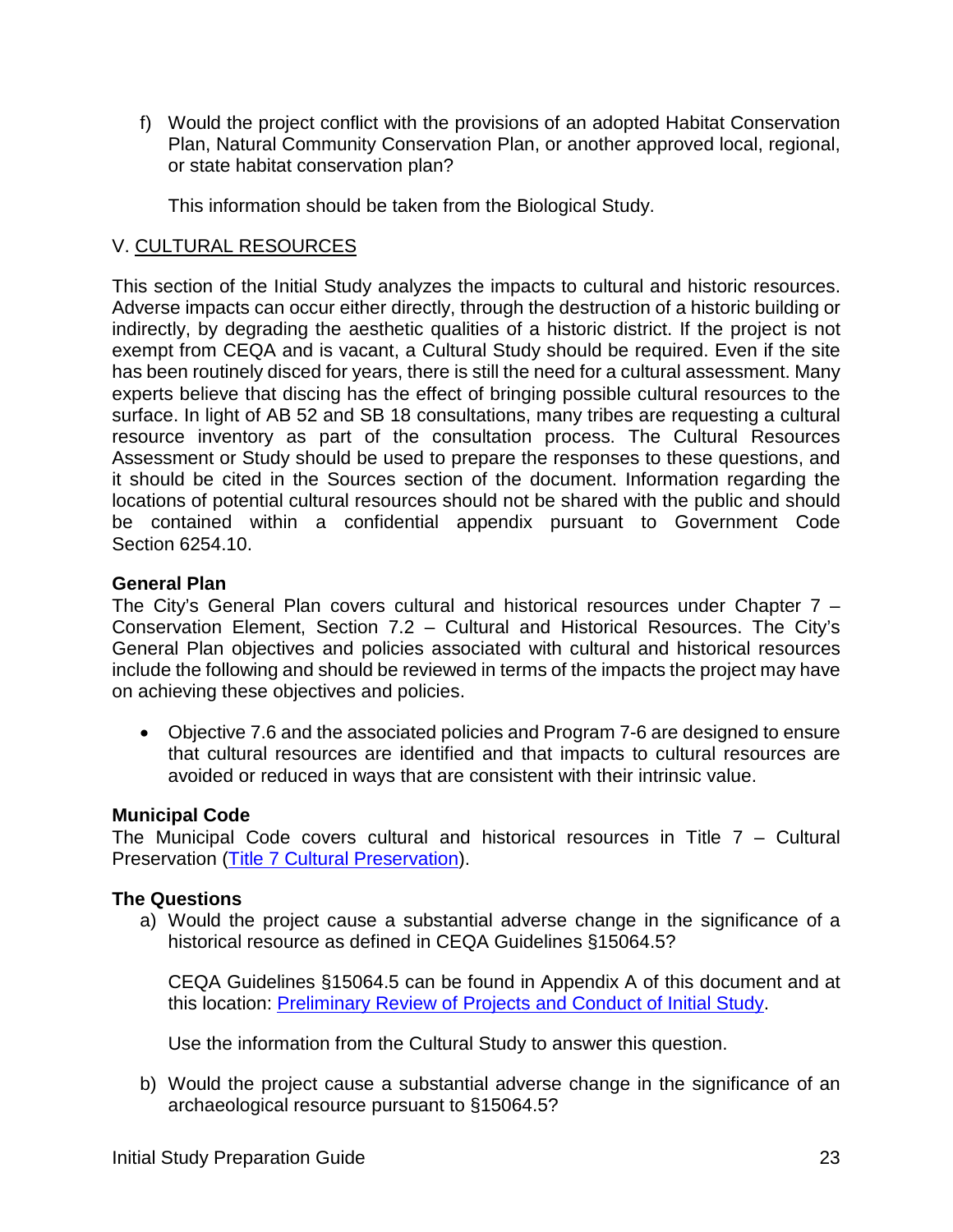To determine if a project will have a substantial adverse change on an archaeological resource, it must first be determined if the archaeological resource is a historical resource pursuant to CEQA Guidelines §15064.5. If it is a historical resource, then the CEQA Guidelines §§15064.5 and 15126.4 and the CEQA Statutes §§21084.1 and 21083.2 shall apply.

If the archaeological site does not meet the criteria for a historic resource but meets the definition of a unique archaeological resource in the CEQA Statutes §21083.2, then it shall be treated pursuant CEQA Statutes §21083.2.

If an archaeological resource is neither a unique archaeological nor a historical resource, the effects of the project on those resources shall not be considered a significant effect on the environment.

Use the information from the Cultural Study to answer this question.

c) Would the project disturb any human remains, including those interred outside of formally dedicated cemeteries?

The analysis should include the requirements of CEQA Guidelines §15064.5 regarding human remains.

It is noted, that although the following possible mitigation measure is a law and must be complied with, most tribes want to see it as a mitigation measure.

**MM CR-1**: In the event of the discovery of human remains, the developer shall contact the County coroner immediately. If human remains of Native American origin are discovered during ground-disturbing activities, the developer shall comply with the State relating to the disposition of Native American burials that fall within the jurisdiction of the Native American Heritage Commission (NAHC; PRC §5097). According to the California Health and Safety Code, six or more human burials at one location constitute a cemetery (Section 8100), and disturbance of Native American cemeteries is a felony (Section 7052). Section 7050.5 requires that excavation is stopped near discovered human remains until the coroner can determine whether the remains are those of a Native American. If the remains are determined to be Native American, the California Native American Heritage Commission, [insert name of applicable tribe, e.g., Morongo Band of Mission Indians and the Soboba Band of Luiseño Indians] shall be notified, and appropriate measures provided by State law shall be implemented to determine the most likely living descendant(s). Disposition of the remains shall be overseen by the most likely living descendants to determine the most appropriate means of treating the human remains and any associated grave artifacts.

#### VI. ENERGY

This section of the Initial Study analyzes impacts related to the project's energy consumption. When GHG and/or Air Quality modeling is prepared, energy consumption data can typically be extrapolated from the modeling for those reports. Additionally,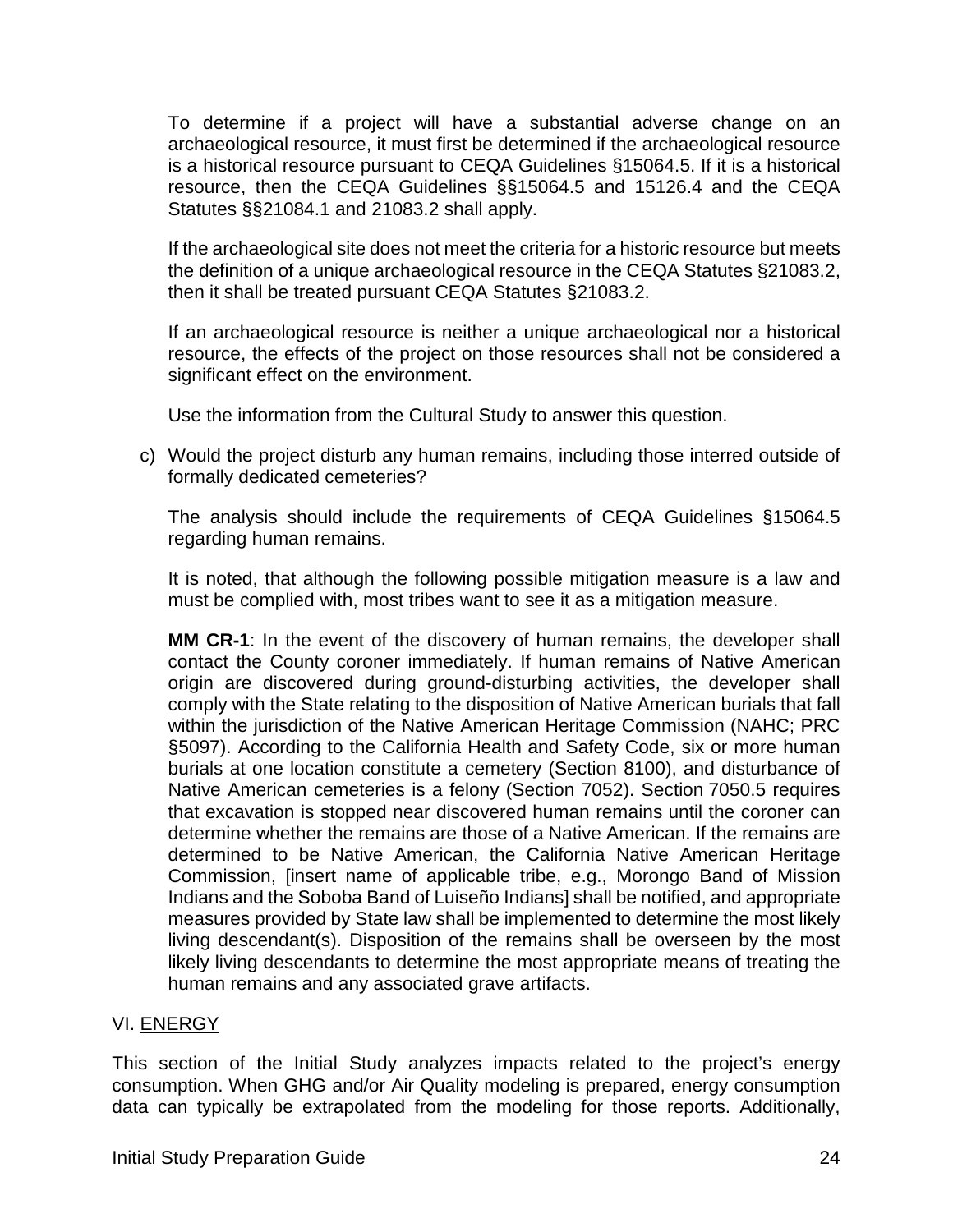energy consumption data can be extrapolated from trip generation data taken from a traffic report. This data can be used to provide a focused analysis of energy consumption associated with the proposed project within the initial study. This analysis could be general and should correlate with air quality, GHG emissions, transportation, and utility analysis. This information can be provided directly in the body of the initial study or provided in a stand-alone energy report.

#### **General Plan**

The City's General Plan covers energy resources under Chapter 7 – Conservation Element, Section 7.6 – Energy Resources. The City's General Plan objectives and policies associated with energy resources include the following and should be reviewed in terms of the impacts the project may have on achieving these objectives and policies.

- The objectives of the Circulation Element reduce traffic congestion and promote energy-efficient modes of transportation.
- Objective 6.6 and related policies are related to automotive trip reduction.
- Objective 7.3 and related policies are related to minimizing the consumption of water.
- Objective 7.5 and related policies concern energy conservation. In particular, Policy 7.5.5 encourages solar power and other forms of renewable energy.

#### **Municipal Code**

The Municipal Code covers energy resources in Title 8 – [Building and Construction.](http://qcode.us/codes/morenovalley/view.php?topic=8&frames=on) The City requires buildings to comply with the State's Title 24 – Building Energy Efficiency Program and the California Green Building Standards (CalGreen). Also, the City has adopted Chapter 8.40 – [Small Residential Rooftop Solar Energy System Review Process,](http://qcode.us/codes/morenovalley/view.php?topic=8-8_40&frames=on) Chapter 8.42 – [Electric Vehicle Charging Station Review Process,](http://qcode.us/codes/morenovalley/view.php?topic=8-8_42&frames=on) and [Chapter 8.80 –](http://qcode.us/codes/morenovalley/view.php?topic=8-8_80&frames=on) [Recycling and Diversion of Construction and Demolition Waste.](http://qcode.us/codes/morenovalley/view.php?topic=8-8_80&frames=on)

#### **The Questions**

a) Would the project result in potentially significant environmental impact due to wasteful, inefficient, or unnecessary consumption of energy resources, during project construction or operation?

Energy conservation aspects of the project that are being incorporated (double pane windows, solar, etc.) can be referenced here in addition to any CalGreen requirements or Leadership in Energy and Environmental Design (LEED) standards that would be met.

b) Would the project conflict with or obstruct a state or local plan for renewable energy or energy efficiency?

Refer to any applicable City policies and/or Statewide energy plans. The response should evaluate project consistency with the City's Energy Efficiency and Climate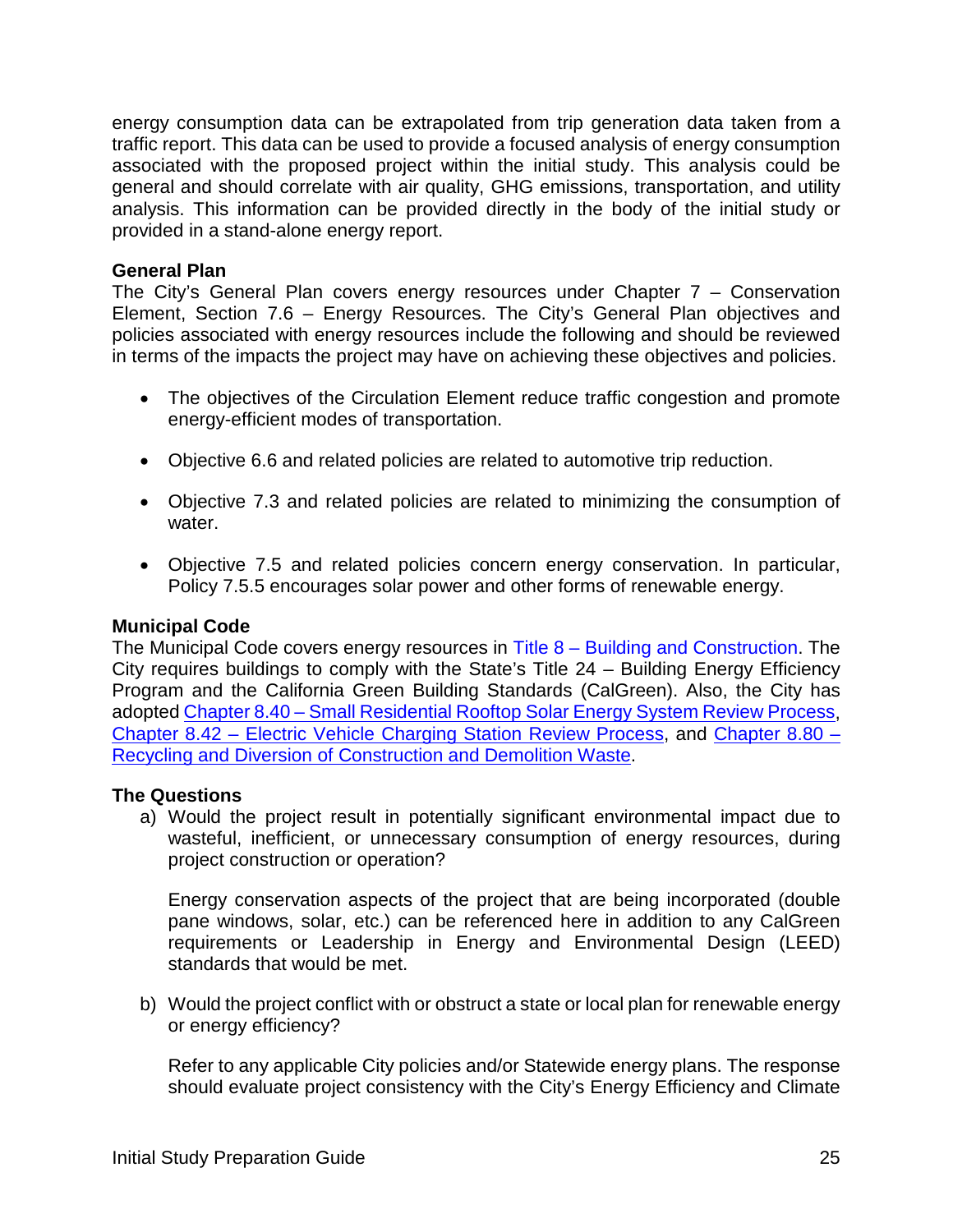Action Strategy adopted in October 2012. Specifically, the following policies should be evaluated for consistency:

- R2-T2: Employment Based Trip Reductions
- R2-E1: New Construction Residential Energy Efficiency Requirements
- R2-E2: New Construction Residential Renewable Energy
- R2-E5: New Construction Commercial Energy Efficiency Requirements
- R2-E6: New Construction Commercial/Industrial Renewable Energy

#### VII. GEOLOGY & SOILS

The documents that should be reviewed before preparing this section of the checklist include the City's General Plan, the General Plan EIR, Chapter 8.21 – Grading Regulations, and Article 9 – Planning and Zoning of the Municipal Code, and any appropriate Specific Plan.

#### **General Plan**

The City's General Plan covers Geologic Hazards under Chapter 6 – Safety Element, Section 6.5 – Geologic Hazards and Soils under Chapter 7 – Conservation Element, Section 7.4 – Soils. The proposed Moreno Valley General Plan Safety Element Objective 6.1 is to "minimize the potential for loss of life and protect residents, workers, and visitors to the City from physical injury and property damage due to seismic ground shaking and secondary effects." Based on this objective, the element provides the following policy statements applicable to this section:

- Policy 6.1.1: Reduce fault rupture hazards to a level of acceptable risk through the identification and recognition of potentially hazardous conditions and areas as they relate to the San Jacinto fault zone and the high and very high liquefaction hazard zones. Require geologic studies and mitigation for fault rupture hazards in accordance with the Alquist-Priolo Special Study Zones Act. Additionally, future geotechnical studies shall contain calculations for seismic settlement on all alluvial sites identified as having high or very high liquefaction potential. Should the calculations show potential for liquefaction, appropriate mitigation shall be identified and implemented.
- Policy 6.1.2: Require all new developments, existing critical and essential facilities and structures to comply with the most recent Uniform Building Code seismic design standards.

#### **Municipal Code**

Chapter 8.21 – [Grading Regulations](http://qcode.us/codes/morenovalley/view.php?topic=8-8_21&frames=on) of the Municipal Code contains information related to erosion control expansive soils, and identifies requirements related to these issues.

#### **Local Hazard Mitigation Plan**

The City has a Local Hazard Mitigation (LHMP) adopted October 4, 2011, and amended in 2017 [\(Moreno Valley LHMP\)](http://www.moval.org/city_hall/departments/fire/pdfs/haz-mit-plan.pdf). Chapters related to earthquakes and landslides may have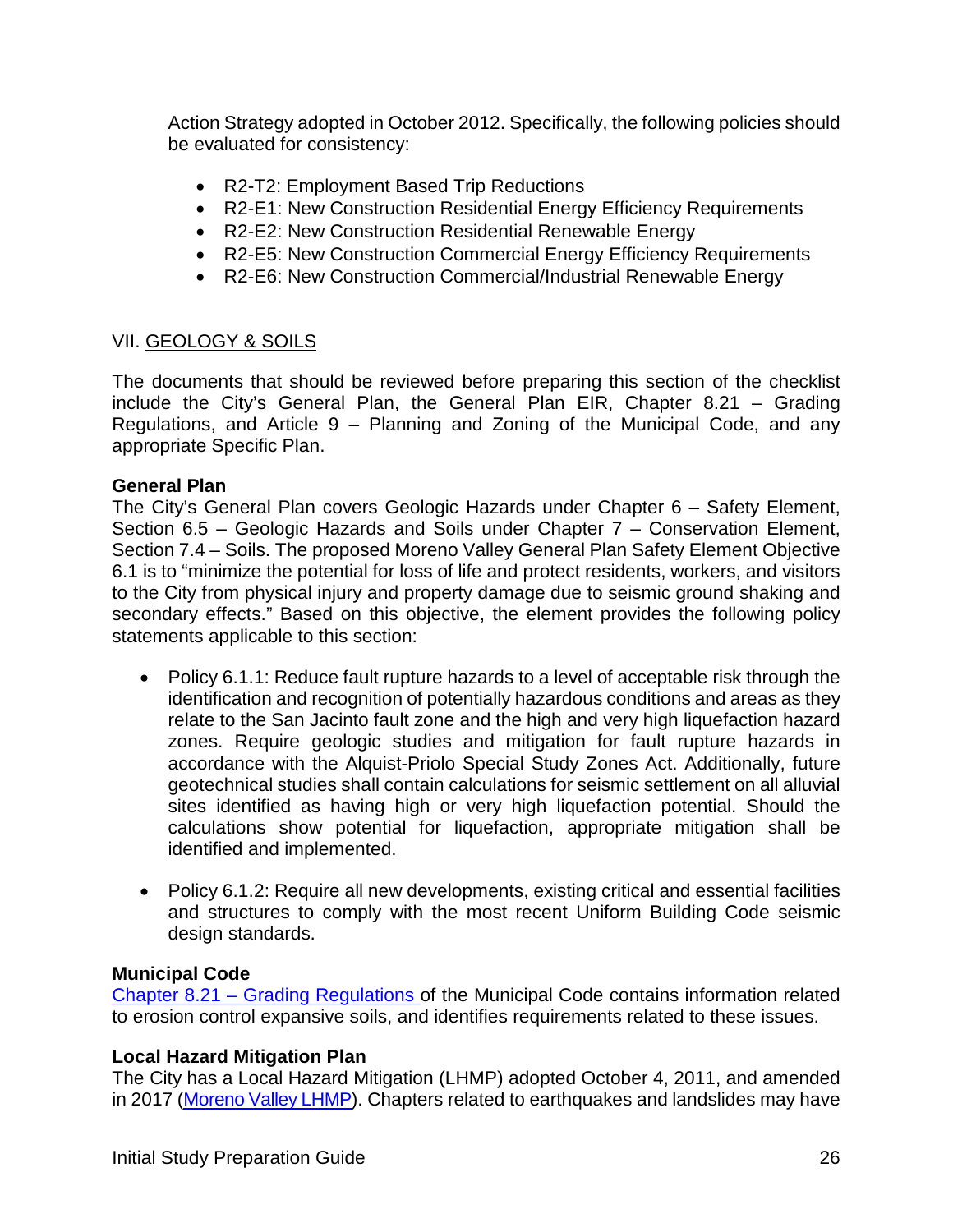useful information needed to respond to the questions in the Geology and Soils Section of the Initial Study.

#### **The Questions**

- a) Would the project directly, indirectly, or cumulatively, cause potential substantial adverse effects, including the risk of loss, injury or death involving:
	- i) Rupture of a known earthquake fault, as delineated on the most recent Alquist-Priolo Earthquake Fault Zoning Map issued by the State Geologist for the area or based on other substantial evidence of a known fault? Refer to Division of Mines and Geology Special Publication 42.

A Soils and/or Geotechnical Report (when appropriate) should be used to support the response to this question.

The State Mining and Geology Board has prepared [Guidelines for Evaluating](https://www.conservation.ca.gov/smgb/Guidelines/Documents/SP_117a.pdf)  [and Mitigating Seismic Hazards in California.](https://www.conservation.ca.gov/smgb/Guidelines/Documents/SP_117a.pdf)

ii) Strong seismic ground shaking?

A Soils and/or Geotechnical Report (when appropriate) should be used to support the response to this question

iii) Seismic-related ground failure, including liquefaction?

A Soils and/or Geotechnical Report (when appropriate) should be used to support the response to this question.

iv) Landslides?

A Soils and/or Geotechnical Report (when appropriate) should be used to support the response to this question

b) Would the project result in substantial soil erosion or the loss of topsoil?

The information can be found in the Soils or Geotechnical Report.

c) Would the project be located on a geologic unit or soil that is unstable, or that would become unstable as a result of the project, and potentially result in on- or off-site landslide, lateral spreading, subsidence, liquefaction or collapse?

The information can be found in the Soils or Geotechnical Report.

d) Would the project be located on expansive soil, as defined in Table 18-1-B of the Uniform Building Code, creating substantial direct or indirect risks to life or property?

The information can be found in the Soils or Geotechnical Report.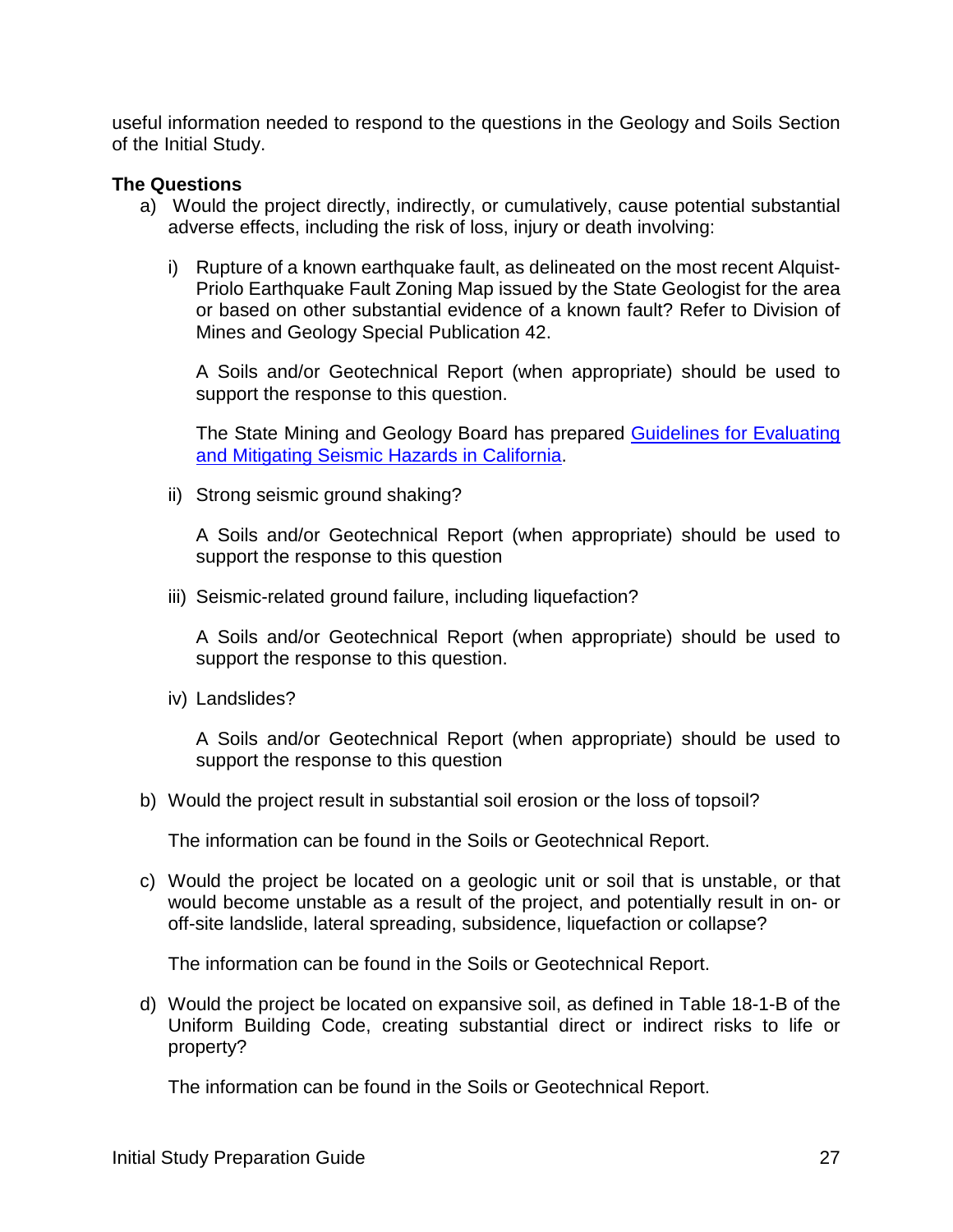e) Would the project have soils incapable of adequately supporting the use of septic tanks or alternative wastewater disposal systems where sewers are not available for the disposal of wastewater?

The information can be found in the Soils or Geotechnical Report. Also, if the project is required to connect to the sewer, then this question is not applicable.

f) Would the project directly, indirectly, or cumulatively, destroy a unique paleontological resource or site or unique geologic feature?

The City's General Plan EIR Figure 5.10-3 – Paleontological Resource Sensitive Areas shows most of the City as having a Low Potential with the portions of the planning area to the east in a High Potential or Undetermined Potential area for finding paleontological resources. The initial study should identify the site's underlying geological formation and its potential to contain paleontological resources. If the project includes grading at a depth that could disturb the underlying geologic formation and is located in an area with a high or undetermined potential for paleontological resources, the analysis should generally identify a potentially significant impact and require paleontological monitoring as a mitigation measure.

#### VIII. GREENHOUSE GAS EMISSIONS

The City is required to analyze the GHG emissions of projects consistent with CEQA Guidelines §15064.4. A good-faith effort to describe, calculate, or estimate the amount of GHG emissions resulting from a project should be completed.

In performing analysis of GHG emissions, the City as lead agency, shall have the discretion to determine, in the context of a particular project, whether to (1) quantify GHG emissions resulting from a project; and/or (2) rely on a qualitative analysis for performance-based standards. For information on the factors in determining significance for GHG impacts, see CEQA Guidelines §15064.4

Analyzing the project's GHG impacts normally requires modeling to generate an estimate of GHG emissions. Possible models include CalEEMod and in some cases, the EMFAC BURDEN model. Typically, vehicle trips are the largest source of project operational emissions; thus, the following screening levels adapted from CAPCOA guidance (CAPCOA 2008) has been identified to define projects that would not likely exceed an estimated 900 metric ton per year of GHG emissions:

- 50 single-family residential units
- 35,000 square feet of office space
- 11,000 square feet of retail space
- 6,300 square feet of supermarket space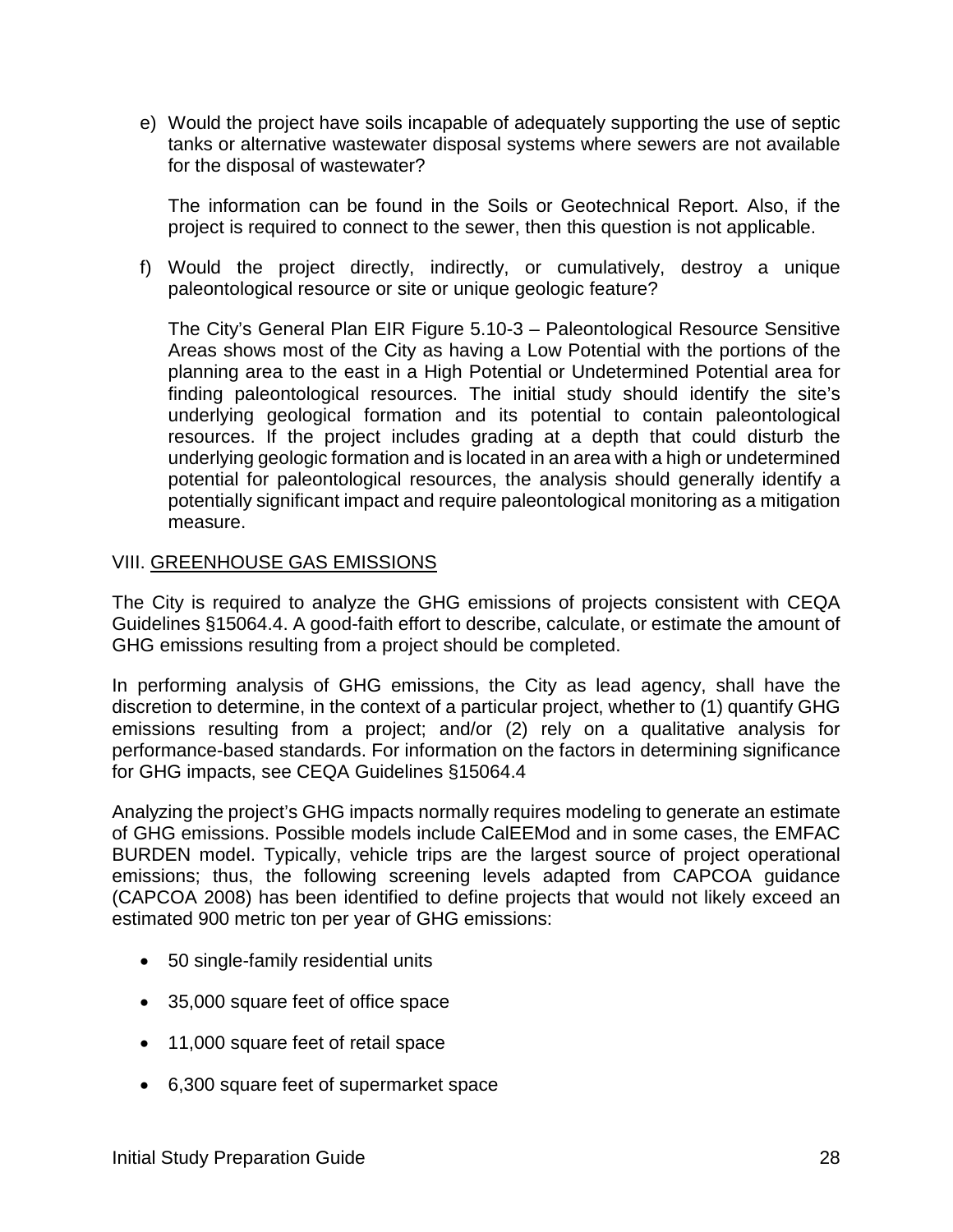• Industrial projects - All industrial projects would require further analysis/modeling due to the variability in potential emissions, or information could be provided to demonstrate the project would clearly generate less than 900 metric tons of GHG emissions per year.

As vehicle trips are typically the largest source of project emissions, this method would capture a majority of discretionary projects, without placing the burden of technical analysis on smaller projects that would not contribute a substantially to GHG emissions. However, in some cases, a GHG analysis may be required for projects smaller than the above-screening levels based on project-specific information available indicating that the project could generate more than 900 metric tons of GHG emissions per year.

#### **Western Riverside County Association of Governments (WRCOG) Sub-Regional Climate Action Plan (CAP)**

While the City has not adopted this CAP as it pertains to the City, the plan provides useful information pertinent to this section of the Initial Study.

#### **CAPCOA's Guidance**

CAPCOA has produced a number of useful guidance documents. Quantifying Greenhouse Gas Mitigation Measures (CAPCOA 2010) provides many GHG impact reducing sample mitigation measures that may be useful in responding to the Initial Study questions. CEQA & Climate Change Evaluating and Addressing Greenhouse Gas Emissions from Projects Subject to the California Environmental Quality Act (CAPCOA 2008) identifies a number of potential methods that lead agencies may consider when evaluating a project's potential impacts related to GHG emissions. One threshold suggested is a 900 metric ton GHG emission threshold which was estimated to equate to projects equal to or smaller than 50 residential units or 30,000 square feet of commercial space and was estimated to capture 90 percent or more of likely future discretionary applications.

#### **The Questions**

a) Would the project generate GHG emissions, either directly or indirectly, that may have a significant impact on the environment?

The response should be taken from the GHG Study.

b) Would the project conflict with an applicable plan, policy, or regulation adopted for the purpose of reducing the emission of greenhouse gases?

The response should evaluate project consistency with the City's Energy Efficiency and Climate Action Strategy adopted in October 2012. Specifically, the following policies should be evaluated for consistency:

- R2-T2: Employment Based Trip Reductions
- R2-E1: New Construction Residential Energy Efficiency Requirements
- R2-E2: New Construction Residential Renewable Energy
- R2-E5: New Construction Commercial Energy Efficiency Requirements,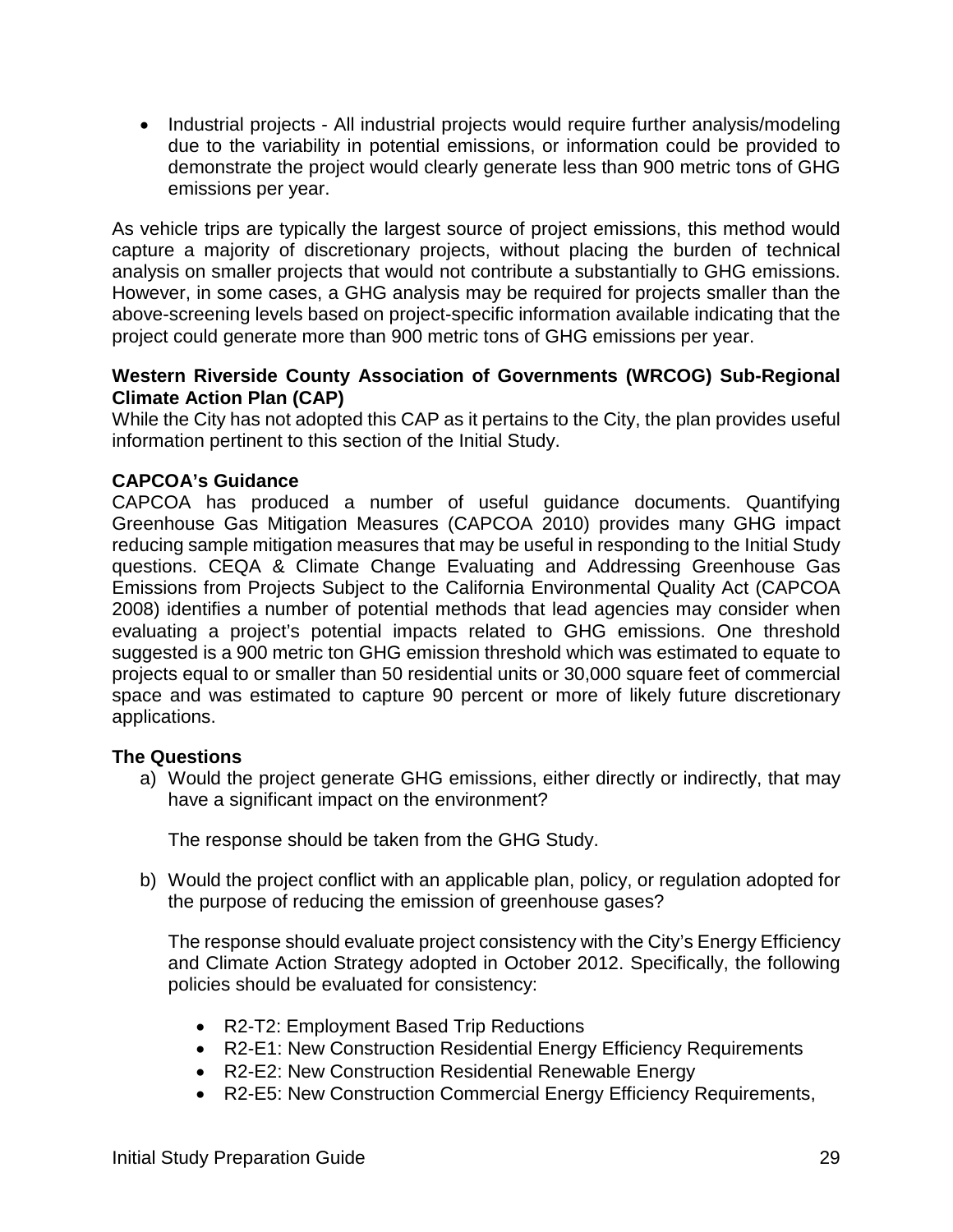• R2-E6: New Construction Commercial/Industrial Renewable Energy

#### IX. HAZARDS & HAZARDOUS MATERIALS

Hazardous sites are sites where hazardous materials have spilled or leached into the ground or where current uses are either hazardous or use hazardous materials. It should be noted that all projects use some type of hazardous materials (i.e., household cleaners, pesticides, etc.). This section also addresses hazards related to airports. Some of this information may be found in a Phase I Environmental Site Assessment document, if available. If there is a reason to believe the site may have been subject to a hazardous condition, a Phase I Environmental Site Assessment should be requested.

#### **General Plan**

The City's General Plan covers Hazards & Hazardous Materials under Chapter 6 – Safety Element, Section 6.9 – Hazardous Materials, Section 6.10 – Air Crash Hazards, and Section 6.2.8 – Wildland Urban Interface.

- Objective 6.10 and associated policies strive to protect life and property from the potential short-term and long-term deleterious effects of the transportation of hazardous materials throughout the City.
- Objectives 6.13 through 6.16 and their associated policies promote wildland and urban fire prevention.
- Policy 6.16.3 ensures that adequate emergency ingress and egress is provided for each development.
- Policy 6.16.4 calls for land use limitations within air crash hazard areas in accordance with the AICUZ program.
- Program 6-7 requires the City to establish regulations for the development along the urban-wildland interface.

#### **Municipal Code**

The following chapters and sections of the Municipal Code are related to hazards and hazardous materials.

- Section 8.36.050 Requirements for Wildland-Urban Interface Areas
- Section 8.36.060 Hazardous Materials
- Chapter 9.10.070 Fire and Explosive Hazards
- Chapter 9.10.090 Radioactive Wastes

#### **MARB/MIP Airport Land Use Compatibility Plan**

It is noted that the General Plan was adopted prior to the Riverside County Airport Land Use Commission (ALUC) adopting the March Air Reserve Base (MARB)/March Inland Port (MIP) Airport Land Use Compatibility Plan (ALUCP) on November 13, 2014 [\(MARB/MIP ALUCP\)](http://www.rcaluc.org/Portals/13/17%20-%20Vol.%201%20March%20Air%20Reserve%20Base%20Final.pdf?ver=2016-08-15-145812-700). Since the General Plan has not been amended to adopt the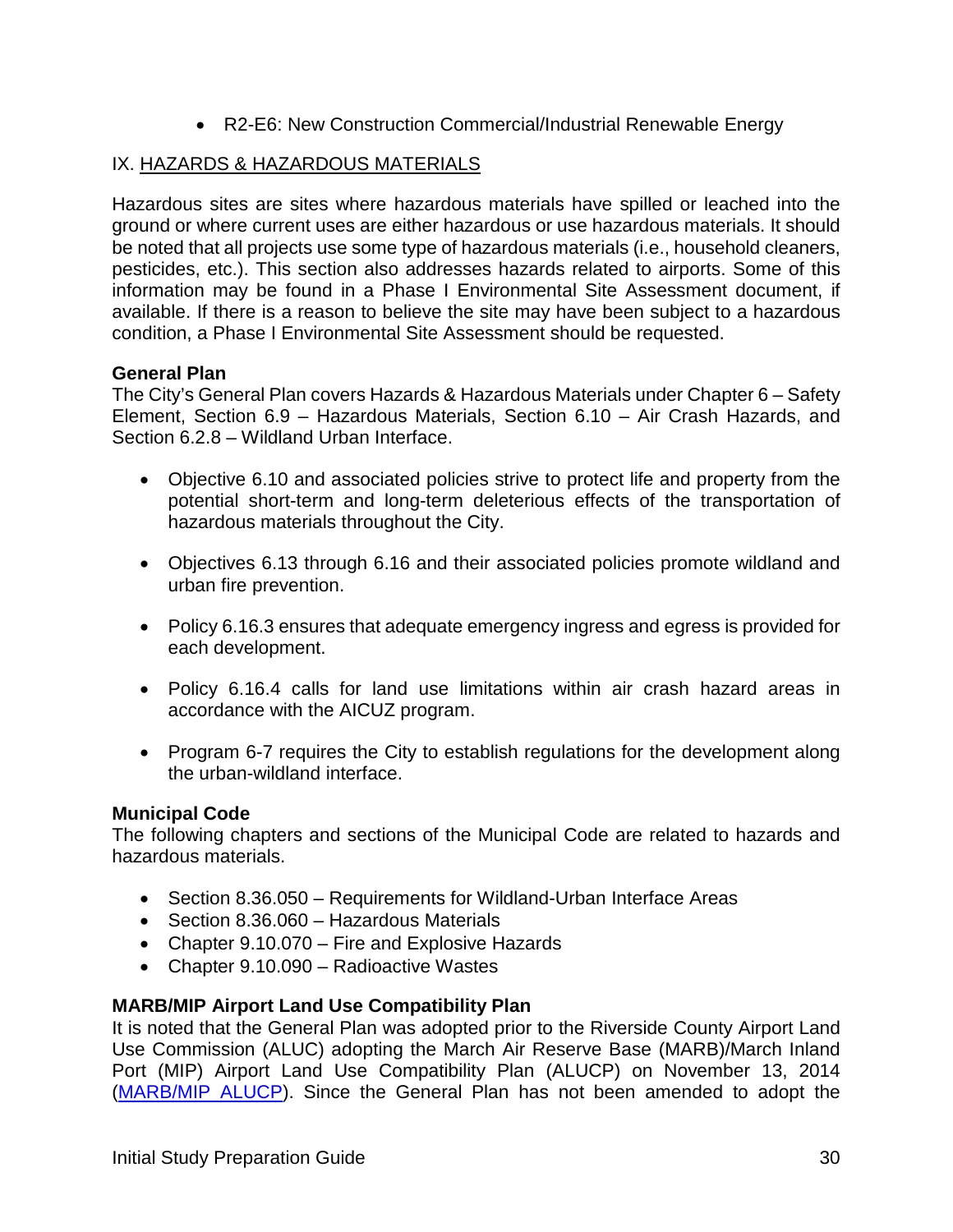MARB/MIP ALUCP, all projects that are in the airport compatibility area (Zones A through E) are required to be reviewed by the ALUC staff and may require review by Airport Land Use Commission, even if they are compatible with the ALUCP. ALUC staff prepares a report with conditions, and these conditions would become project conditions or mitigation measures, as appropriate.

#### **Local Hazard Mitigation Plan**

The City has an adopted Local Hazard Mitigation Plan (LHMP), adopted October 4, 2011, and amended 2017 [\(LHMP\)](http://www.moval.org/city_hall/departments/fire/pdfs/haz-mit-plan.pdf).

The following chapters may have additional information needed to respond to the questions in the Hazards & Hazardous Materials section of the Initial Study.

- Chapter 5 Wildland and Urban Fires Figure 5-2 – Moreno Valley High Fire Area Map 2016
- Chapter 12 Dam Failure/Inundation Figure 12-2 Moreno Valley Evacuation Routes Map 2015
- Chapter 13 Pipeline Figure 13-1 – Moreno Valley Pipeline Map 2016
- Chapter 14 Transportation Figure 14-1.1 – Moreno Valley Air Crash Hazard Area Map 2016
- Chapter 16 Hazardous Materials Accident Moreno Valley Hazardous Materials Site Locations Map 2016

#### **Emergency Operations Plan**

The City adopted the Emergency Operations Plan in March 2009 that may contain useful information needed to respond to the initial study question relating to emergency response plans [\(Emergency Response Plans\)](http://www.moval.org/city_hall/departments/fire/pdfs/mv-eop-0309.pdf).

#### **The Questions**

a) Would the project create a significant hazard to the public or the environment through the routine transport, use, or disposal of hazardous materials?

Review the materials provided by the applicant on the Environmental Information Form and prepare the response.

b) Would the project create a significant hazard to the public or the environment through reasonably foreseeable upset and accident conditions involving the release of hazardous materials into the environment?

Review the materials provided by the applicant on the Environmental Information Form and prepare the response.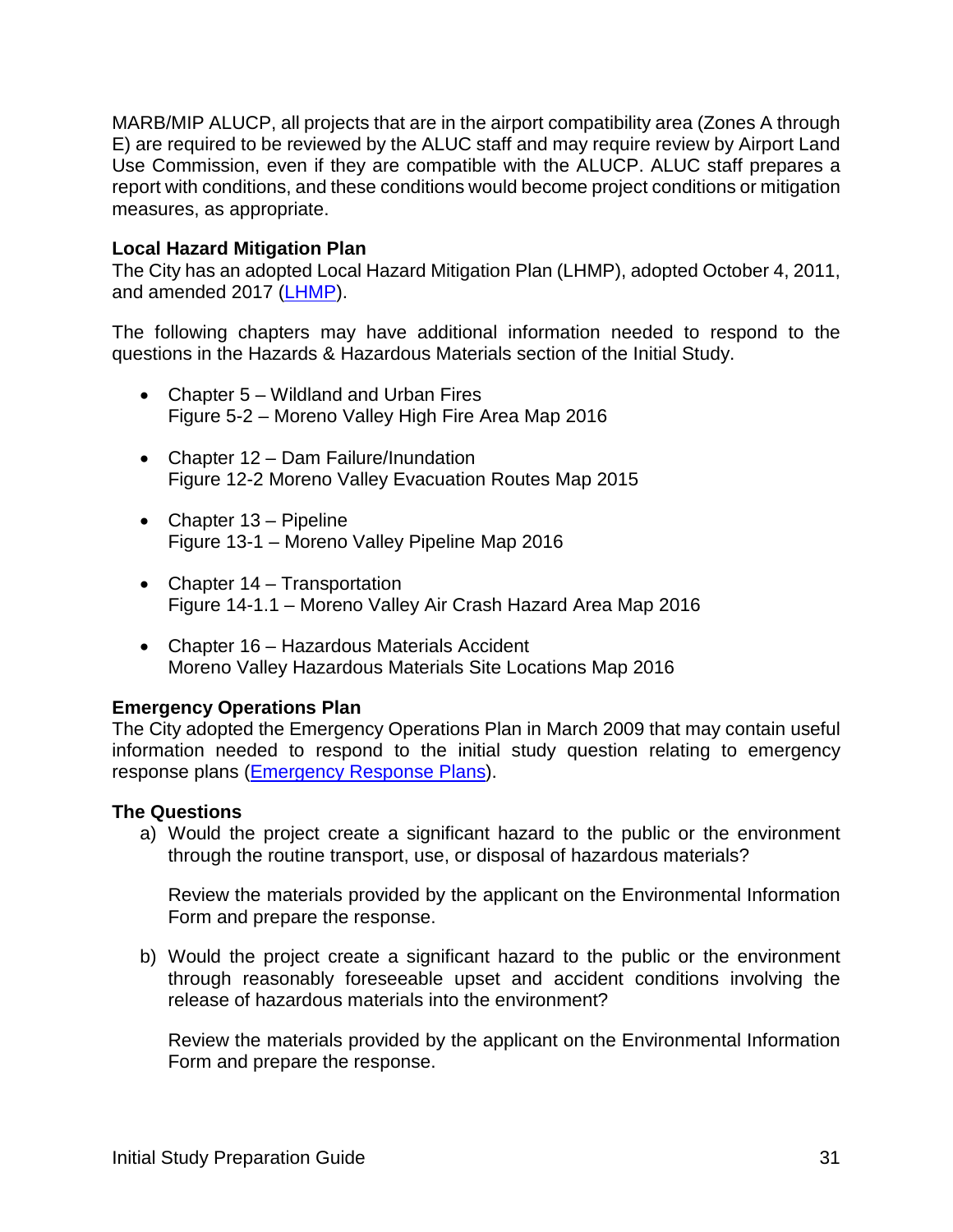It should be noted that a jet fuel pipeline runs through the western part of the City from the City of Colton to the northwest corner of Moreno Valley and south to MARB.

c) Would the project emit hazardous emissions or handle hazardous or acutely hazardous materials, substances, or waste within one-quarter mile of an existing or proposed school?

If a project is not located within one-quarter mile of an existing or proposed school, no impact would result. If a school is in proximity to the project, indicate how the distance to the nearest school.

Special procedures apply to certain school projects, as well as certain projects near schools which may emit hazardous air emissions near schools. CEQA Guideline §15064.4 states, "If the project involves the construction or alteration of a facility that might reasonably be anticipated to emit hazardous air emissions, or that would handle an extremely hazardous substance or a mixture containing extremely hazardous substances in a quantity equal to or greater than the State threshold quantity specified in subdivision (j) of Section 25532 of the Health and Safety Code, that could impose a health or safety hazard to persons who would attend or would be employed at the school, then the lead agency must consult with the school district and special notifications requirements are necessary."

[Health and Safety Code §25532\(j\)](http://leginfo.legislature.ca.gov/faces/codes_displayText.xhtml?lawCode=HSC&division=20.&chapter=6.95.&article=2) can be found in Appendix A.

d) Would the project be located on a site which is included on a list of hazardous materials sites compiled pursuant to Government Code Section 65962.5 and, as a result, would it create a significant hazard to the public or the environment?

The required Environmental Information Form submitted with the project application requires that the applicant identify if the site is on the list of hazardous materials sites. If the applicant does not have a Phase I Environmental Assessment prepared for the project site then a review of the following websites will be needed:

- EPA Superfund Sites
- [Toxics Release Inventory \(TRI\) Program](https://www.epa.gov/toxics-release-inventory-tri-program/learn-about-toxics-release-inventory)
- DTCS [ENVIROSTOR](https://www.envirostor.dtsc.ca.gov/public/)

If the project site is identified as containing hazardous materials and/or where known hazardous materials contamination may have existed, soils testing may be required to identify the extent of contamination and provide adequate information to respond to this question.

It is also recommended to have soil testing when the property had been used in the past for agriculture or related activities involving pesticides, herbicides,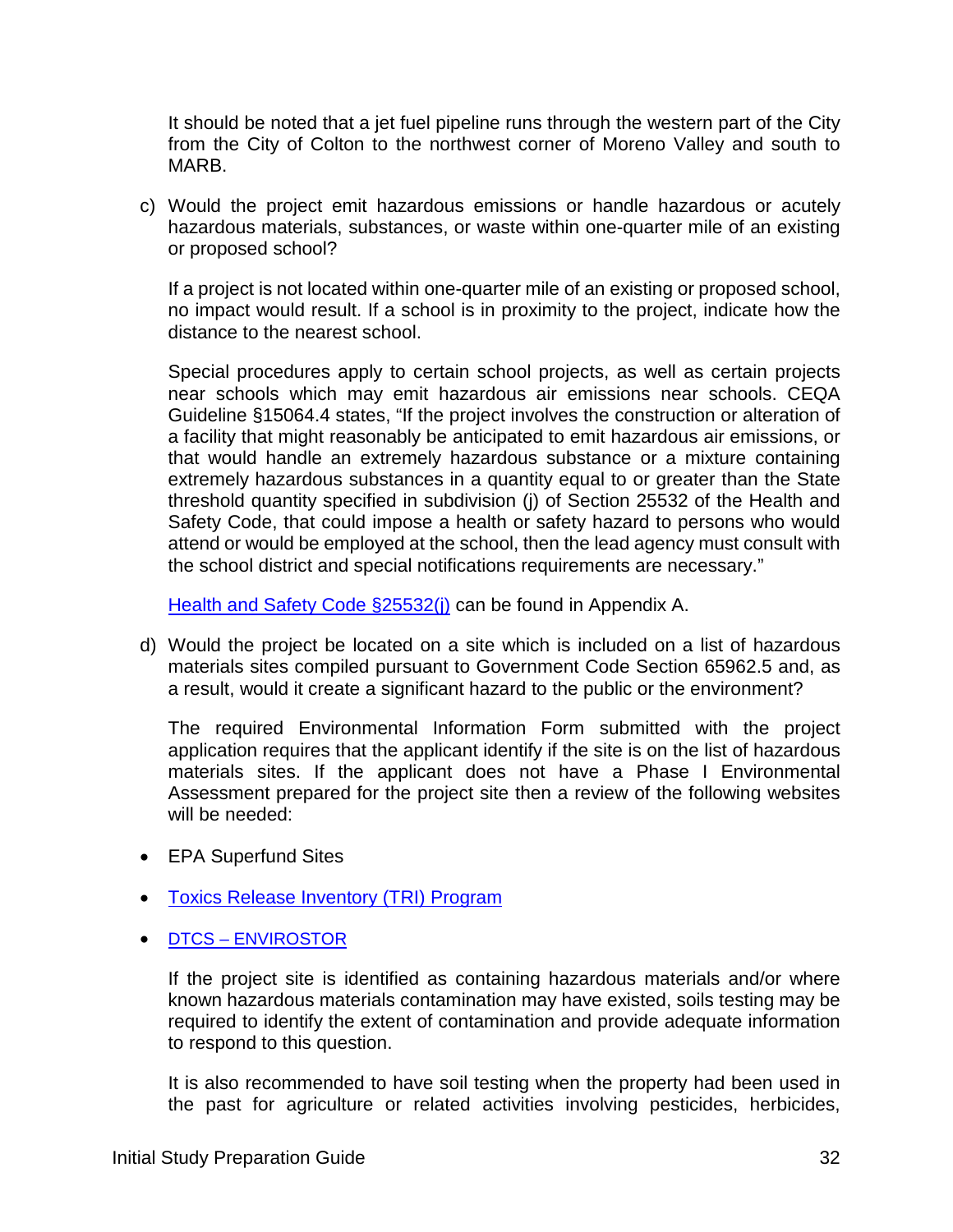agricultural chemical, organic waste (i.e., cows, chickens, etc.) or where other uses may have caused a release of hazardous substances into the soil such as former auto repair shops or similar uses.

[Government Code §65962.5](https://leginfo.legislature.ca.gov/faces/codes_displaySection.xhtml?lawCode=GOV§ionNum=65962.5) can be found in Appendix A of this document.

e) For a project located within an airport land use plan or, where such a plan has not been adopted, within two miles of a public airport or public use airport, would the project result in a safety hazard or excessive noise for people residing or working in the project area?

If the project is located within the compatibility zones of the MARB/MIP ALUCP, then the project will need to be reviewed by the ALUC before answering this question. The conditions of the ALUC are either applied as mitigation measures or conditions of approval, at City staff discretion.

f) Would the project impair implementation of or physically interfere with an adopted emergency response plan or emergency evacuation plan?

See the emergency response plan in the LHMP.

g) Would the project expose people or structures, either directly or indirectly, to a significant risk of loss, injury or death involving wildland fires?

This section should address whether the project is in an urban-wildland interface area, consistency with City codes such as Municipal Code Section 8.36.050 Requirements for Wildland-Urban Interface Areas, and may refer to Section XX – Wildfire of this Initial Study, as applicable.

#### X. HYDROLOGY & WATER QUALITY

This section of the Initial Study covers hydrology (i.e., drainage and flooding) and water quality. The applicant should provide a Drainage Study/Hydrology Study in addition to a Preliminary Water Quality Management Plan (PWQMP) at the time of project submittal. These documents will be used to answer the questions.

#### **General Plan**

The City's General Plan covers Hydrology under Chapter 7 – Conservation Element, Section 7.5 – Water Resources and Water Quality under Chapter 6 – Safety Element, Section 6.7 – Water Quality.

- General Plan Conservation Element, Objectives 7.1 and 7.2 and their associated policies are included in the General Plan to limit potential water quality impacts to surface water and groundwater resources.
- General Plan Policy 7.2.2 requires all projects to comply with the discharge permit requirements of the Regional Water Quality Control Board.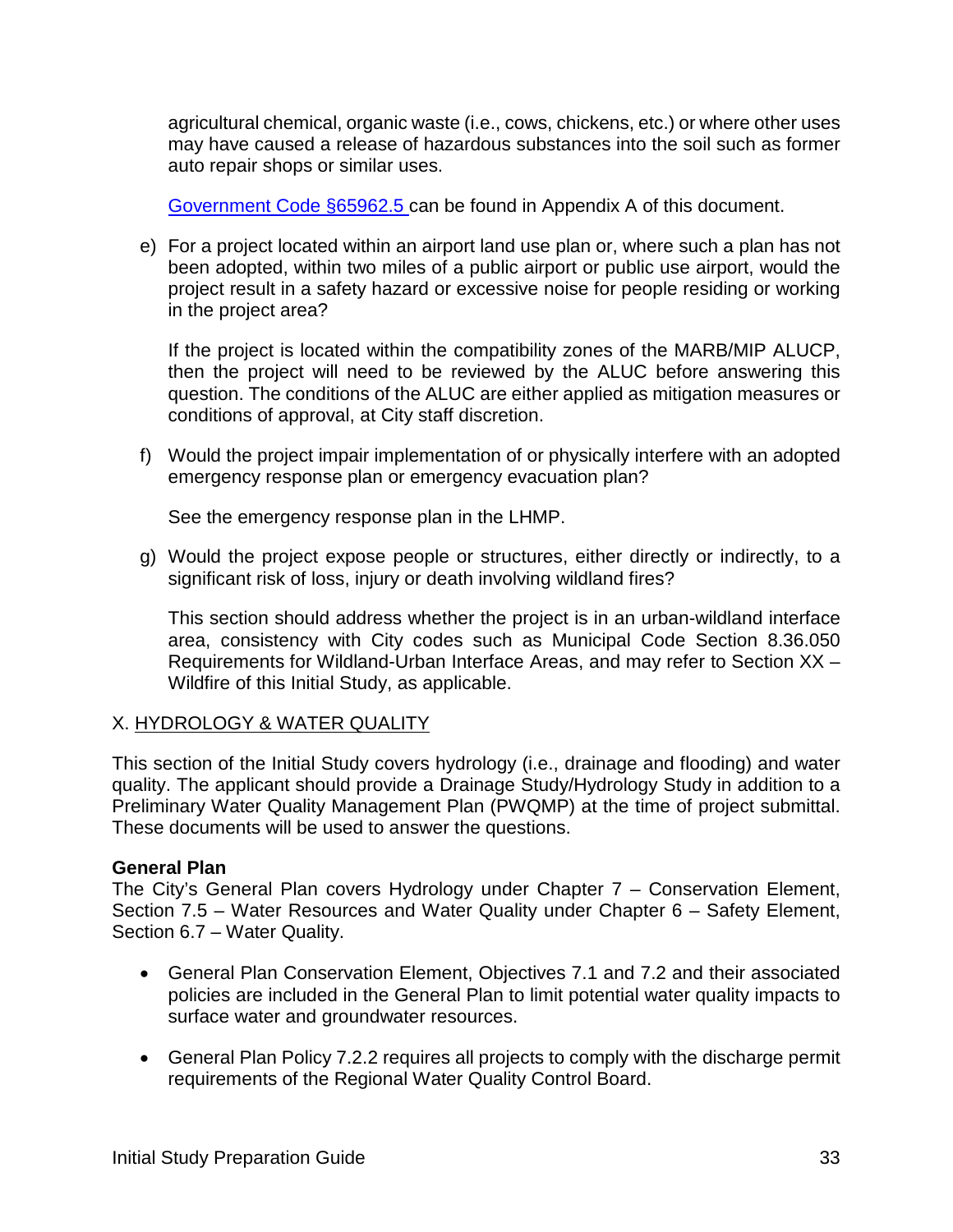• General Plan Safety Element, Objective 6.2, and its associated policies seek to reduce the potential for flooding.

#### **Municipal Code**

The following chapters and sections of the Municipal Code are related to hydrology and water quality.

- Title 9 Planning and Zoning of the Moreno Valley Municipal Code Section 9.10.080 – Liquid and Solid Waste
- Chapter 8.12 Flood Damage Prevention
- Chapter 8.21 Grading Regulations

#### **Local Hazard Mitigation Plan**

The City has an [LHMP,](http://www.moval.org/city_hall/departments/fire/pdfs/haz-mit-plan.pdf) adopted October 4, 2011, and amended in 2017 that may contain useful information to respond to questions relating to flooding and dam failure/inundation.

#### **Emergency Operations Plan**

The City adopted the [Emergency Operations Plan](http://www.moval.org/city_hall/departments/fire/pdfs/mv-eop-0309.pdf) in March 2009 that may contain useful information to respond to questions relating to flooding and dam failure/ inundation.

#### **The Questions**

a) Would the project violate any water quality standards or waste discharge requirements or otherwise substantially degrade surface or ground water quality?

The Drainage/Hydrology Study and the Water Quality analysis should be used to answer this question.

b) Would the project substantially decrease groundwater supplies or interfere substantially with groundwater recharge such that the project may impede sustainable groundwater management of the basin?

The Drainage/Hydrology Study and the Water Quality analysis should be used to answer this question. The response should consider whether the project would use groundwater for any purpose and whether the project could reduce infiltration and affect recharge of the groundwater basin.

- c) Would the project substantially alter the existing drainage pattern of the site or area, including through the alteration of the course of a stream or river or through the addition of impervious surfaces, in a manner which would:
	- i) Result in substantial erosion or siltation on- or off-site?

The Drainage/Hydrology Study and the Water Quality analysis should be used to answer this question.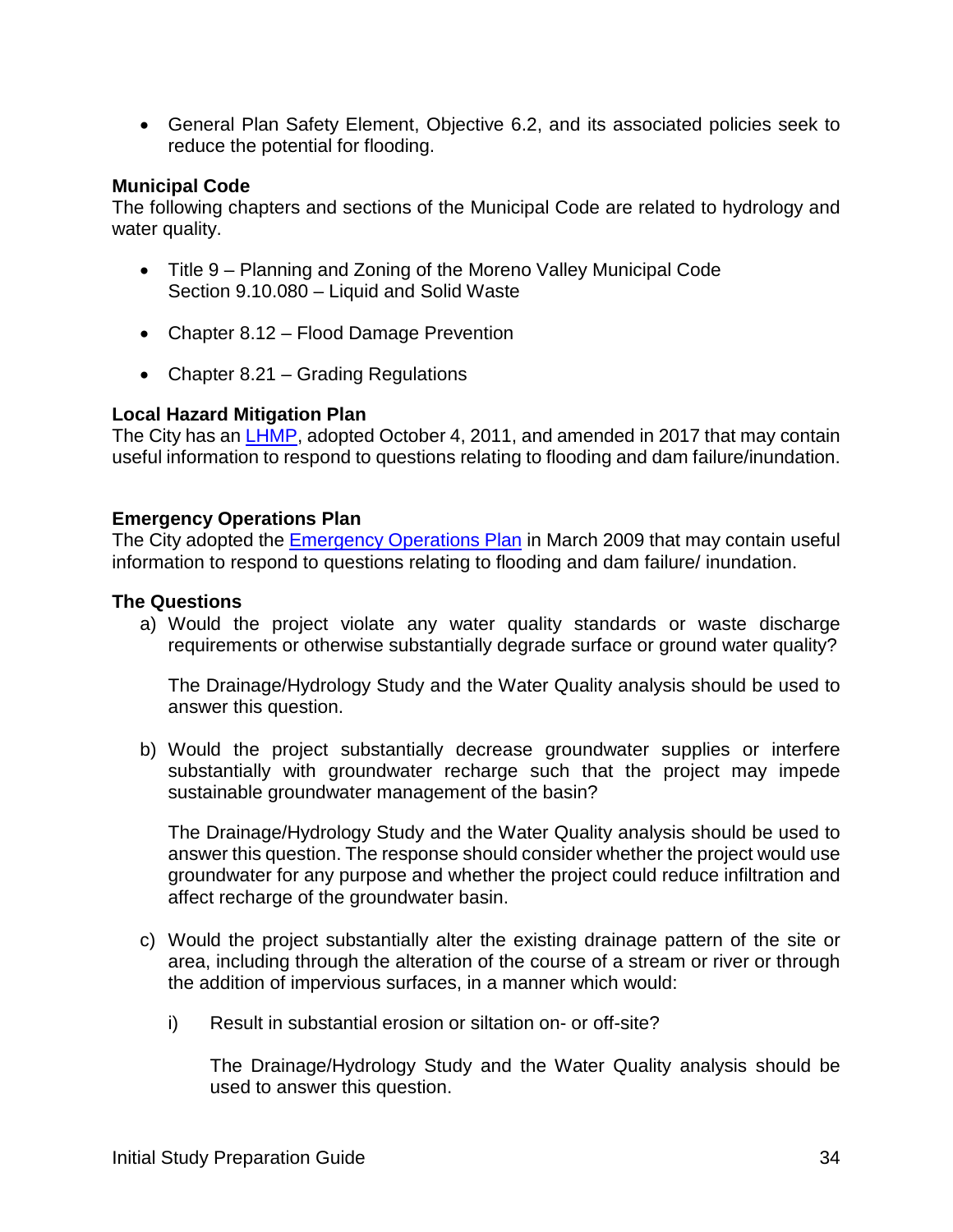ii) Substantially increase the rate or amount of surface runoff in a manner which would result in flooding on- or offsite?

The Drainage/Hydrology Study and the Water Quality analysis should be used to answer this question.

iii) Create or contribute runoff water which would exceed the capacity of existing or planned stormwater drainage systems or provide substantial additional sources of polluted runoff?

The Drainage/Hydrology Study and the Water Quality analysis should be used to answer this question.

iv) Impede or redirect flood flows?

The Drainage/Hydrology Study and the Water Quality analysis should be used to answer this question.

d) In flood hazard, tsunami, or seiche zones, would the project risk release of pollutants due to project inundation?

The Drainage/Hydrology Study and the Water Quality analysis should be used to answer this question in addition to Federal Emergency Management Agency (FEMA) Flood Zone information. FEMA provides a mapping tool to determine the flood zone and Flood Insurance Rate Map number [\(FEMA Flood Hazard Mapping\)](https://www.fema.gov/national-flood-insurance-program-flood-hazard-mapping)

e) Would the project conflict with or obstruct implementation of a water quality control plan or sustainable groundwater management plan?

The Drainage/Hydrology Study and the Water Quality analysis should be used to answer this question in addition to the Eastern Municipal Water District's (EMWD) 2015 Urban Water Management Plan [\(UWMP\)](https://www.emwd.org/post/urban-water-management-plan). EMWD has a website entitled Groundwater Reliability Plus dedicated to improving groundwater quality and reliability. The website is at [https://www.emwd.org/gwr-plus.](https://www.emwd.org/gwr-plus)

#### XI. LAND USE & PLANNING

This section of the Initial Study covers land use and planning. Land use and planning are topics that are incorporated into many different plans. The list below names a few of the plans.

- General Plan
- Municipal Code (all chapters)
- Riverside County Airport Land Use Compatibility Plan (RCALUCP)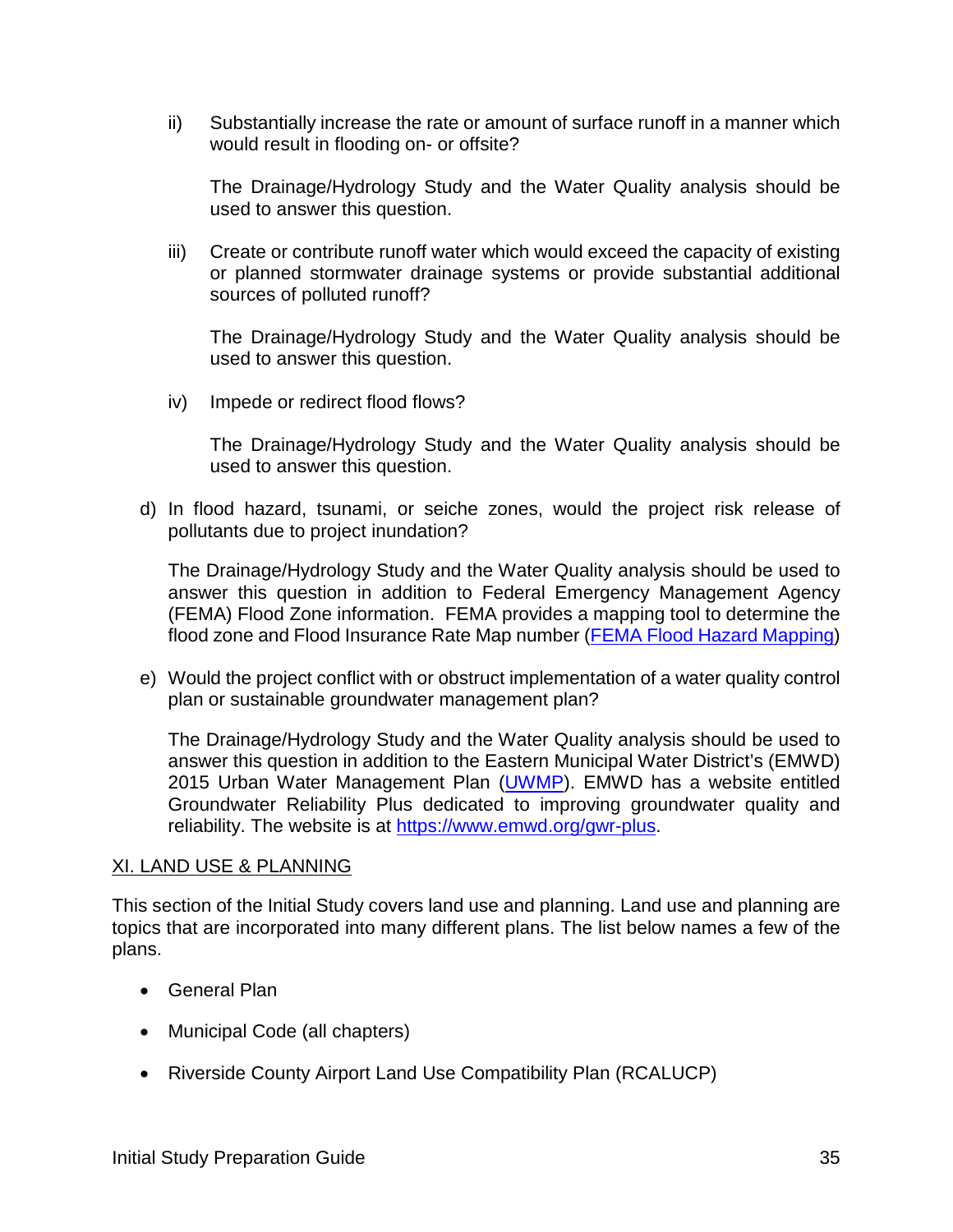- Riverside County Multiple Species Habitat Conservation Plan (MSHCP)
- Stephens' Kangaroo Rat Habitat Conservation Plan (SKRHCP)
- Specific Plans
- Preservation Districts (Chapter 7 Cultural Preservation)
- Neighborhood Conservation Areas (Chapter 7 Cultural Preservation)
- South Coast Air Quality Management Plan (AQMP)
- Southern California Association of Governments (SCAG) Regional Transportation Plan (RTP)/Sustainable Communities Strategy (SCS)
- Southern California Association of Governments (SCAG) Regional Comprehensive Plan (RCP)
- Western Riverside County Association of Governments (WRCOG) Sub-Regional Comprehensive Plan (RCP)
- Western Riverside County Association of Governments (WRCOG) Sub-Regional Climate Action Plan (CAP)
- Western Riverside County Association of Governments (WRCOG) Transportation Uniform Mitigation Fee (TUMF)
- Riverside County Transportation Commission (RCTC) Riverside County Congestion Management Plan (CMP)
- Riverside County General Plan & Reche Canyon/Badlands Area Plan, a subsection of the County General Plan

#### **General Plan**

The City's General Plan covers Land Use under Chapter 2 – Community Development Element, Section 2.1 – Land Use. Land use is also covered in Chapter 8 – 2014-2021 Housing Element.

- General Plan Community Development Element, Goals 2.1–2.4, Objectives 2.1– 2.10, and their associated policies promote an orderly and balanced land use pattern.
- General Plan 214–2021 Housing Element Goals, Objectives, and Policies promote housing.

The Housing Element's land inventory should be reviewed to identify if the project site is located in the inventory. If part of the housing inventory, the project must be consistent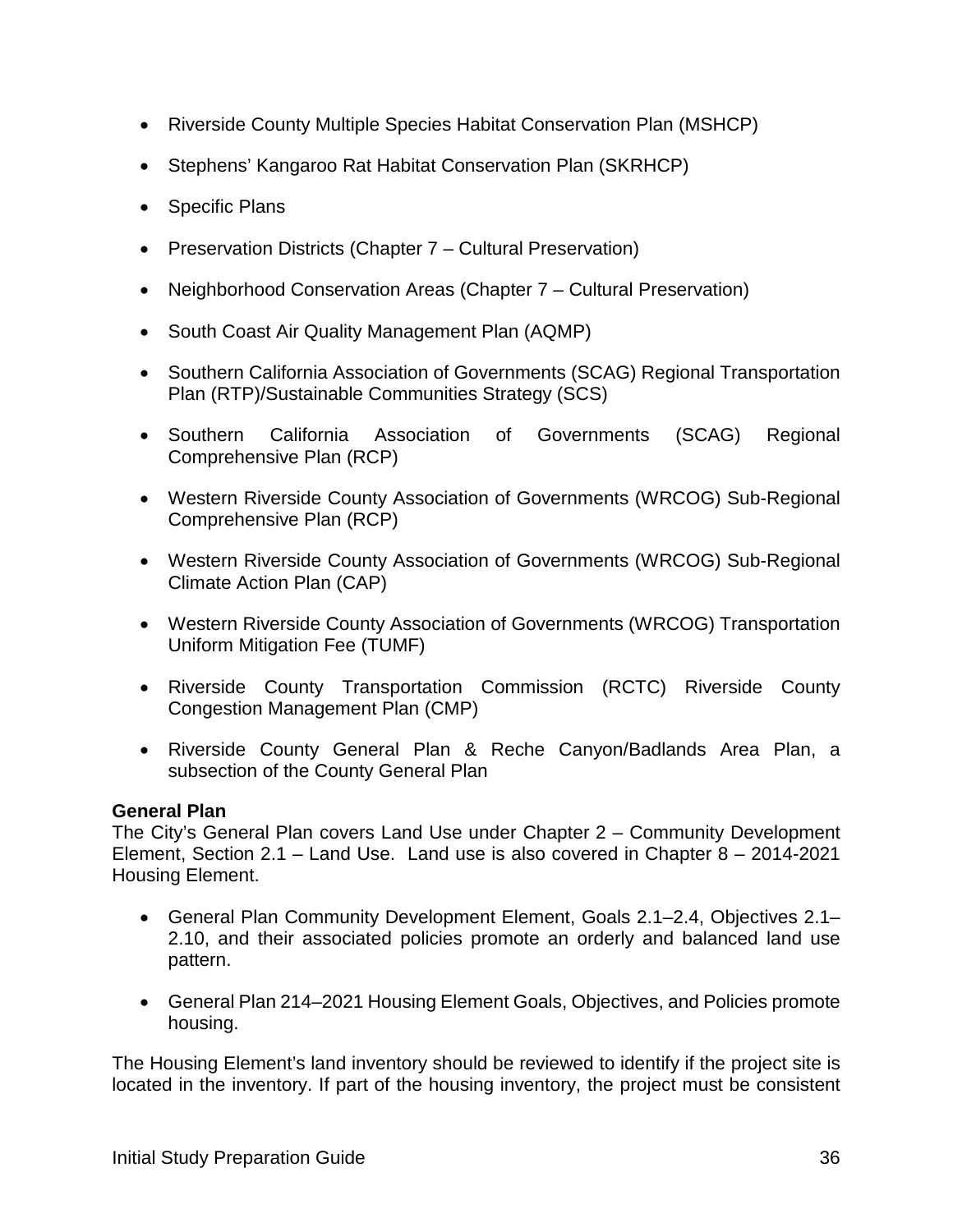with the inventory or findings of "no net loss" pursuant to Government Code §65863 will be required.

#### **Municipal Code**

Title 9 – Planning and Zoning of the Moreno Valley Municipal Code covers land use.

#### **The Questions**

a) Would the project physically divide an established community?

To answer this question, discuss how the project is or is not compatible with the area, how transportation connections are still made, and any other design features that connect the area versus dividing the area.

b) Would the project cause a significant environmental impact due to a conflict with any land use plan, policy, or regulation adopted for the purpose of avoiding or mitigating an environmental effect?

This question should evaluate consistency with the General Plan and applicable policies in addition to other applicable plans. Consistency with the MSHCP, SKRHCP, RCALUCP, AQMP, WRCOG's CAP, TUMF, and the CMP are addressed in other sections of the Initial Study.

#### XII. MINERAL RESOURCES

The California Surface and Mining Reclamation Act (SMARA) of 1975 requires local governments to address mineral recovery activities through the direct regulation of mining operations, and through planning policies that balance the mineral resources needs of the state with the maintenance of environmental quality. SMARA requires cities and counties to adopt ordinances conforming to state policy for the review and approval of reclamation plans and permits to conduct surface mining operations.<sup>[1](#page-38-0)</sup>

#### **General Plan**

The City's General Plan covers Mineral Resources under Chapter 7 – Conservation Element, Section 7.9 – Mineral Resources.

#### **Municipal Code**

Both the City and the County have adopted SMARA regulations governing the extraction of mineral resources and eventual reclamation of mining operations. Continued implementation of these regulations will allow for the mining of locally-important mineral resources, as identified in the County of Riverside General Plan.

- Title 9 Planning and Zoning of the Moreno Valley Municipal Code
- Section 9.02.120 Surface Mining Permits
- Section 8.21.020 A 7 Permits Required

<span id="page-38-0"></span>1City of Moreno Valley General Plan EIR, Section 5.14 – Mineral Resources.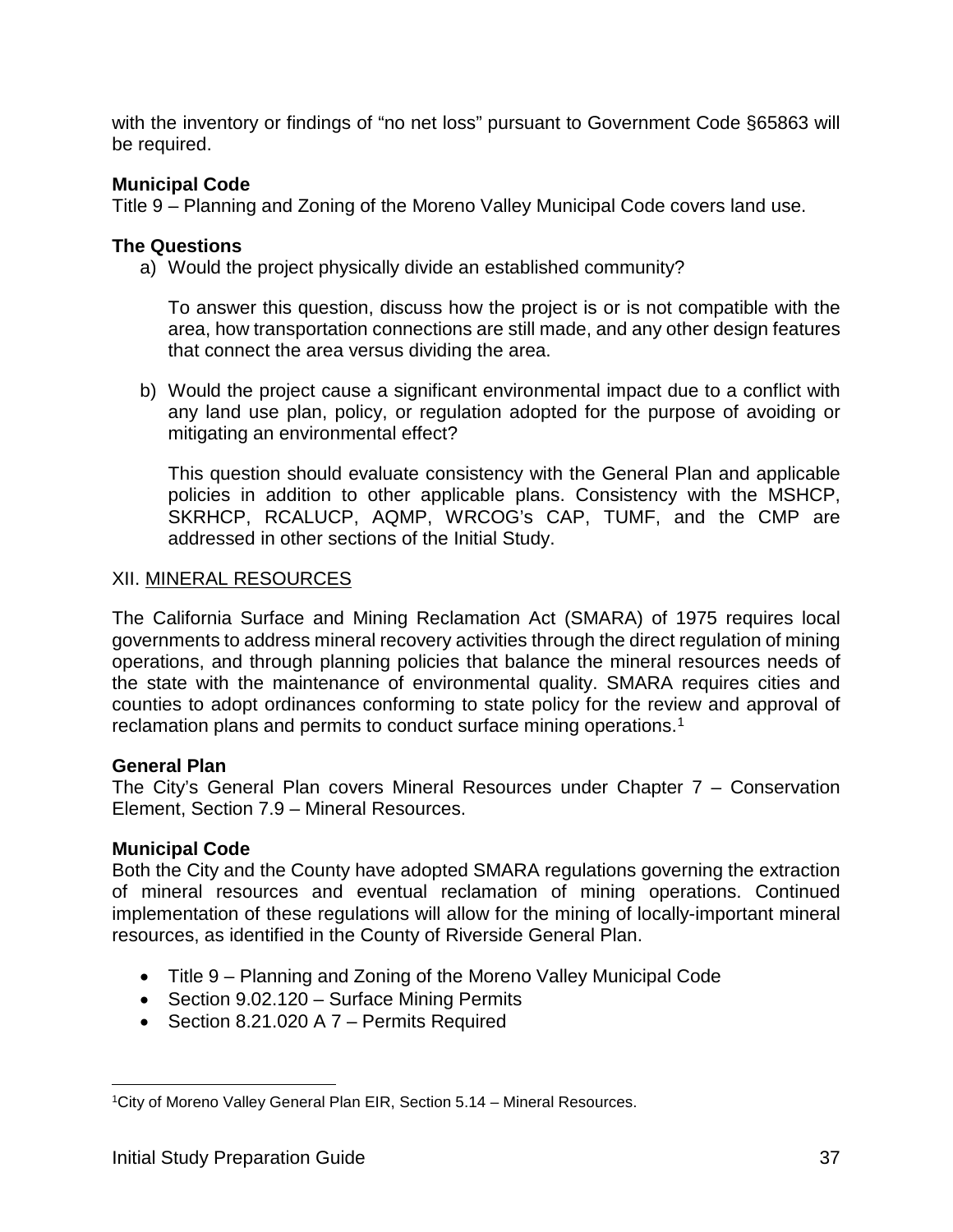#### **The Questions**

a) Would the project result in the loss of availability of a known mineral resource that would be of value to the region and the residents of the state?

The Surface Mining and Reclamation Act of 1975 (SMARA, PRC §2710-2796) [\(SMARA Statutes and Regulations\)](https://www.conservation.ca.gov/dmr/lawsandregulations) maintains the AB 3098 list of active mines, and it is updated daily.

An interactive map is also provided on this website [\(Mines Online\)](http://maps.conservation.ca.gov/mol/index.html). The State Mining and Geology Board provides guidelines for the Classification and Designation of Mineral Lands [\(Classification and Designation of Mineral Lands\)](https://www.conservation.ca.gov/smgb/Guidelines/Documents/ClassDesig.pdf).

The County of Riverside General Plan – Multipurpose Open Space Element [\(Multipurpose Open Space Element\)](https://planning.rctlma.org/Portals/14/genplan/general_Plan_2017/elements/OCT17/Ch05_MOSE_120815.pdf?ver=2017-10-11-102103-833) maps the City in the Mineral Resource Zone of MRZ-3a (Figure OS-6 – Mineral Resource Zones). MRZ-3a is an area where the available geologic information indicates that mineral deposits are likely to exist. However, the significance of the deposits is undetermined.

b) Would the project result in the loss of availability of a locally-important mineral resource recovery site delineated on a local general plan, specific plan, or other land use plan?

**Example Response:** The City's General Plan found "Implementation of the proposed General Plan Land Use Alternatives 1, 2, or 3 would result in the development of urban uses throughout the majority of the planning area, including the area along Highway 60 and Gilman Springs Road. No, regionally or statewide significant mineral resources are located within the planning area. Implementation of the proposed General Plan alternatives would not result in the loss of availability of a significant mineral resource, and no significant impact on mineral resources would occur."

If the project is consistent with the General Plan, then this type of response would be applicable.

#### XIII. NOISE

The Noise section of the Initial Study addresses potential impacts to on- and off-site receivers from noise generated at the project site (e.g., outdoor speakers) or when the project itself is potentially exposed to noise sources (e.g., roadway traffic noise) that could exceed the General Plan standards or Noise Ordinance standards. A noise study is often required when a traffic impact analysis is necessary for the project.

#### **General Plan**

The City's General Plan covers noise under Chapter 6 – Safety Element, Section 6.4 – Noise.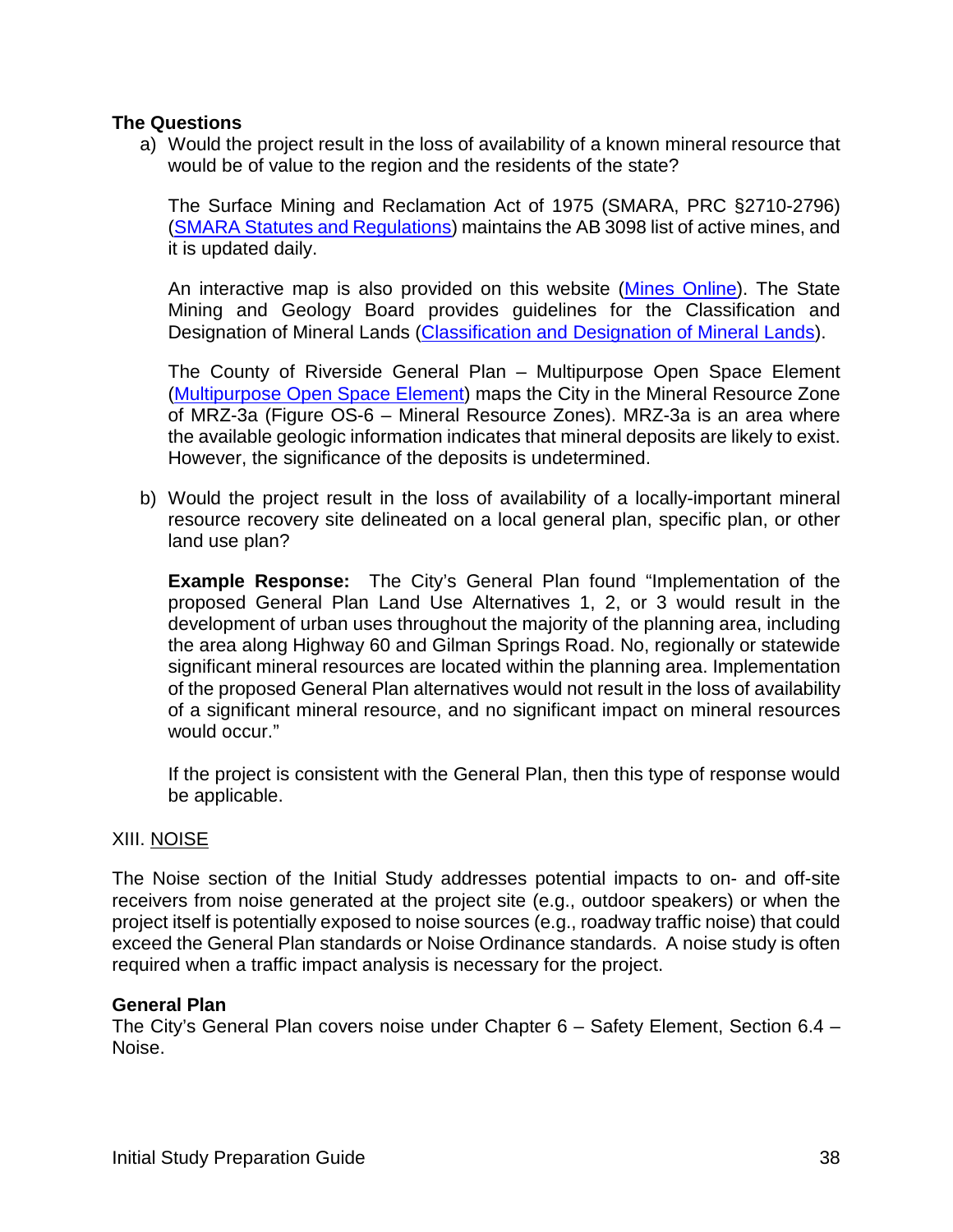• The Safety Element Objectives 6.3, 6.4, and 6.5 and associated policies and Program 6-3 provide measures to substantially reduce noise exposure. For example, Policy 6.3.1 requires noise mitigation for sensitive uses where the projected noise level would exceed 65 CNEL [Community Noise Equivalent Level] and Policy 6.3.2 discourages residential uses where current or projected exterior noise due to aircraft overflights would exceed 65 CNEL.

Also, if a project is located within the compatibility zones of the MARB/MIP ALUCP, then the project will need to be reviewed against the noise contours of ALUCP.

#### **Municipal Code**

The Municipal Code addresses the noise generated by construction. It is unlawful to create noise that annoys reasonable people of normal sensitivity and there are also restrictions on hours of activity. Grading may take place between 7 a.m. and 8 p.m. Construction may take place between 6 a.m. and 8 p.m. during the week and 7 a.m. and 8 p.m. on weekends and holidays.

Moreno Valley also enforces the provisions Title 24 that specifies that combined indoor noise for multi-family living spaces shall not exceed 45 A-weighted decibels CNEL. This standard must be addressed when the outdoor noise level exceeds 60 A-weighted decibels CNEL. Title 24 also requires that the standard be applied to all new hotels and motels.

The Municipal Code discusses noise in numerous sections (e.g., §9.03.040 Residential Site Development Standards) throughout Title 9 and also in Chapter 11.80. Vibration is discussed in [§9.10.170 Vibration.](http://qcode.us/codes/morenovalley/view.php?topic=9-9_10-9_10_170&frames=on)

#### **The Questions**

a) Would the project result in a generation of a substantial temporary or permanent increase in ambient noise levels in the vicinity of the project in excess of standards established in the local general plan or noise ordinance, or applicable standards of other agencies?

Review the General Plan policies and mitigation measures before answering this question. If a Noise Study has been prepared, use the Noise Study to answer the question.

b) Would the project result in a generation of excessive groundborne vibration or groundborne noise levels?

If a Noise Study has been prepared, use the Noise Study to answer the question.

c) For a project located within the vicinity of a private airstrip or an airport land use plan or, where such a plan has not been adopted, within two miles of a public airport or public use airport, would the project expose people residing or working in the project area to excessive noise levels?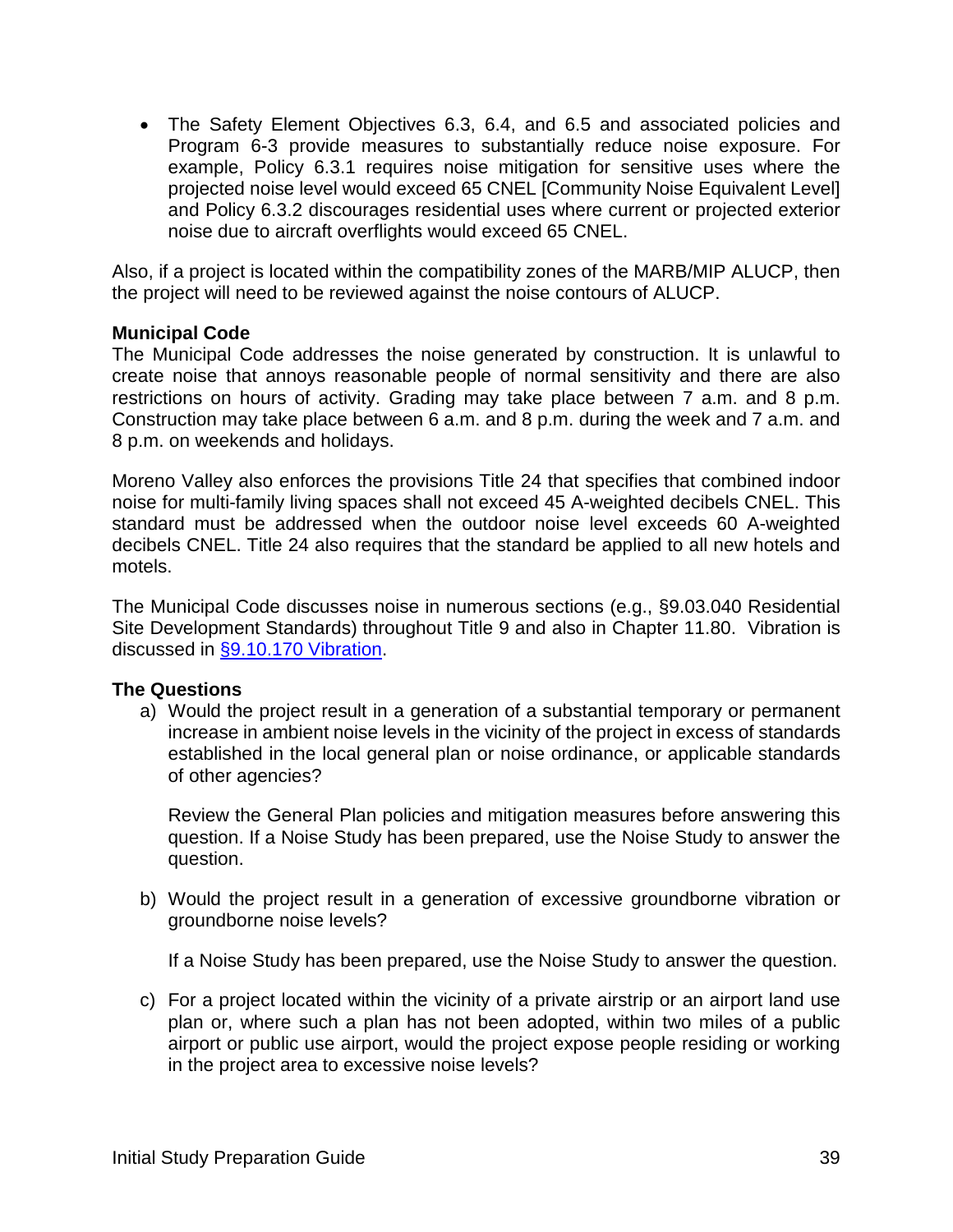Review the General Plan policies and mitigation measures before answering this question. Also, review the MARB/MIP Riverside County ALUCP. If a Noise Study has been prepared, use the Noise Study to answer the question.

#### XIV. POPULATION & HOUSING

This section of the Initial Study covers population and housing. Information on the 2010 Census for Moreno Valley can be found on SCAG's website in the Local Community Profile for the City [\(Profile of the City of Moreno Valley\)](http://www.scag.ca.gov/Documents/MorenoValley.pdf). There are many other sources of population information such as the Census website and the Department of Finance website.

#### **General Plan**

The City's General Plan covers population and housing under Chapter 8 – Housing Element. The General Plan Housing Element identifies goal and objectives and establishes the housing policy for the City.

#### **Municipal Code**

Title 9 – Planning and Zoning of the Moreno Valley Municipal Code covers housing standards in the various zones.

#### **The Questions**

a) Would the project induce substantial unplanned population growth in an area, either directly (for example, by proposing new homes and businesses) or indirectly (for example, through extension of road or other infrastructure)?

If the project is consistent with the General Plan, then it would be implementing the General Plan and not inducing growth, the growth inducement would have already been analyzed and planned for in the General Plan.

b) Would the project displace substantial numbers of existing people or housing, necessitating the construction of replacement housing elsewhere?

This response should identify whether people or housing would be displaced as a result of the project and whether replacement housing would be constructed. Potential environmental impacts associated with displacing people and/or housing and providing replacement housing should be addressed. XV. PUBLIC SERVICES

This section of the Initial Study covers a variety of public services including schools, libraries, police and fire services, and parks.

#### **General Plan**

The City's General Plan covers schools, library services, special districts, and other City facilities under Chapter 2 – Community Development Element in the following sections.

- Section 2.5 Schools
- Section 2.6 Library Services
- Section 2.8 Other City Facilities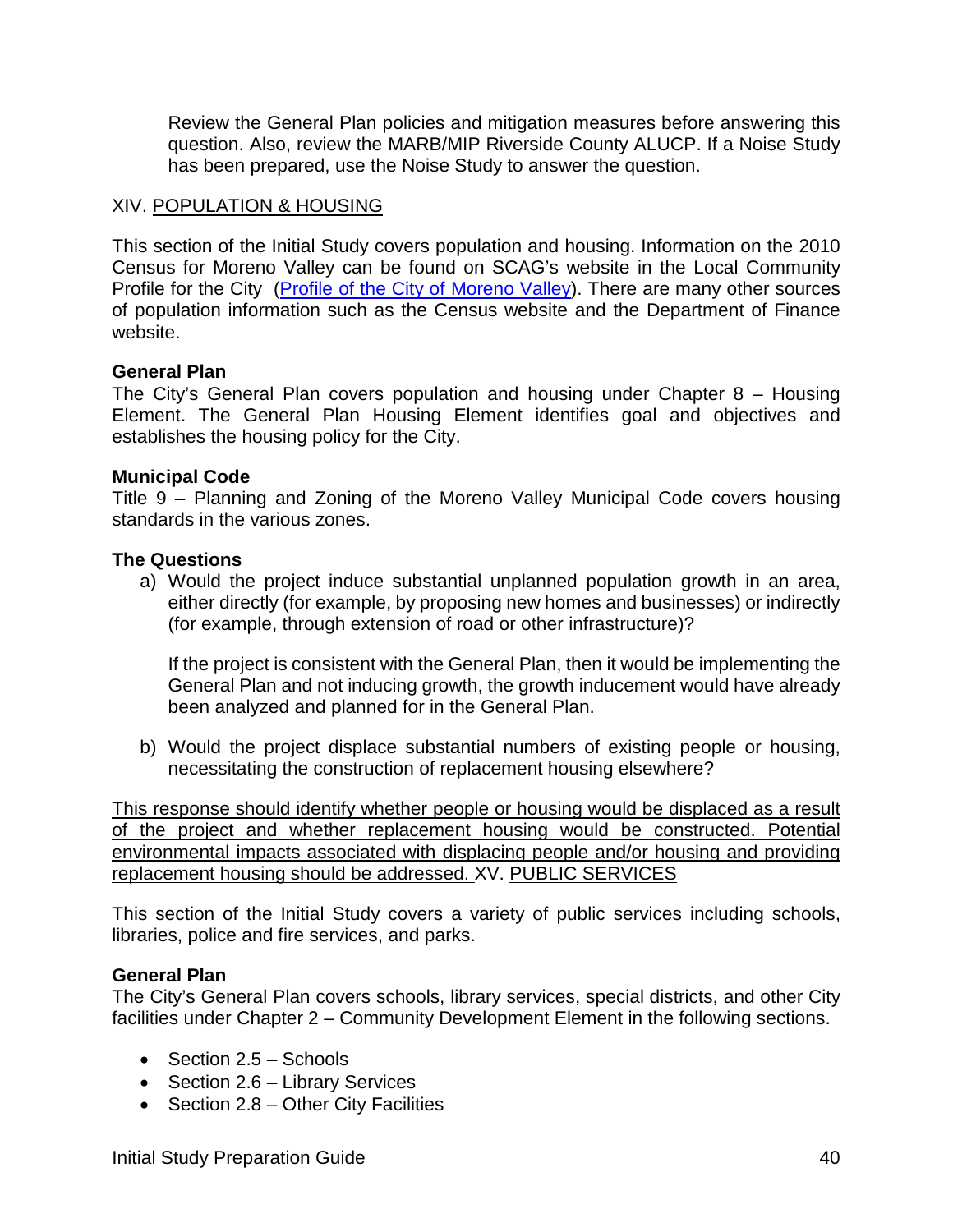Police and Fire are covered under Chapter 6 – Safety Element in the following sections.

- Section 6.1 Police Protection and Crime Prevention
- Section 6.2 Fire and Emergency Services

A summary of applicable General Plan Goals, Objectives, and Policies related to Public Services are noted below.

Fire

• Safety Element Objectives 6.11 through 6.16 and the associated policies provide direction to ensure adequate protection from fire hazards, in terms of both fire prevention and suppression.

Police

• Safety Element Objective 6.8 is to strive for police staffing of at least one officer per 1,000 residents, as feasible given budget constraints. Objective 6.9 encourages neighborhood watch programs and requires that security lighting and defensible space concepts be incorporated in the design of new developments.

Schools

- Community Development Element Objective 2.6 and associated policies are designed to maintain an adequate inventory of lands for the conduct of the public, quasi-public, and institutional activities, including schools.
- Community Development Element Objective 2.15 and associated policies are designed to ensure Moreno Valley residents have access to high-quality educational facilities.

Parks

• The Parks, Recreation, and Open Space Element of the General Plan has identified portions of the planning area for future parkland acquisition. Additionally, the General Plan includes policies and programs that deal with parks and recreation. For example, Policy 4.2.7 establishes the 3 acres per 1,000 residents level of service standard. Policy 4.2.17 requires new development to contribute to the park needs of the City.

Library Services

• Community Development Element Objective 2.16 and associated policies are designed to maintain local library facilities and reserves in accordance with the following minimum standards: 0.5 square feet of library space and 1.2 volumes per capita.

Animal Services

• Animal services are covered under Chapter 6 – Safety Element, Section 6.3 – Animal Services.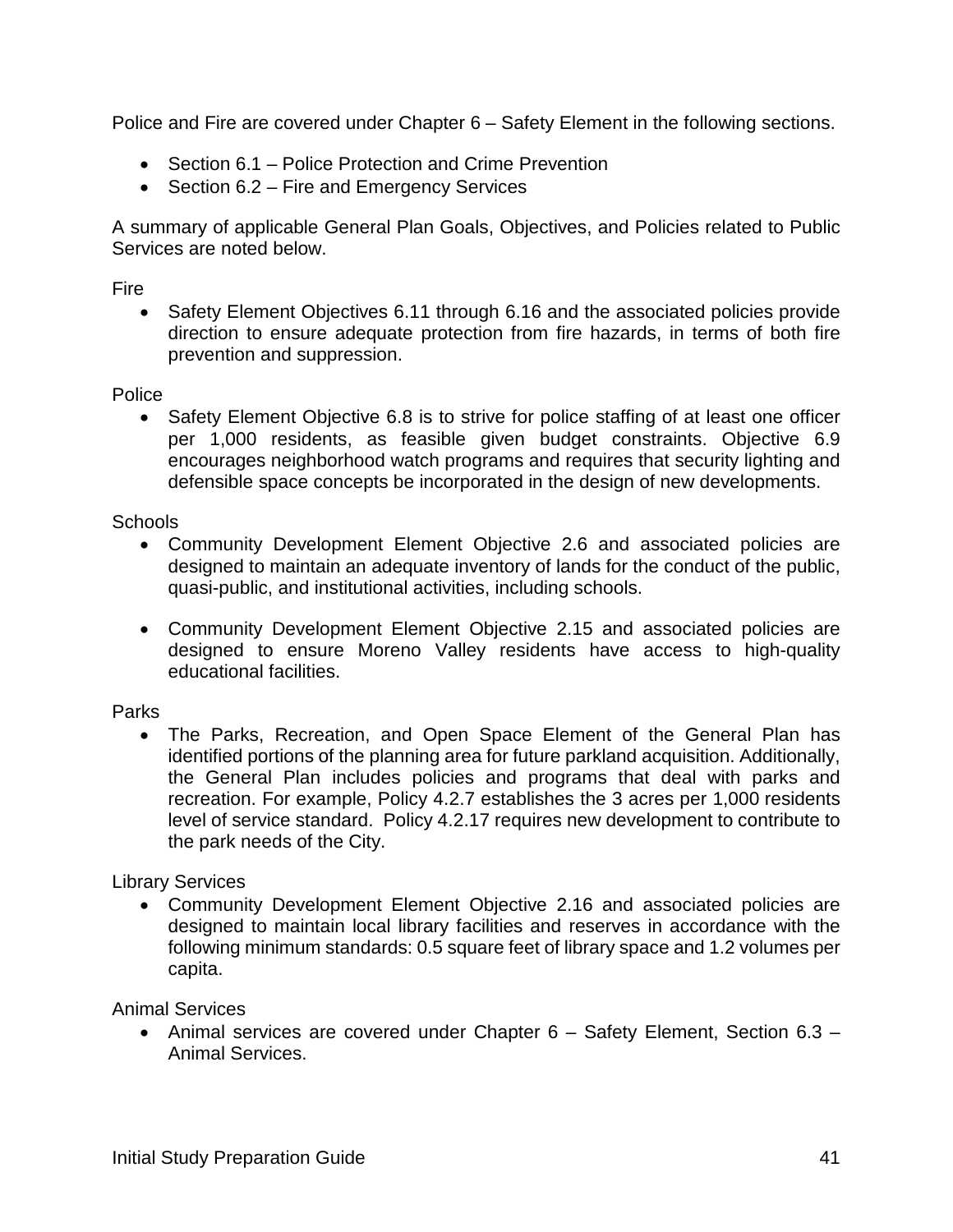#### **Municipal Code**

Fire

- All new development must comply with existing fire codes, including, but not limited to, emergency access requirements and fire flow requirements for fire suppression.
	- o 9.16.230 Fire Protection
	- o Chapter 8.36 California Fire Code
	- o 8.36.050 Requirements for Wildland-Urban Interface Areas
- Payment of Development Impact Fees in accordance with the latest impact fee study is required.
	- o 3.38.060 Fire Facilities Residential Development Impact Fees
	- o 3.42.060 Fire Facilities Commercial and Industrial Development Impact Fees
- Moreno Valley Department Fire Department has seven fire stations [\(http://www.moval.org/city\\_hall/departments/fire/fire-locs.shtml\)](http://www.moval.org/city_hall/departments/fire/fire-locs.shtml).
	- o Station 2 Sunnymead 24935 Hemlock Avenue
	- $\circ$  Station 6 Towngate 22250 Eucalyptus Avenue
	- o Station 48 Sunnymead Ranch 10511 Village Road
	- o Station 58 Moreno Beach 28040 Eucalyptus Avenue
	- o Station 65 Kennedy Park 15111 Indian Avenue
	- o Station 91 College Park 16110 Lasselle Street
	- o Station 99 Morrison Park 13400 Morrison Street

#### Police

- Each new development is required to pay the current development impact fee based on the most recent fee study to cover its fair share of the cost of the expanded police facility. All new development is reviewed by the Police Department to identify risks to security and ways to minimize those risks.
	- o 3.38.070 Police Facilities Residential Development Impact Fees
	- o 3.42.070 Police Facilities Commercial and Industrial Development Impact Fees
- The Moreno Valley Police Department has adopted a "Zone Policing" strategy. The intent of ["Zone Policing"](http://www.moval.org/resident_services/police/index-zone.shtml) is to improve response times to calls for service, make officers more familiar with community areas, and connect the Police Department with citizens and business owners within their assigned zones.

To facilitate this concept, the City has been divided into four zones, and police officers are assigned to a specific zone. Each zone is comprised of a team that consists of a Zone Commander, Zone Supervisor, and Zone Coordinator.

- o **Zone 1**: Northern Moreno Valley, north of the SR 60 Freeway.
- o **Zone 2**: Western Moreno Valley, south of the SR 60 Freeway, west of Lasselle Street and north of Alessandro Boulevard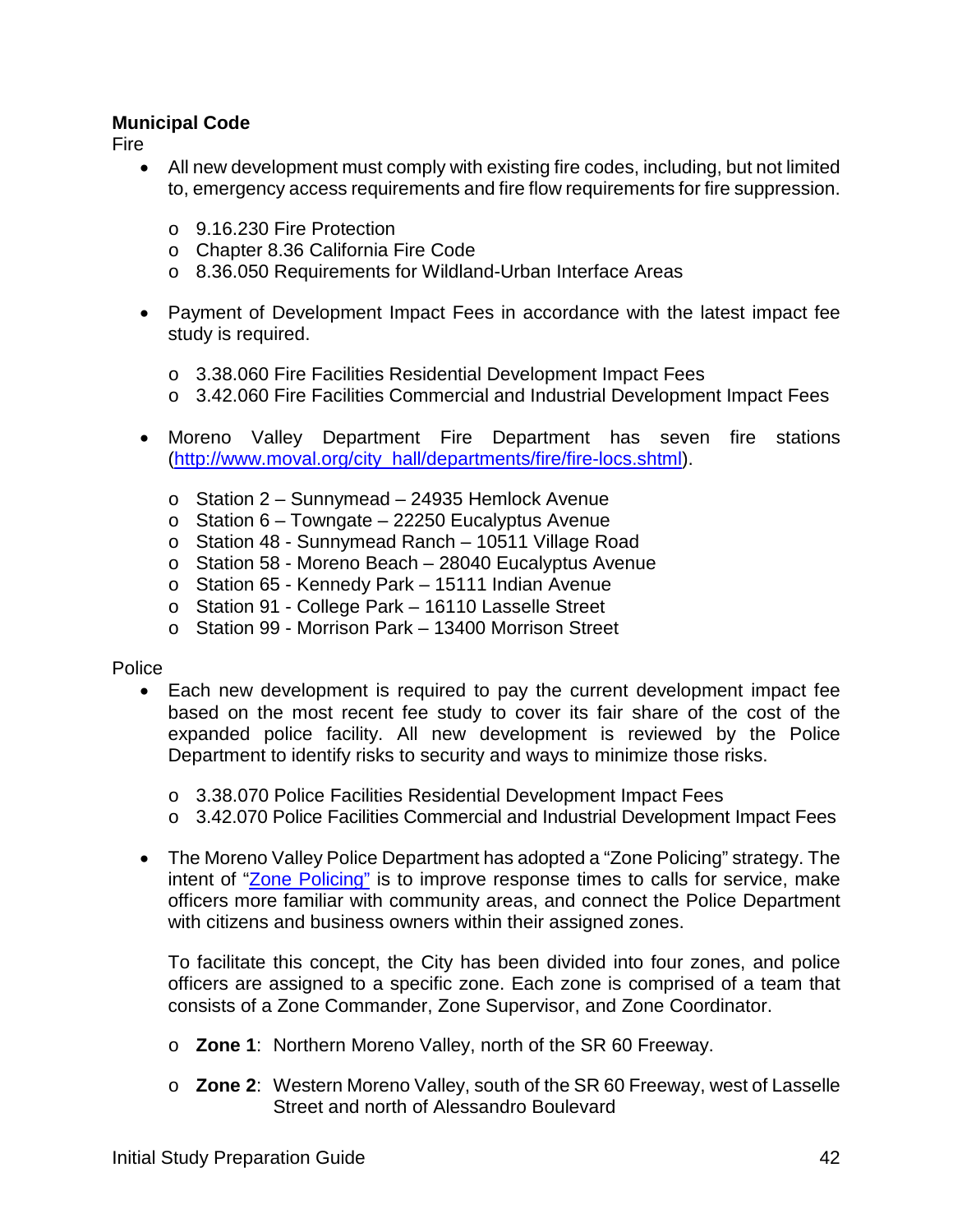- o **Zone 3**: Southern Moreno Valley, south of Alessandro Boulevard, west of Lasselle Street
- o **Zone 4**: Eastern Moreno Valley, east of Lasselle Street and south of the SR 60 Freeway.
- The Police Department Office is located at 22850 Calle San Juan De Los Lagos.

#### Schools

- State law requires that no building permit may be issued without certification that school fees have been paid. Two school districts serve the City:
	- o The Moreno Valley Unified School District (MVUSD) [\(https://www.mvusd.net/\)](https://www.mvusd.net/).
	- o The Val Verde Unified School District (VVUSD) [\(https://www.valverde.edu/\)](https://www.valverde.edu/).

Parks

- The City's development impact fee ordinance requires new development to dedicate parkland and/or pay in-lieu fees to provide 3 acres of parkland per 1,000 new residents.
	- o Chapter 3.4 Dedication of Land for Park Facilities and Payment of In-Lieu Fees
	- o 3.38.080 Park Improvements Residential Development Impact Fees
	- o 3.38.090 Community/Recreation Center Residential Development Impact Fees
- An interactive map of the park facility locations can be found at: **Parks and** [Community Services Department.](http://moval.maps.arcgis.com/apps/Shortlist/index.html?appid=da913fd72d024db09f9c37423371572b)

Library Services

- New residential development is assessed a development impact fee based on the most recent fee study to cover its fair share of the cost of new facilities. See 3.38.100 Library Facilities and Materials Residential Development Impact Fees.
- The Main Library is located at 25480 Alessandro Boulevard. The Moreno Valley Mall Branch library is located at 22500 Town Circle (2nd floor, across from Sears and next to HomeTown Buffet) [\(Library Locations and Hours\)](http://www.moval.org/mv-library/index.html).

Other Facilities

- Other Development Impact Fees for Public Facilities
	- o 3.38.110 City Hall Facilities Residential Development Impact Fees
	- o 3.38.120 Corporate Yard Facilities Residential Development Impact Fees
	- o 3.38.130 Maintenance Equipment Residential Development Impact Fees
	- o 3.38.140 Animal Shelter Residential Development Impact Fees
	- o 3.42.080 City Hall Facilities Commercial and Industrial Development Impact Fees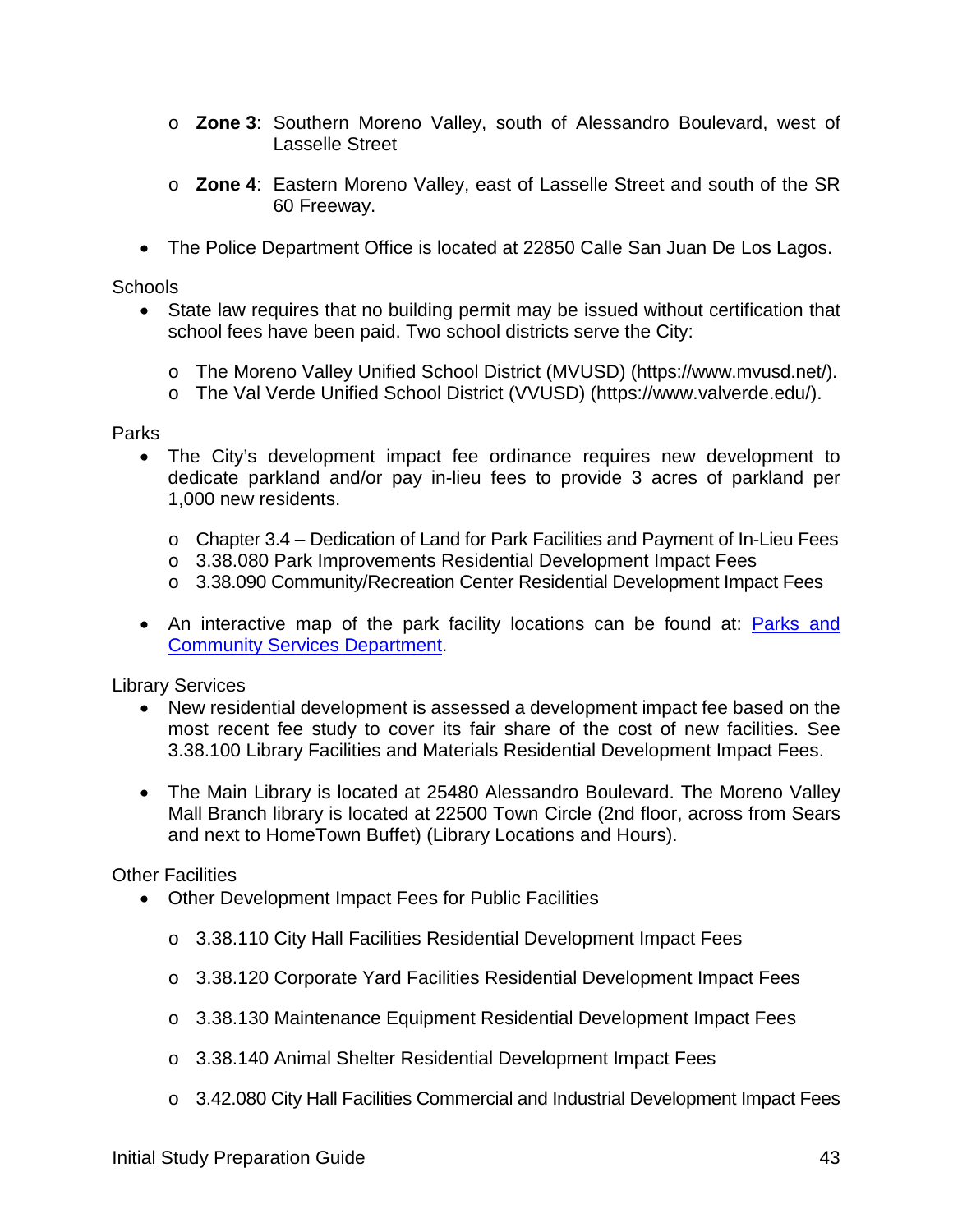- o 3.42.090 Corporate Yard Facilities Commercial and Industrial Development Impact Fees
- o 3.42.100 Maintenance Equipment Commercial and Industrial Development Impact Fees
- The Moreno Valley Animal Shelter is located at 14041 Elsworth Street, between Cactus and Alessandro [\(Animal Shelter Services\)](http://www.moval.org/resident_services/animal/index-animal.html).

#### **The Questions**

- a) Would the project result in substantial adverse physical impacts associated with the provision of new or physically altered governmental facilities, need for new or physically altered governmental facilities, the construction of which could cause significant environmental impacts, in order to maintain acceptable service ratios, response times or other performance objectives for any of the public services:
	- i) Fire protection?

To answer this question, indicate how far from the nearest station the project is located and how quickly the station could respond to the location. Did the Fire Department review and approve the plans? Will the payment of the Fire facilities Development Impact Fee be enough for the project? For example, if the project is multi-story, does the serving station have the needed equipment to serve the building?

ii) Police protection?

To answer this question, indicate which policing zone the project is located in and if Police reviewed and approved the plans.

iii) Schools?

To answer this question, indicate which school district the project is located in and where the closest schools are located.

iv) Parks?

Does this project include park facilities (i.e., homeowners association [HOA] maintained, etc.)? Has the Parks Department reviewed and approved the plans? Is the project site located in a future parkland acquisition area? Is the project site located where a trail is proposed?

v) Other public facilities?

Discuss such facilities as the library, animal shelter, and the facilities covered by the DIF fees. Does this project impact those facilities?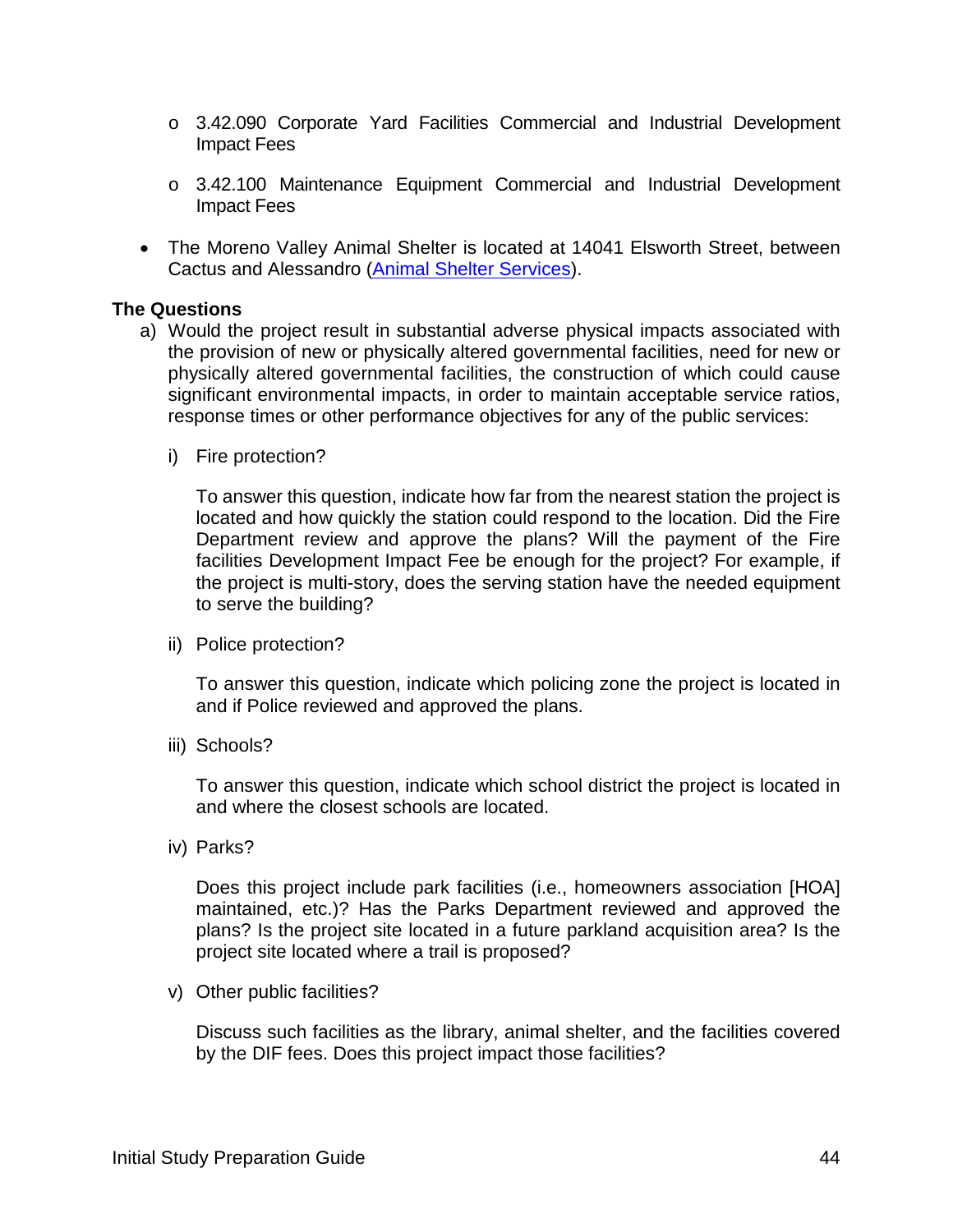#### XVI. RECREATION

This section of the Initial Study covers recreation throughout the City. The Parks and Community Services Department manages and provides maintenance services for City Parks and Facilities, and provides a wide range of recreation activities, programs, and services throughout the community [\(Parks and Community Services\)](http://www.moval.org/city_hall/departments/pcs/index-parks.shtml).

#### **General Plan**

The City's General Plan covers recreation under Chapter 4 – Park, Recreation, and Open Space Element.

• The Parks, Recreation, and Open Space Element of the General Plan has identified portions of the planning area for future parkland acquisition. Additionally, the General Plan includes policies and programs that deal with parks and recreation. Examples include Policy 4.2.7 which establishes the 3 acres per 1,000 residents level of service standard, and Policy 4.2.17 requires new development to contribute to the park needs of the City.

#### **Municipal Code**

The Moreno Valley Municipal Code covers park and recreation.

- The City's development impact fee ordinance requires new development to dedicate parkland and/or pay in-lieu fees to provide 3 acres of parkland per 1,000 new residents.
	- o Chapter 3.40 Dedication of Land for Park Facilities and Payment of In-Lieu Fees
	- o 3.38.080 Park Improvements Residential Development Impact Fees
	- o 3.38.090 Community/Recreation Center Residential Development Impact Fees
- An interactive map of the park facility locations can be found at: Parks and [Community Services Department.](http://moval.maps.arcgis.com/apps/Shortlist/index.html?appid=da913fd72d024db09f9c37423371572b)

#### **The Questions**

a) Would the project increase the use of existing neighborhood and regional parks or other recreational facilities such that substantial physical deterioration of the facility would occur or be accelerated?

If the project is consistent with the General Plan, then it was considered under the EIR analysis.

b) Does the project include recreational facilities or require the construction or expansion of recreational facilities which have an adverse physical effect on the environment?

If the project includes recreational facilities, describe them and how they are to be maintained (i.e., are they being turned over to the City? Are they privately maintained by an HOA?). What are the physical impacts of the construction of these facilities?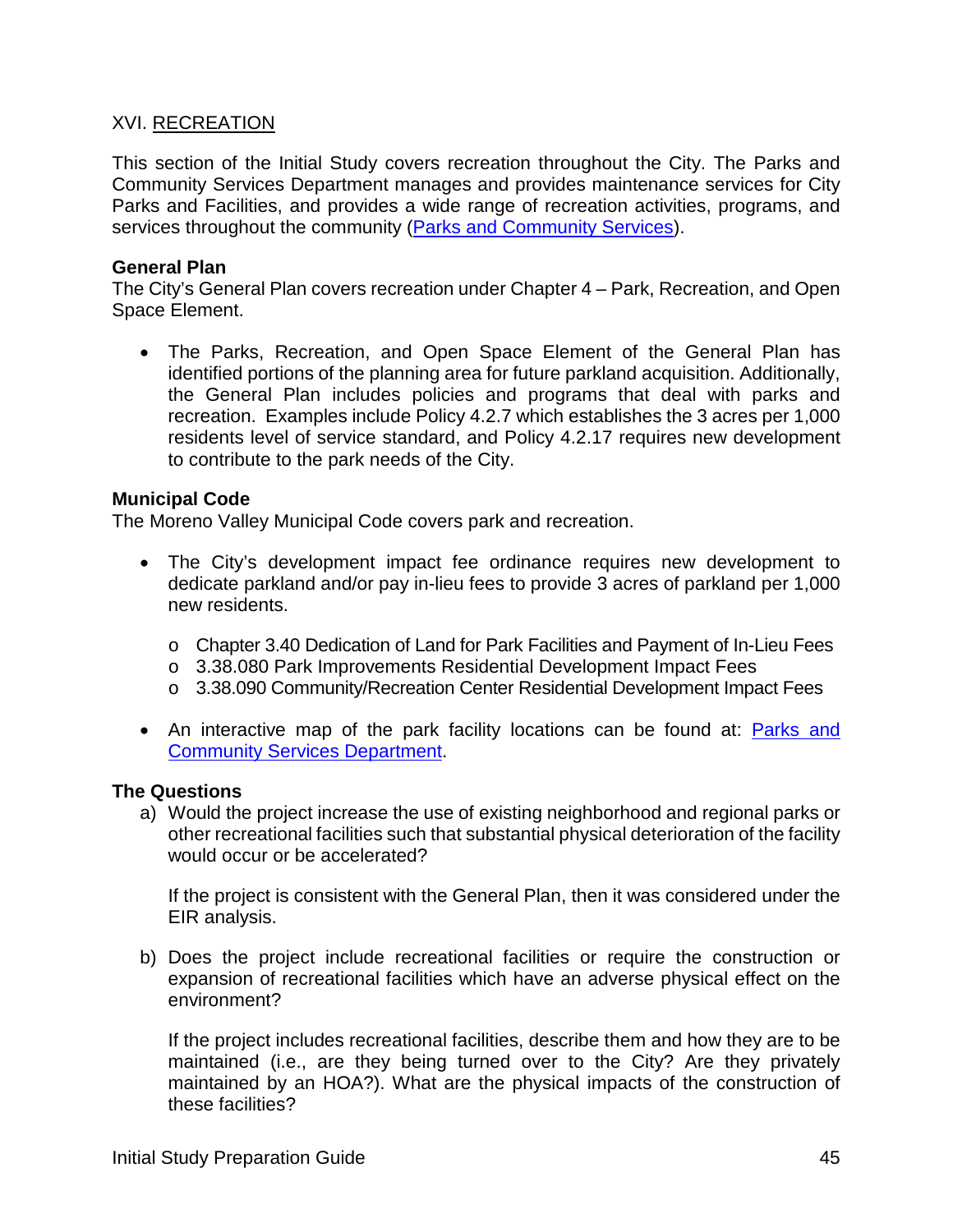#### XVII. TRANSPORTATION

The Transportation Engineering Division is responsible for the safe and efficient movement of people and goods within the City. This Division of Public Works assesses neighborhood and regional traffic concerns and implements corrective measures to enhance vehicle, bicycle, and pedestrian safety. The staff works closely with the WRCOG, the RCTC, California Department of Transportation (Caltrans), and adjoining agencies to ensure consistency and uniformity with regional transportation programs.

#### **General Plan**

The City's General Plan covers transportation under Chapter 5 – Circulation Element. The Circulation Element for the General Plan incorporates the recommendations of the traffic study prepared for the General Plan EIR 9 (Appendix B – Traffic Analysis, City of Moreno Valley General Plan Traffic Study, Urban Crossroads, June 2004) into a series of goals, objectives, policies, and programs.

- Goal 1 of the Circulation Element states: "Develop a safe, efficient, environmentally and financially sound, integrated vehicular circulation system consistent with the City General Plan Circulation Element Map, which provides access to development and supports mobility requirements of the system's users."
- To support this goal, the Circulation Element includes objectives, policies, and programs, which establish mechanisms for addressing projected arterial deficiencies. These programs focus on the need for continued studies, close coordination with other local agencies, and identification of appropriate funding sources.
- Objective 5.2 establishes standards for design.
	- $\circ$  5.2.1 Locate residential units with access from local streets. Minimize direct residential access from collectors. Prohibit direct single-family driveway access on arterials and higher classification roadways.
	- o 5.2.2 Feed short local streets into collectors.
	- o 5.2.3 Encourage the incorporation of traffic calming design into local and collector streets to promote safe vehicle speeds.
	- $\circ$  5.2.4 Design new subdivisions to minimize the disruptive impact of motor vehicles on local streets. Long, broad, and linear streets should be avoided. Residential streets should be no wider than 40 feet, and should have an uninterrupted length of less than one-half mile. Curvilinear streets and cul-desacs are preferred. Streets within the subdivision should be designed to facilitate access to residences and to discourage through traffic.
- In addition, the Circulation Element proposed a number of regional transportation programs intended to mitigate traffic impacts to the State freeway system. Participation in these programs is incorporated as part of the proposed Circulation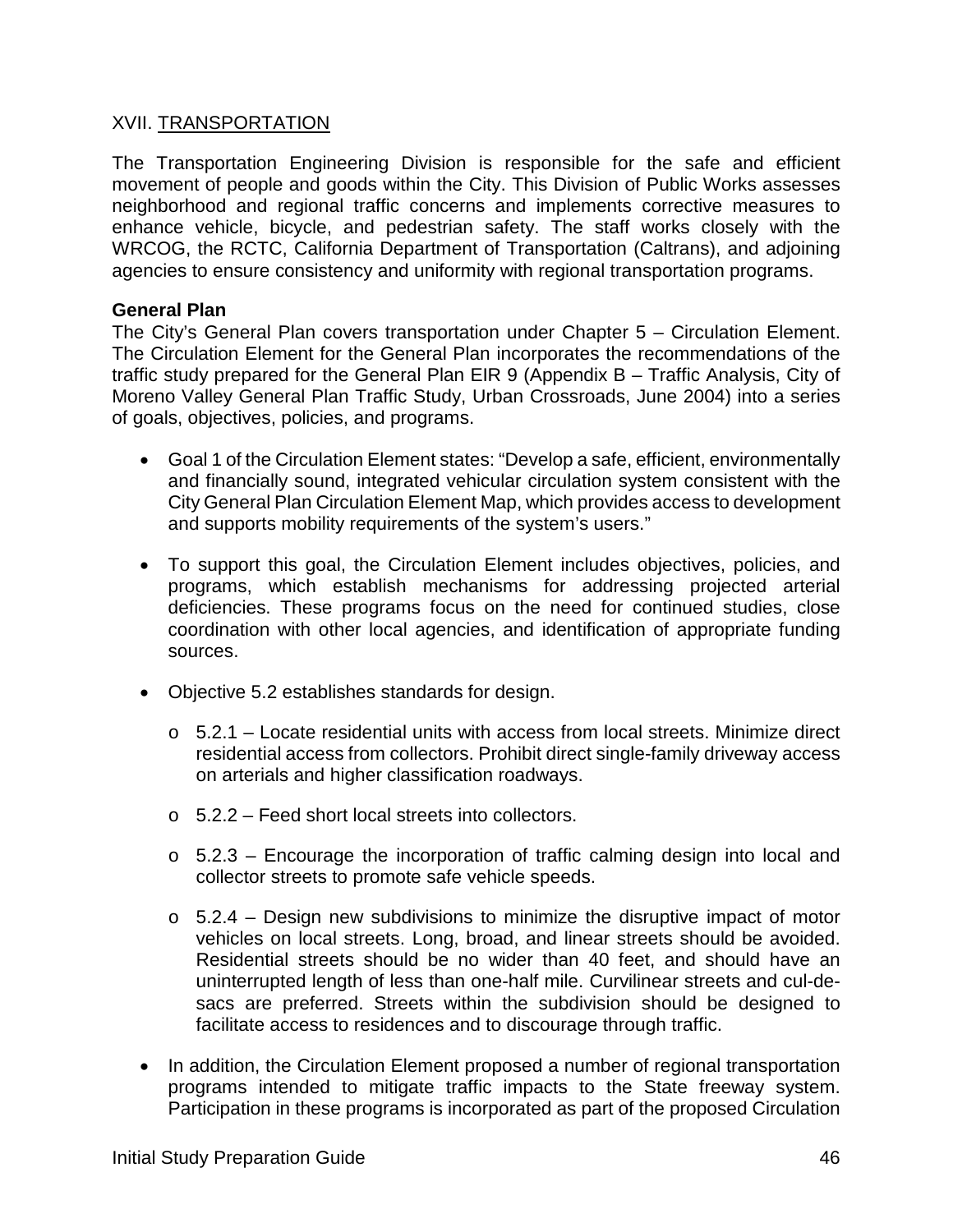Element programs 5-10 through 5-13. These programs focus on the need for continued studies, close coordination with regional and other local agencies, and identification of appropriate funding sources.

- Circulation Element programs 5-14 and 5-15 implement programs in support of the efforts of Riverside Transit Agency toward the expansion of the existing bus system within the City and the provision of future public transportation consistent with the Riverside County Transit Plan.
- Circulation Element programs 5-16 and 5-17 implement programs to facilitate the development of bikeways in accordance with the Bikeway Plan.

#### **Municipal Code**

The Moreno Valley Municipal Code covers transportation as follows.

- Chapter 3.18 Special Gas Tax Street Improvement Fund
- The City's development impact fee ordinance requires new development to pay inlieu fees.
	- o 3.38.030 Arterial Streets Residential Development Impact Fees
	- o 3.38.040 Traffic Signals Residential Development Impact Fees
	- o 3.38.050 Interchange Improvements Residential Development Impact Fees
	- o 3.42.030 Arterial Streets Commercial and Industrial Development Impact Fees
	- o 3.42.040 Traffic Signals Commercial and Industrial Development Impact Fees
	- o 3.42.050 Interchange Improvements Commercial and Industrial Development Impact Fees
	- o Title 12 Vehicles and Traffic

#### **Traffic Impact Analysis (TIA) Preparation Guide**

The Transportation Engineering Division has prepared a TIA Guide (2007). This Guide set the City's requirements for how to prepare a TIA based on the thresholds established by the General Plan. As new transportation guidance becomes available, the most updated guidance should be followed.

#### **The Questions**

a) Would the project conflict with program plan, ordinance or policy addressing the circulation system, including transit, roadway, bicycle and pedestrian facilities?

#### **Street/Highway Facilities**

This information will come from the TIA.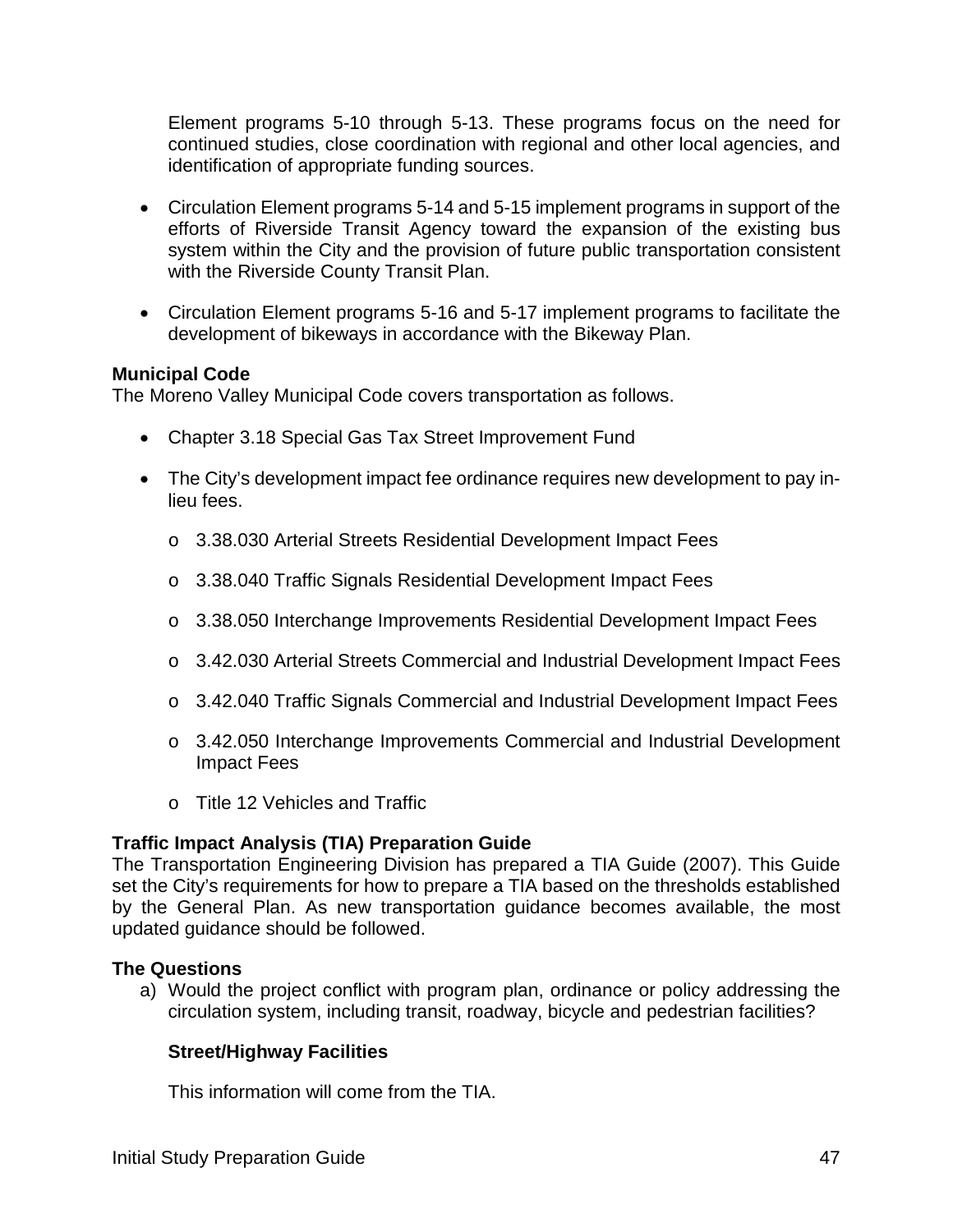#### **On-Site Roadway and Site Access Improvements**

This information will come from the TIA.

#### **Vehicle Trip Reduction Program**

Chapter 8.42 Electric Vehicle Charging Station Review Process

- $\circ$  9.11.100 Circulation Pedestrian
- o 9.11.060 Off-Street Bicycle Parking Requirements

#### **Alternative Modes of Transportation**

**Pedestrian** 

 $\circ$  9.11.100 Circulation – Pedestrian

**Bicycles** 

- o City's [Bicycle Master Plan](http://www.moval.org/city_hall/departments/pub-works/transportation/pdfs/BicycleMasterPlan.pdf)
- o 9.11.060 Off-Street Bicycle Parking Requirements

Public Transit Services

o Riverside Transit Agency (RTA) serves Moreno Valley. The TIA should address which routes will serve the project and where the closest stop is located.

#### **Temporary Traffic Impacts from Construction**

If a TIA has been prepared, the information will come from the TIA. The discussion will need to consider the haul route per 8.21.050 Grading Permit Requirements

#### **City Capital Improvement Program (CIP)**

Does the project include streets covered by the [CIP?](http://www.moreno-valley.ca.us/city_hall/departments/pub-works/capital-proj.shtml) The CMP should be addressed in the TIA.

#### **WRCOG Transportation Uniform Mitigation Fee (TUMF) Program**

Does the project include streets covered by [TUMF?](http://www.wrcog.cog.ca.us/174/TUMF)

#### **Local Funding Mechanisms**

Chapter 3.18 Special Gas Tax Street Improvement Fund

- o 3.38.030 Arterial Streets Residential Development Impact Fees
- o 3.38.040 Traffic Signals Residential Development Impact Fees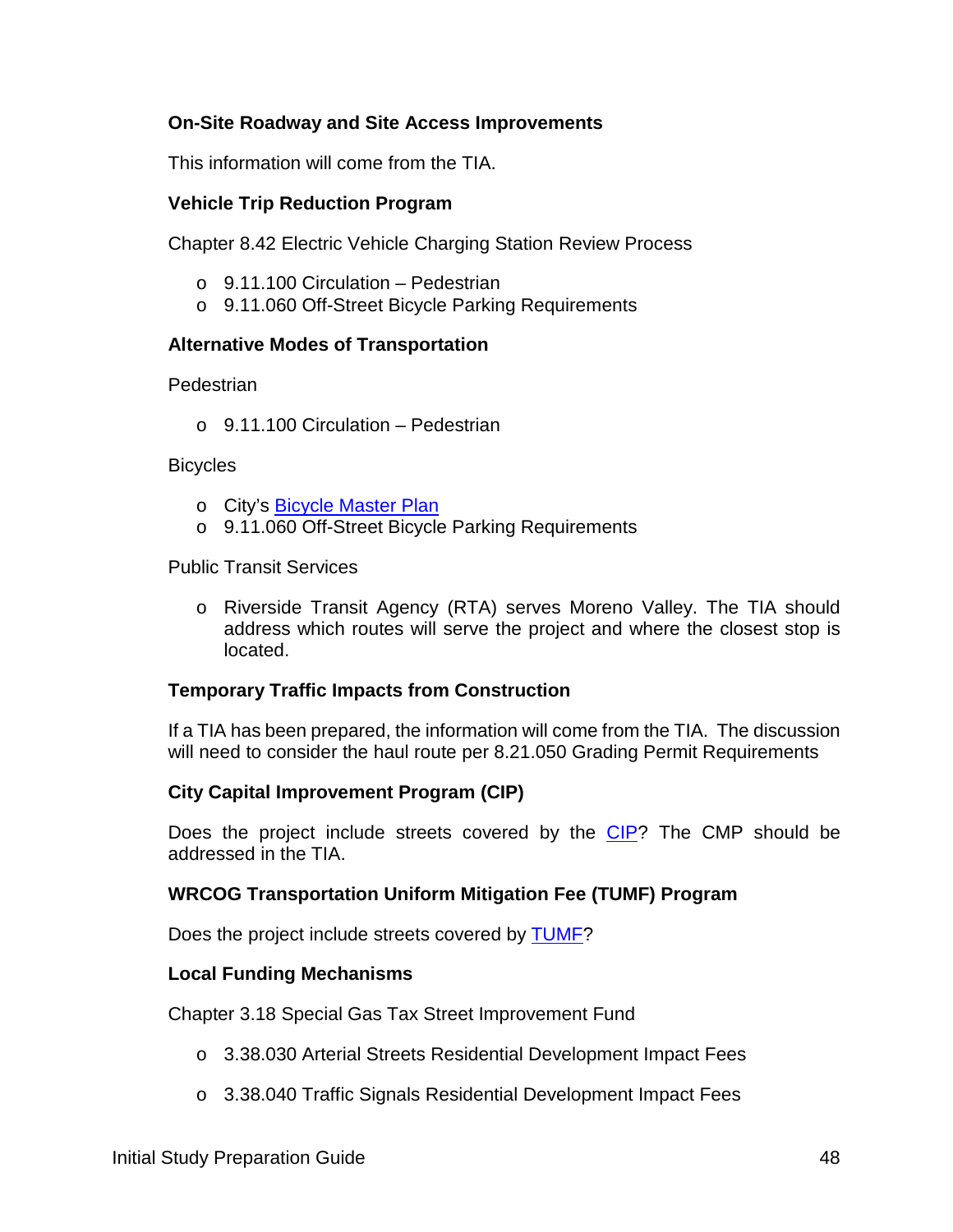- o 3.38.050 Interchange Improvements Residential Development Impact Fees
- o 3.42.030 Arterial Streets Commercial and Industrial Development Impact Fees
- o 3.42.040 Traffic Signals Commercial and Industrial Development Impact Fees
- o 3.42.050 Interchange Improvements Commercial and Industrial Development Impact Fees
- b) Would the project conflict or be inconsistent with CEQA Guidelines §15064.3 or will the project conflict with an applicable congestion management program, including, but not limited to, level of service standards and travel demand measures, or other standards established by the county congestion management agency for designated roads or highways?

At this time, analysis based on vehicle miles traveled (VMT) is optional until the requirements become mandatory statewide on July 1, 2020. CEQA Guidelines §15064.3 should be reviewed for guidance on evaluating transportation impacts using VMT. OPR has also released a technical advisory regarding evaluating transportation impacts using VMT: [Technical\\_Advisory.](http://opr.ca.gov/docs/20190122-743_Technical_Advisory.pdf) To assist lead agencies in western Riverside County with SB 743 implementation, WRCOG, with support from SCAG, developed implementation guidance and a VMT impact screening tool. The guidance material is contained in the WRCOG SB 743 Implementation Pathway Document Package, while the screening tool is introduced below and accessed at: [WRCOGVMT Impact Screening](http://gis.fehrandpeers.com/WRCOGVMT/)

c) Would the project substantially increase hazards due to a geometric design feature (e.g., sharp curves or dangerous intersections) or incompatible uses (e.g., farm equipment)?

Review and input from the Transportation Engineering Division and Fire would be needed in preparing a response to this question.

d) Would the project result in inadequate emergency access?

Review and input from the Transportation Engineering Division and Fire would be needed in preparing a response to this question. Temporary impacts during construction should also be addressed.

#### XVIII. TRIBAL CULTURAL RESOURCES

This section of the Initial Study analyzes the impacts to tribal cultural resources. Adverse impacts can occur either directly, through the destruction of artifacts or indirectly, by degrading a place that is sacred to a tribe. Refer to Section V. Cultural Resources for information on when a Cultural Study should be required. The tribal cultural resources section should address the results of the tribal consultation as this issue is based largely on information only known through the tribal consultation process.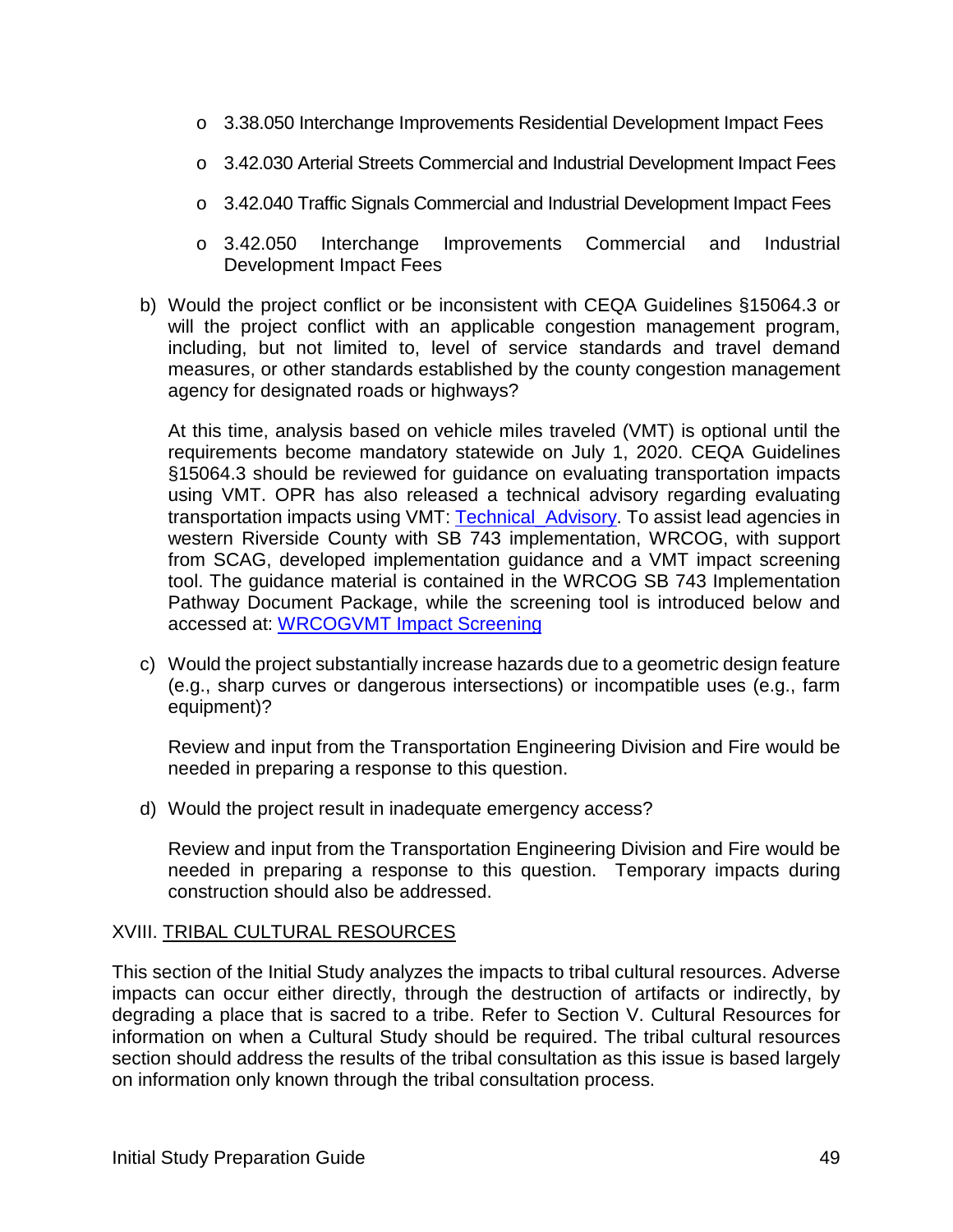For available resources, refer to Section V. Cultural Resources.

#### **The Questions**

a) Would the project cause a substantial adverse change in the significance of a tribal cultural resource, defined in PRC §21074 as either a site, feature, place, cultural landscape that is geographically defined in terms of the size and scope of the landscape, sacred place, or object with cultural value to a California Native American tribe, and that is listed or eligible for listing in the California Register of Historical Resources, or in a local register of historical resources as defined in PRC §5020.1(k), or

PRC §21074 can be found in Appendix A of this document and at this location: [Chapter 2.5. Definitions.](https://leginfo.legislature.ca.gov/faces/codes_displaySection.xhtml?lawCode=PRC§ionNum=21074)

The information needed to respond to this question will come from the cultural study and consultations with the tribes.

b) Would the project cause a substantial adverse change in the significance of a tribal cultural resource, defined in PRC §21074 as either a site, feature, place, cultural landscape that is geographically defined in terms of the size and scope of the landscape, sacred place, or object with cultural value to a California Native American tribe, and that is a resource determined by the lead agency, in its discretion and supported by substantial evidence, to be significant pursuant to criteria set forth in subdivision (c) of PRC §5024.1. In applying the criteria set forth in subdivision (c) of PRC §5024.1, the lead agency shall consider the significance of the resource to a California Native American tribe.

PRC §5024.1 can be found in Appendix A of this document and at this location: [Chapter 2.6. General.](http://leginfo.legislature.ca.gov/faces/codes_displaySection.xhtml?lawCode=PRC§ionNum=21084.1)

The information needed to respond to this question will come from the cultural study and consultations with the tribes.

#### XIX. UTILITIES & SERVICE SYSTEMS

This section of the Initial Study covers utilities and service systems. Project applicants often provide a Drainage Study/Hydrology Study in addition to a PWQMP at the time of project submittal. These documents can be used to answer the checklist questions.

#### **General Plan**

The City's General Plan addresses issues related to utilities and service systems as detailed below.

Water Service

• Conservation Element Program 7-3 states that the City will maintain a close working relationship with the Eastern Municipal Water District (EMWD) to ensure that it plans for and is aware of the opportunities to use reclaimed water in Moreno Valley.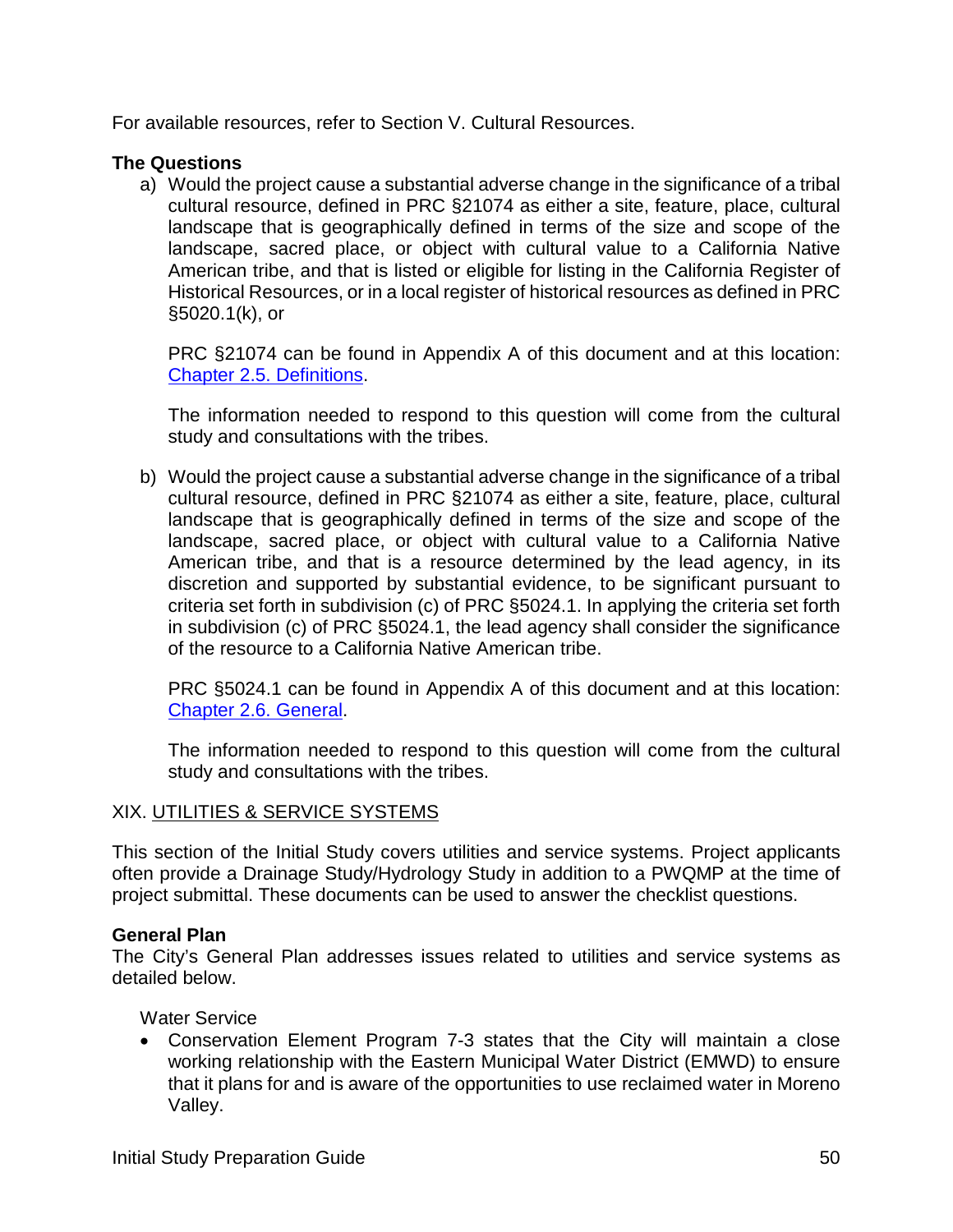- Conservation Element Program 7-4 directs the City to provide guidelines for preferred planting schemes and specific species to encourage aesthetically pleasing landscape statements that minimize water use.
- Policy 7.3.1 requires water conserving landscaping and irrigation systems.
- Policy 7.3.2 encourages the use of reclaimed water and other legally acceptable sources of irrigation water.

#### Sewer Service

- Policy 2.12.1 requires that adequate septic or sewer service capacity will be available in a timely manner prior to the approval of any development application.
- Policy 2.13.3 requires each project to provide the infrastructure needed to support that project at the time it is needed.
- Program 2-3 calls for the City to work with EMWD and the Edgemont Community Services District and the Regional Water Quality Control Board to prepare a wastewater master plan for southwest Moreno Valley that addresses the need for sewer services and the timing for facility improvements.

Flood Control System

• Conservation Element Policy 7.4.4 calls for preservation of drainage courses in a natural state when retaining natural habitat does not threaten public safety.

Electrical Facilities

• Objective 7.5 and associated policies encourage the efficient use of energy, including passive cooling with landscaping and the use of solar power.

Solid Waste

• Policy 7.8.1 encourages recycling projects by individuals, organizations, businesses, and government agencies.

**Groundwater** 

- Conservation Element, Objectives 7.1 and 7.2 and their associated policies, are included in the General Plan to limit potential water quality impacts to surface water and groundwater resources.
- Policy 7.2.2 requires all projects to comply with the discharge permit requirements of the Regional Water Quality Control Board.

It is noted that development within the service area of the Box Springs Mutual Water Company may be limited because the existing distribution system may not be able to provide sufficient flow to satisfy the requirements of the Uniform Fire Code. Water flow availability should be evaluated as early as possible in the review process for any new development or expansion of an existing building within the Box Springs Mutual Water Company.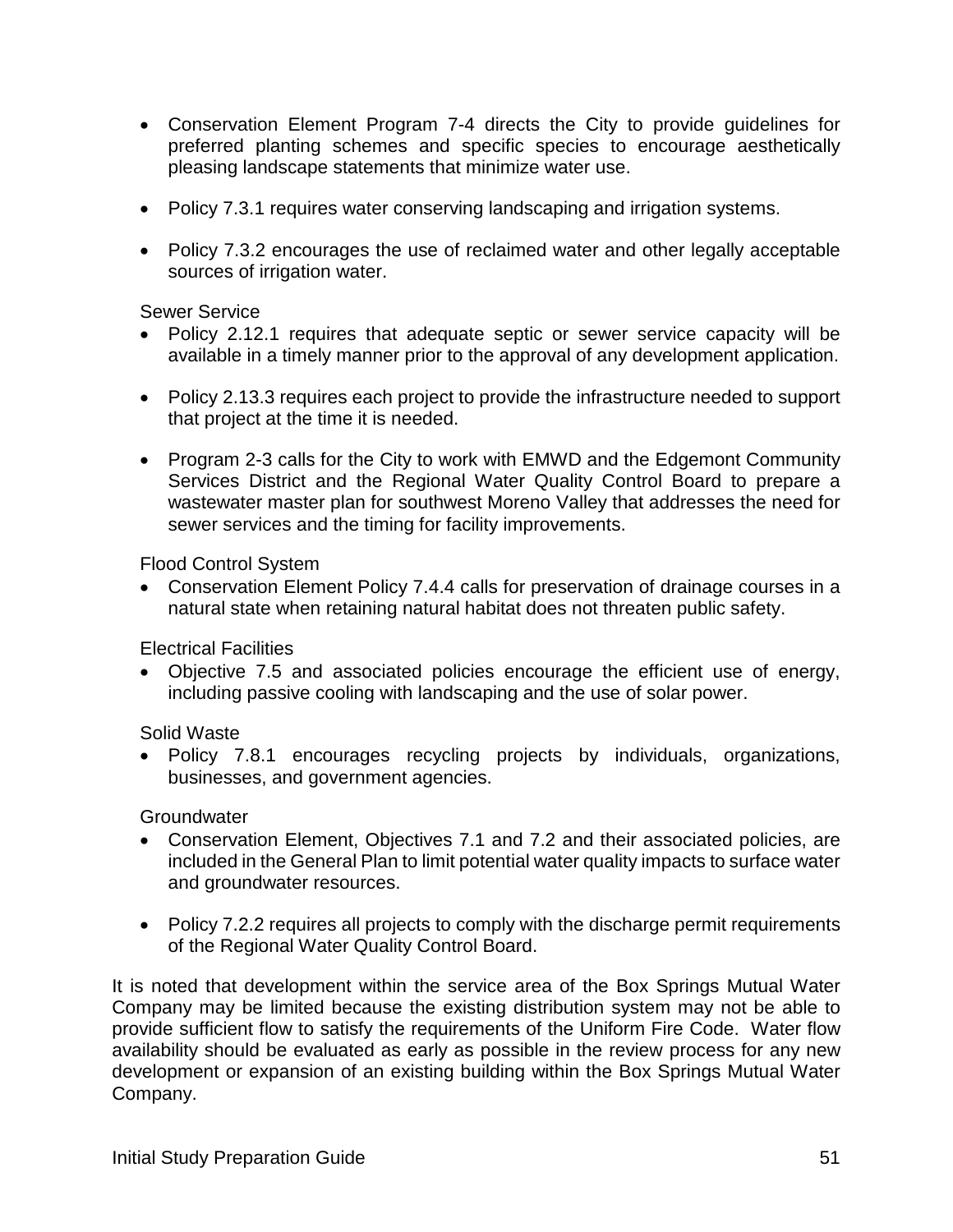#### **Municipal Code**

The following chapters and sections of the Municipal Code are related to utilities and service systems.

- Title 9 Planning and Zoning of the Moreno Valley Municipal Code Section 9.10.080 – Liquid and Solid Waste
- Chapter 8.12 Flood Damage Prevention
- Chapter 8.21 Grading Regulations
- Chapter 8.80 Recycling and Diversion of Construction and Demolition Waste

#### **Water Supply Assessments and Consultation with Water Agencies**

For certain types of projects, the lead agency must consult with a water agency, and the water agency must provide a Water Supply Assessment (WSA) when it has been determined that the project meets one or more of the criteria listed below. For more information on this topic, review the Guidebook for Implementation of Senate Bill 610 and Senate Bill 221 of 2001 [\(Guidebook\)](https://water.ca.gov/LegacyFiles/pubs/use/sb_610_sb_221_guidebook/guidebook.pdf) produced by the California Department of Water Resources. The types of projects requiring consultation with water agencies and preparation of a WSA include:

- Residential development of more than 500 dwelling units;
- A shopping center or business establishment employing more than 1,000 persons or having more than 500,000 square feet of floor space;
- A commercial office building employing more than 1,000 persons or having more than 250,000 square feet of floor space;
- A hotel or motel, or both, having more than 500 rooms;
- An industrial, manufacturing, or processing plant, or industrial park planned to house more than 1,000 persons, occupying more than 40 acres of land, or having more than 650,000 square feet of floor area;
- Except, a proposed photovoltaic or wind energy generation facility approved on or after October 8, 2011, is not a Water Demand Project if the facility would demand no more than 75 acre-feet of water annually.
- A mixed-use project that includes one or more of the projects specified in subdivisions (A); (B), (C), (D), (E), or (G) [of the Guidebook for Implementation of Senate Bill 610];
- A project that would demand an amount of water equivalent to, or greater than, the amount of water; required by a 500 dwelling unit project; or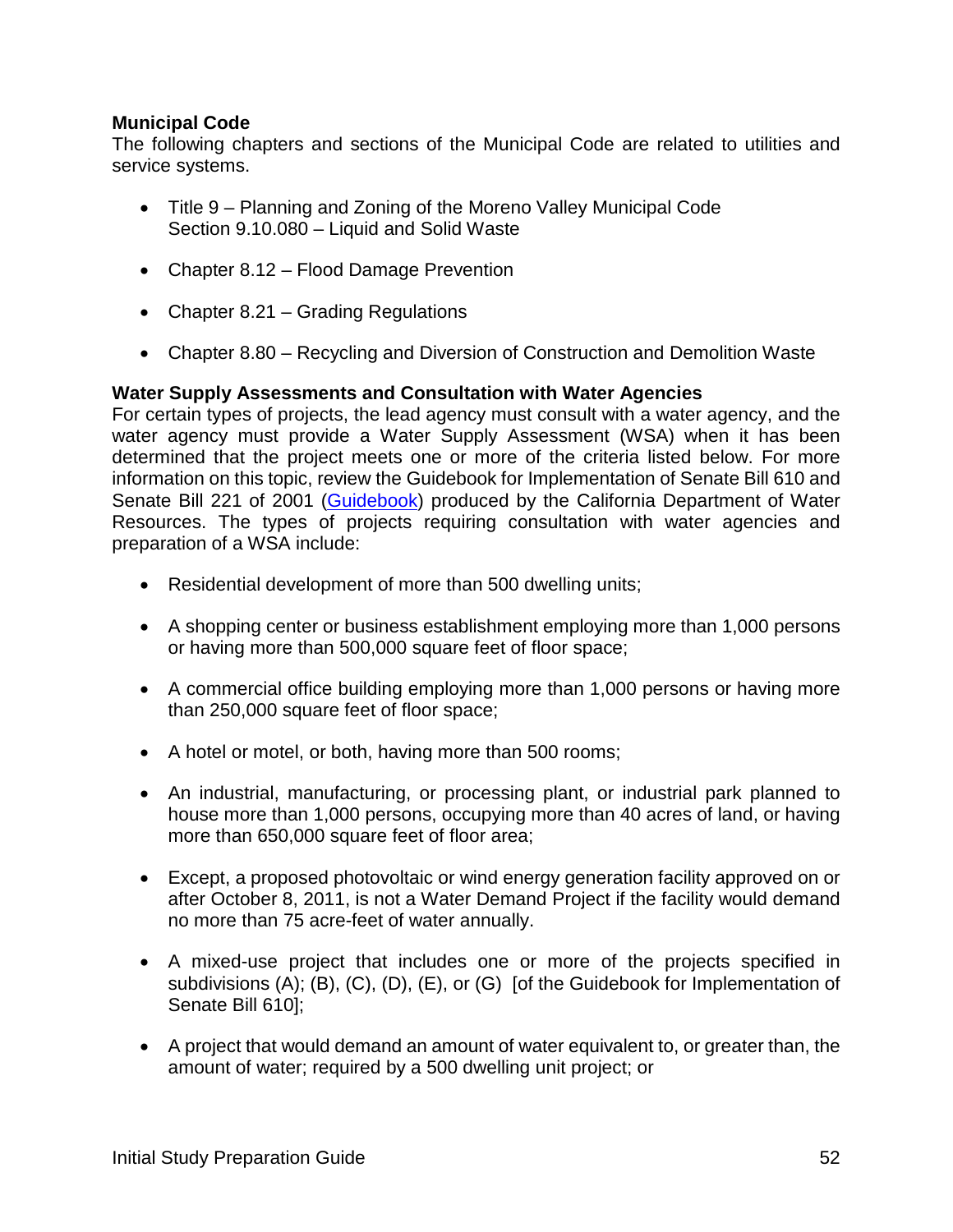- For public water systems with fewer than 5,000 service connections, a project that meets the following criteria:
	- o A proposed residential, business, commercial, hotel or motel, or industrial development that would account for an increase of 10 percent or more in the number of a public water system's existing service connections; or
	- o A mixed-use project that would demand an amount of water equivalent to, or greater than, the amount of water required by residential development that would represent an increase of 10 percent or more in the number of the public water system's existing service connections.

#### **The Questions**

a) Would the project require or result in the relocation or construction of new or expanded water, wastewater treatment or storm water drainage, electric power, natural gas, or telecommunications facilities, the construction or relocation of which could cause significant environmental effects?

Water: EMWD and Box Springs Mutual Water Company provide water service.

Wastewater Treatment: EMWD provides wastewater services.

Stormwater Drainage: Regional flood control planning and facilities are under the jurisdiction of the Riverside County Flood Control and Water Conservation District (RCFCWCD). The City, however, has the responsibility for design, construction, and maintenance of local drainage facilities. Road curb and gutter and roadside ditches supplement the flood control system.

Electric Power: Electric power is provided by Southern California Edison (SCE), and Moreno Valley Electric Utility provide electricity to the City [\(http://www.moval.org/mvu/index.html\)](http://www.moval.org/mvu/index.html).

NATURAL GAS: Natural gas is provided to the City by the Southern California Gas.

b) Would the project have sufficient water supplies available to serve the project and reasonably foreseeable future development during normal, dry and multiple dry years?

Review documentation from the water service provider including the latest Urban Water Management Plan.

c) Would the project result in a determination by the wastewater treatment provider which serves or may serve the project that it has adequate capacity to serve the project's projected demand in addition to the provider's existing commitments?

Review documentation from the wastewater service provider.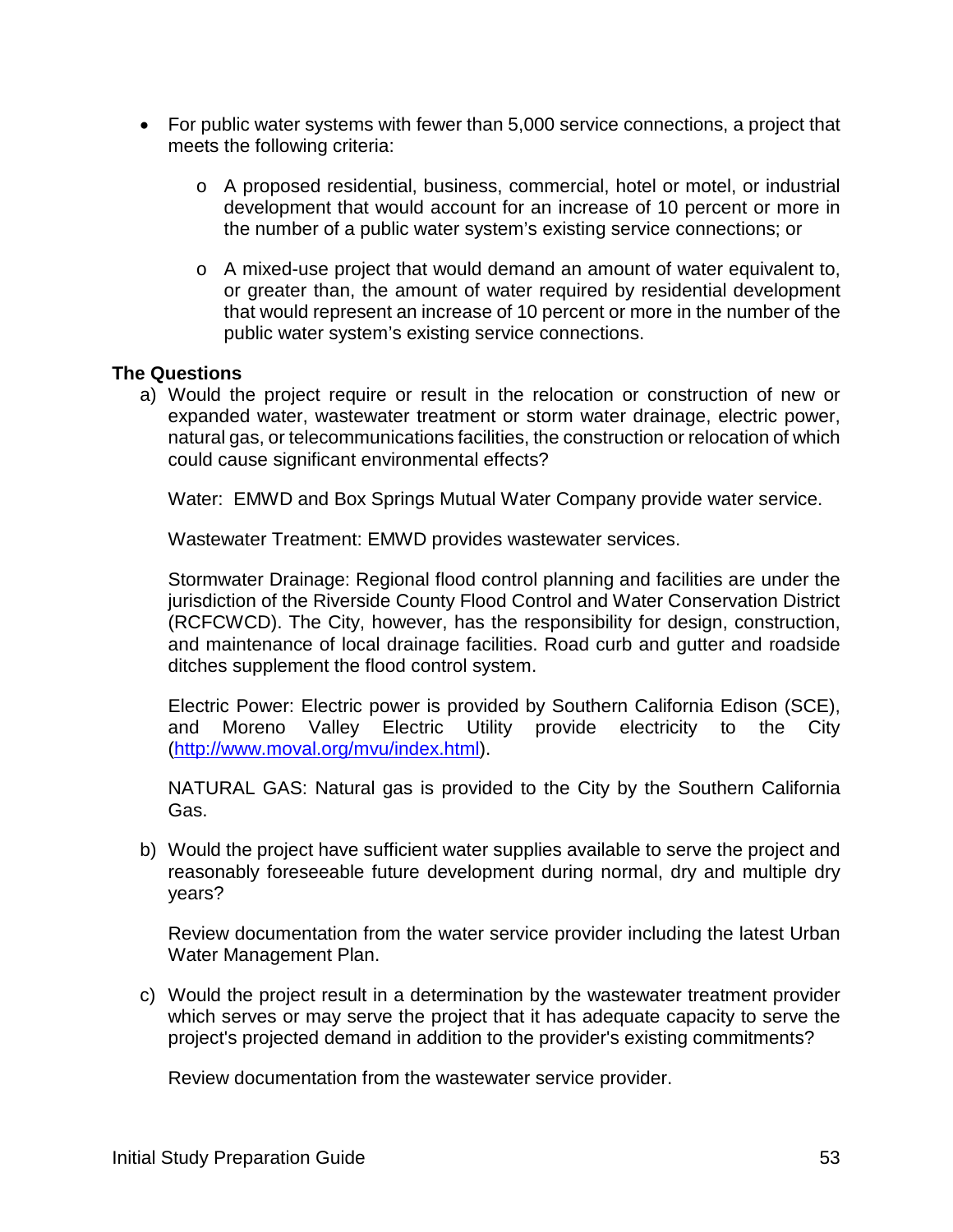d) Would the project generate solid waste in excess of State or local standards, or in excess of the capacity of local infrastructure, or otherwise impair the attainment of solid waste reduction goals?

The analysis must refer to applicable State and local goals and demonstrate how the project would be consistent with those goals. The City provides trash, recycling, and special waste handling services to residents and businesses through a contract with Waste Management of Inland Valley.

e) Would the project comply with federal, state, and local management and reduction statutes and regulations related to solid waste?

The analysis must refer to applicable State and local regulations and demonstrate how the project would be consistent with those goals.

#### XX. WILDFIRE

This section only applies to areas located in or near state responsibility areas or lands classified as very high fire hazard severity zones. See the LHMP for the high fire severity zone map.

#### **General Plan**

The City's General Plan covers wildfire reduction under Chapter 6 – Safety Element, Section 6.2 – Fire and Emergency Service, and 6.2.8 – Wildland Urban Interface.

- Safety Element Objectives 6.11 through 6.16 and the associated policies provide direction to ensure adequate protection from fire hazards, in terms of both fire prevention and suppression.
- The policies address a range of policies and programs, including fire education programs, building codes, fuel modification along the wildland-urban interface and requirements for smoke detectors, automatic fire sprinklers, emergency water supply, and emergency access.

#### **Municipal Code**

The Moreno Valley Municipal Code covers the wildland interface under Section 8.36.050 Requirements for Wildland-Urban Interface Areas.

#### **Local Hazard Mitigation Plan**

The City has an LHMP adopted October 4, 2011, and amended 2017 [\(LHMP\)](http://www.moval.org/city_hall/departments/fire/pdfs/haz-mit-plan.pdf). The following chapters may have additional information needed to respond to the questions in the Wildfire section of the Initial Study.

- Chapter 5 Wildland and Urban Fires Figure 5-2 – Moreno Valley High Fire Area Map 2016
- Chapter 8 Landslide Figure 8-1 – Moreno Valley Slope Analysis 2016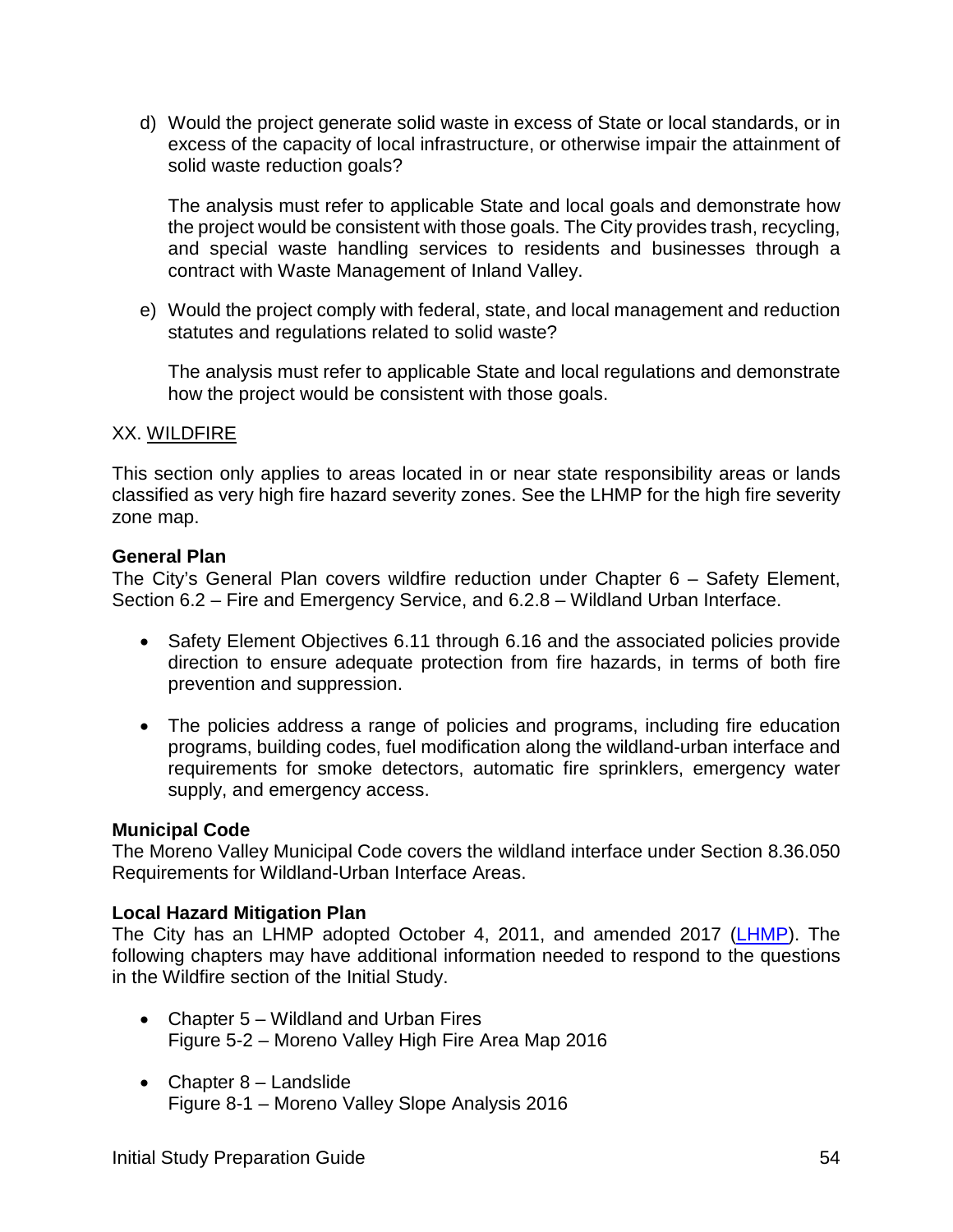#### **Emergency Operations Plan**

The City adopted the Emergency Operations Plan in March 2009 [\(Emergency Operations](http://www.moval.org/city_hall/departments/fire/pdfs/mv-eop-0309.pdf)  [Plan\)](http://www.moval.org/city_hall/departments/fire/pdfs/mv-eop-0309.pdf).

The following chapters may have additional information needed to respond to the questions in the Wildfire Section of the Initial Study.

• Threat Assessment 3 – Wildfire

#### **The Questions**

a) Would the project substantially impair an adopted emergency response plan or emergency evacuation plan?

See the LHMP for a copy of the City's evacuation routes.

b) Due to slope, prevailing winds, and other factors, exacerbate wildfire risks, and thereby expose project occupants to, pollutant concentrations from a wildfire or the uncontrolled spread of a wildfire?

See the LHMP for a slope analysis map.

c) Require the installation or maintenance of associated infrastructure (such as roads, fuel breaks, emergency water sources, power lines or other utilities) that may exacerbate fire risk or that may result in temporary or ongoing impacts to the environment?

The analysis should discuss the infrastructure that would be installed to address fire risk and address how the project may exacerbate that risk or result in ongoing impacts.

d) Expose people or structures to significant risks, including downslope or downstream flooding or landslides, as a result of runoff, post-fire slope instability, or drainage changes?

Refer to the LHMP for potential risk areas.

#### XXI. MANDATORY FINDINGS OF SIGNIFICANCE

If there is substantial evidence, in light of the whole record, that any of the conditions set forth below may occur, the lead agency shall find that the project may have a significant effect on the environment and thereby shall require preparation of an EIR:

a) The project has the potential to substantially degrade the quality of the environment, substantially reduce the habitat of a fish or wildlife species, cause a fish or wildlife population to drop below self-sustaining levels, threaten to eliminate a plant or animal community, substantially reduce the number or restrict the range of a rare or endangered plant or animal, or eliminate important examples of major periods of California history or prehistory;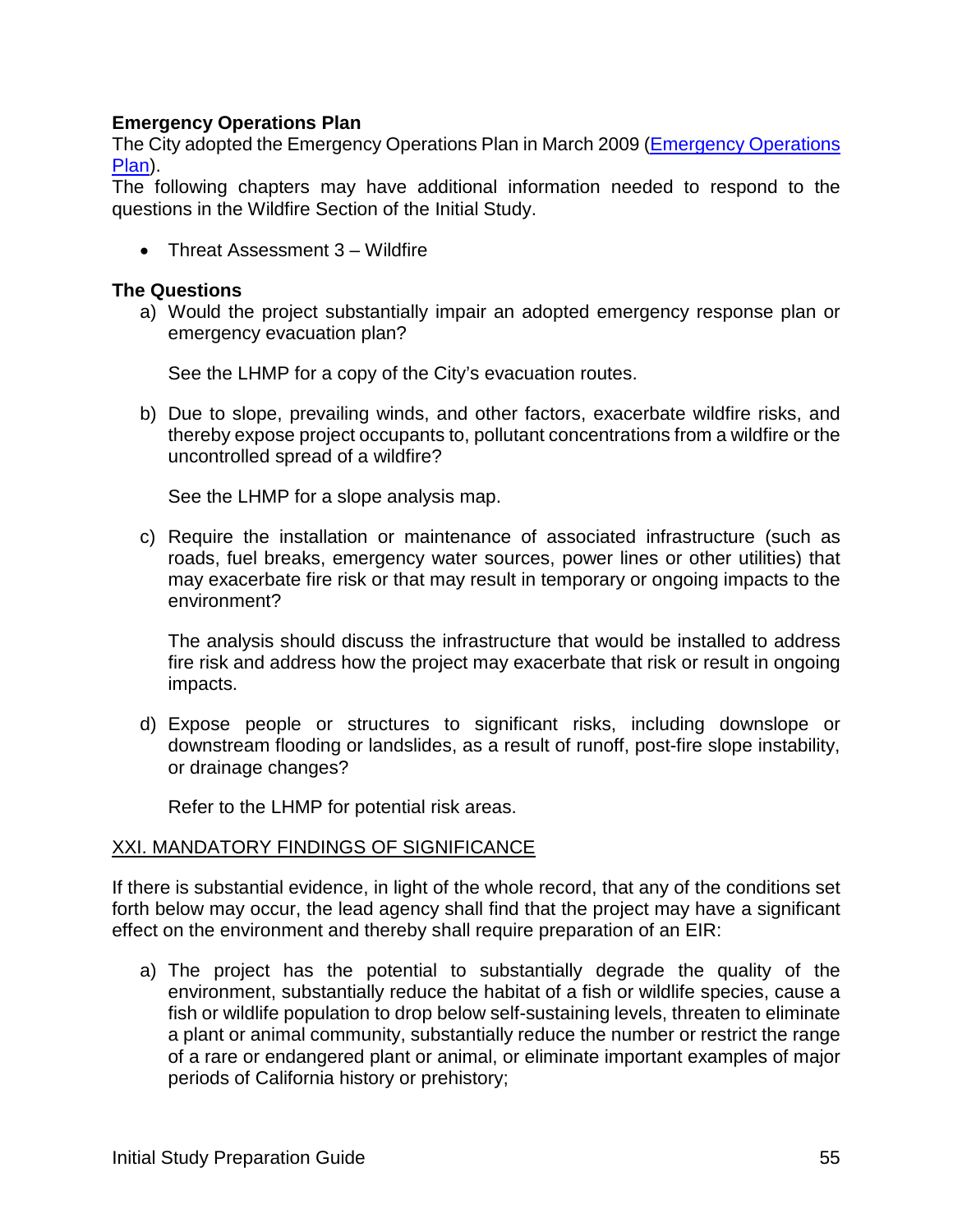- b) The project has the potential to achieve short-term environmental goals to the disadvantage of long-term environmental goals;
- c) The project has possible environmental effects which are individually limited but cumulatively considerable, as defined in Local Guidelines Section 11.14. That is, the City, when acting as Lead Agency, is required to determine whether the incremental impacts of a project are cumulatively considerable by evaluating them against the backdrop of the environmental effects of the other projects; or
- d) The environmental effects of a project will cause substantial adverse effects on humans either directly or indirectly.

#### **The Questions**

a) Does the project have the potential to substantially degrade the quality of the environment, substantially reduce the habitat of a fish or wildlife species, cause a fish or wildlife population to drop below self-sustaining levels, threaten to eliminate a plant or animal community, substantially reduce the number or restrict the range of a rare or endangered plant or animal or eliminate important examples of the major periods of California history or prehistory?

Discuss whether the project has no impact, a less than significant impact, or less than significant impact with mitigation measures. If all impacts can be mitigated, an MND can be prepared, and an EIR would not be required.

b) Does the project have impacts that are individually limited, but cumulatively considerable? ("Cumulatively considerable" means that the incremental effects of a project are considerable when viewed in connection with the effects of past projects, the effects of other current project, and the effects of probable future projects.)

Summarize the results of the cumulative analysis contained within the body of the initial study.

As described in CEQA Guidelines §15130(b), "The discussion of cumulative impacts shall reflect the severity of the impacts and their likelihood of occurrence, but the discussion need not provide as great detail as is provided for the effects attributable to the project alone. The discussion should be guided by the standards of practicality and reasonableness, and should focus on the cumulative impact to which the identified other projects contribute rather than the attributes of other projects which do not contribute to the cumulative impact. The following elements are necessary to an adequate discussion of significant cumulative impacts:

- (1) Either:
	- (A) A list of past, present, and probable future projects producing related or cumulative impacts, including, if necessary, those projects outside the control of the agency, or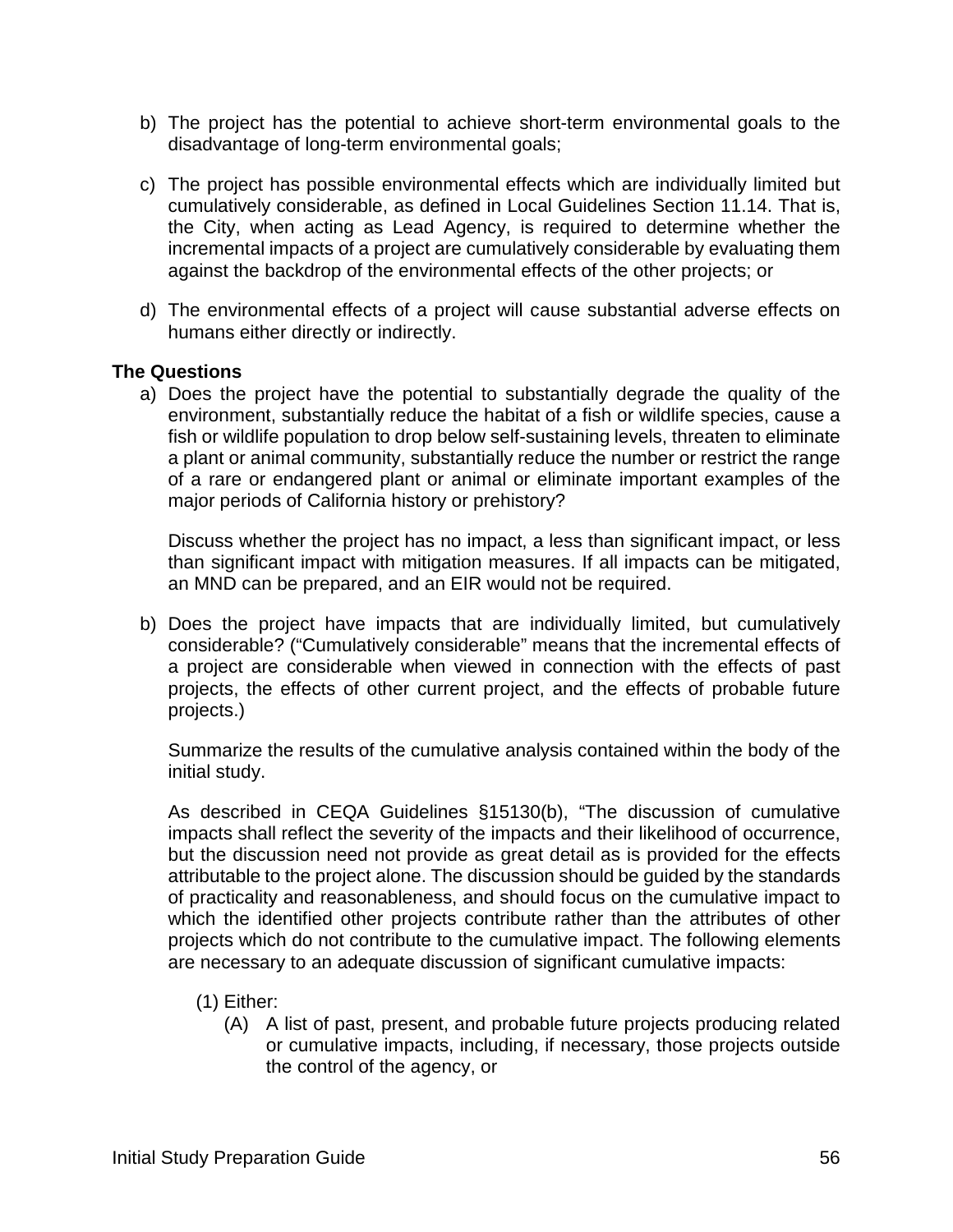(B) A summary of projections contained in an adopted local, regional or statewide plan, or related planning document, that describes or evaluates conditions contributing to the cumulative effect."

"Cumulative impacts" refers to two or more individual effects which, when considered together, are considerable or which compound or increase other environmental impacts.

- (a) The individual effects may be changes resulting from a single project or a number of separate projects.
- (b) The cumulative impact from several projects is the change in the environment which results from the incremental impact of the project when added to other closely related past, present, and reasonably foreseeable probable future projects. Cumulative impacts can result from individually minor but collectively significant projects taking place over a period of time.
- c) Does the project have environmental effects which will cause substantial adverse effects on human beings, either directly or indirectly?

Discuss whether the project has no impact, a less than significant impact, or less than significant impact with mitigation measures for analysis issues that would affect human beings (e.g., geology and soils, hazards and hazardous materials).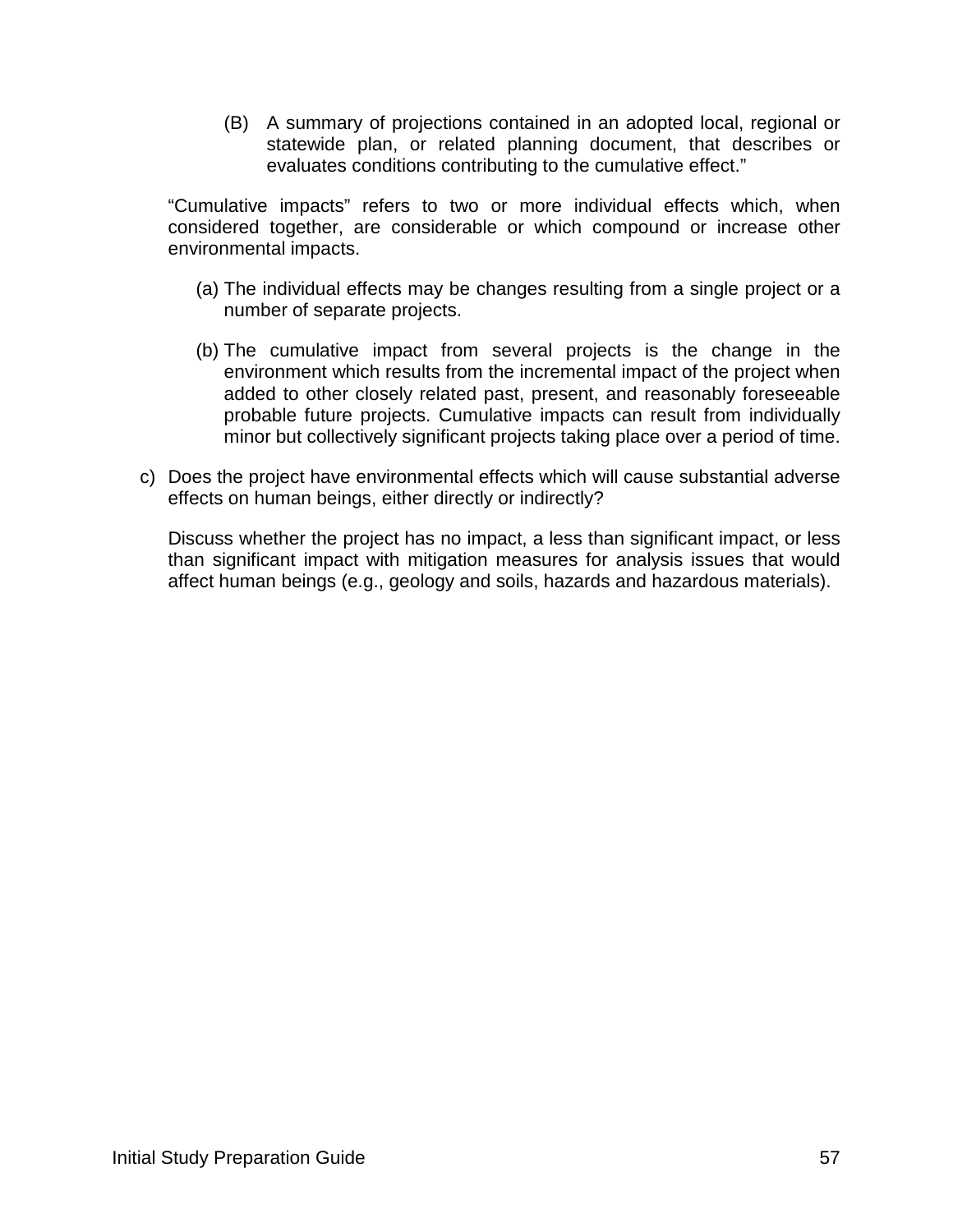#### <span id="page-59-0"></span>**REFERENCES**

Association of Environmental Professionals (AEP)

- 2016a CEQA Portal CEQA Topic Paper Baseline and Environmental Setting, August 23. Accessed April 18, 2019, at https://ceqaportal.org/topic\_papers.cfm.
- 2016b CEQA Portal CEQA Topic Paper Project Description, March 23. Accessed April 18, 2019, at https://ceqaportal.org/topic\_papers.cfm accessed.

Ascent Environmental

- 2019 Practical Implications of the Friant Ranch Decision for Air Quality and Other EIR Analysis, prepared by Ascent Environmental, March 21. Accessed April 21, 2019, at https://mailchi.mp/ascentenvironmental/friant-ranch
- Best, Best & Krieger
	- 2019 Summary of Published CEQA Decision Sierra Club v. County of Fresno (2018) 6 Cal.5th 502, January 29, 2019.

California Air Pollution Control Officers Association (CAPCOA)

- 2008 CEQA & Climate Change Evaluating and Addressing Greenhouse Gas Emissions from Projects Subject to the California Environmental Quality Act
- 2010 CAPCOA Quantifying Greenhouse Gas Mitigation Measures, August 2010, http://www.capcoa.org/wp-content/uploads/2010/11/CAPCOA-Quantification-Report-9-14-Final.pdf,accessed April 24, 2019.

Moreno Valley, City of

- 2006 Final Environmental Impact Report. Certified July 11.
- 2016 City of Moreno Valley General Plan, Chapter 2 Conservation Element -- Section 2.7 – Special Districts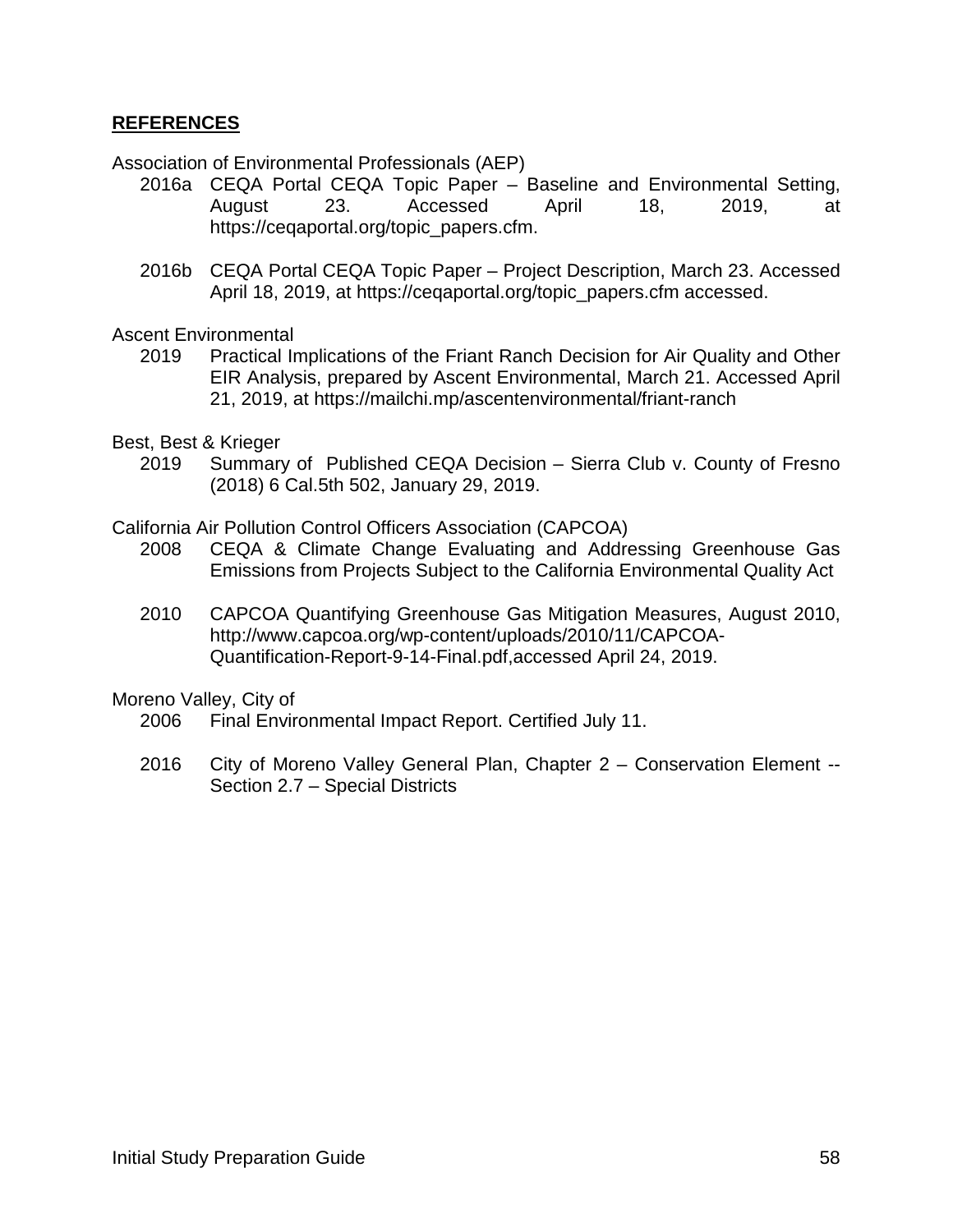#### APPENDIX A – CODE SECTIONS

#### AGRICULTURE & FOREST RESOURCES

PRC Section 12220(g) reads as follows:

*(g)"Forest land" is land that can support 10-percent native tree cover of any species, including hardwoods, under natural conditions, and that allows for management of one or more forest resources, including timber, aesthetics, fish and wildlife, biodiversity, water quality, recreation, and other public benefits.*

PRC Section 4526 reads as follows:

*"Timberland" means land, other than land owned by the federal government and land designated by the board as experimental forest land, which is available for, and capable of, growing a crop of trees of a commercial species used to produce lumber and other forest products, including Christmas trees. Commercial species shall be determined by the board on a district basis.*

Government Code Section 51104(g) reads as follows:

*(g) "Timberland production zone" or "TPZ" means an area which has been zoned pursuant to Section 51112 or 51113 and is devoted to and used for growing and harvesting timber, or for growing and harvesting timber and compatible uses, as defined in subdivision (h).*

CULTURAL RESOURCES

*Guidelines §15064.5 [\(http://resources.ca.gov/ceqa/guidelines/art5.html\)](http://resources.ca.gov/ceqa/guidelines/art5.html).*

- *"(a) For purposes of this section, the term "historical resources" shall include the following:*
	- *(1) A resource listed in, or determined to be eligible by the State Historical Resources Commission, for listing in the California Register of Historical Resources (PRC Section 5024.1, Title 14 CCR, Section 4850 et seq.).*
	- *(2) A resource included in a local register of historical resources, as defined in Section 5020.1(k) of the PRC or identified as significant in an historical resource survey meeting the requirements Section 5024.1(g) of the PRC, shall be presumed to be historically or culturally significant. Public agencies must treat any such resource as significant unless the preponderance of evidence demonstrates that it is not historically or culturally significant.*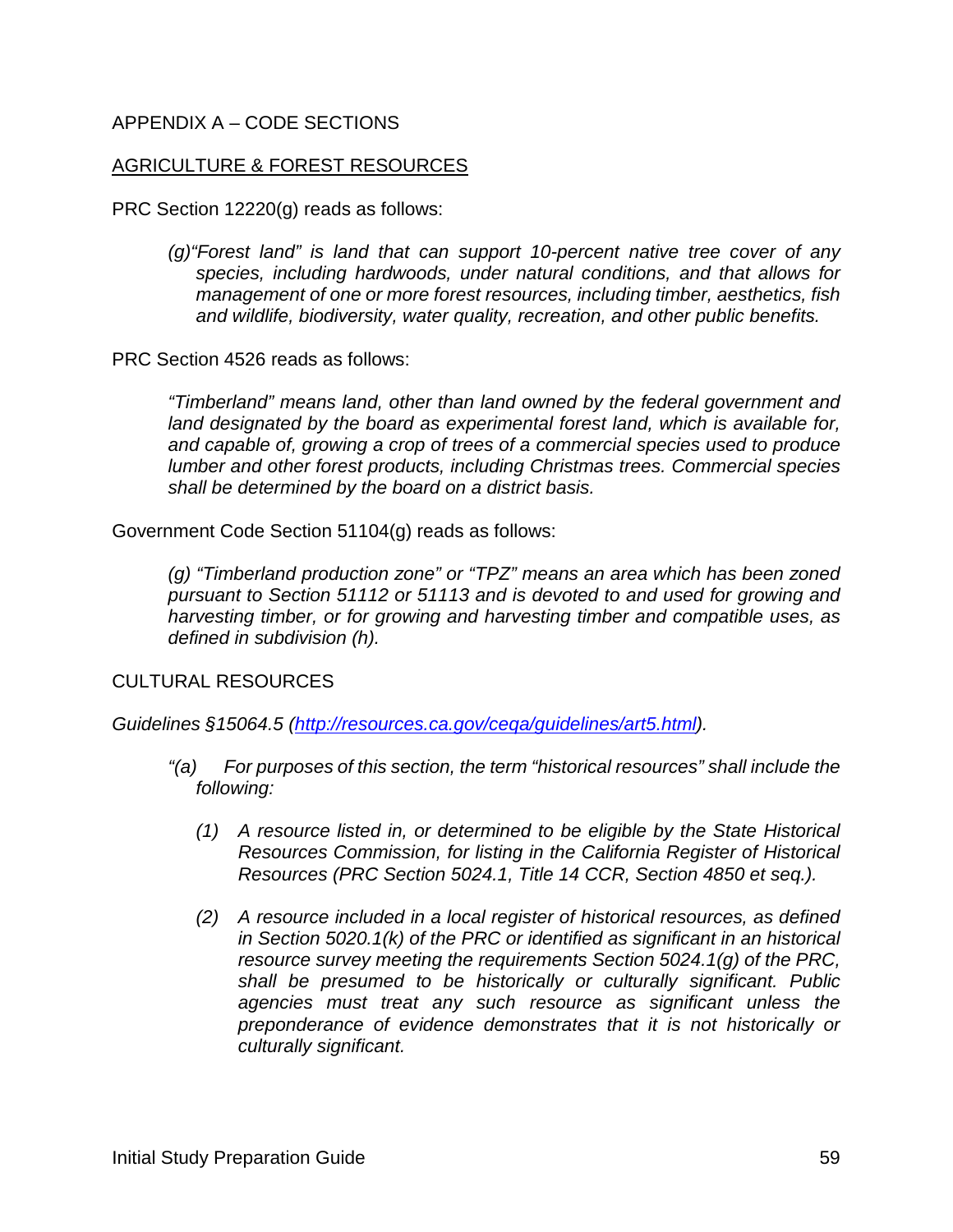- *(3) Any object, building, structure, site, area, place, record, or manuscript which a lead agency determines to be historically significant or significant in the architectural, engineering, scientific, economic, agricultural, educational, social, political, military, or cultural annals of California may be considered to be an historical resource, provided the lead agency's determination is supported by substantial evidence in light of the whole record. Generally, a resource shall be considered by the lead agency to be "historically significant" if the resource meets the criteria for listing on the California Register of Historical Resources (PRC Section 5024.1, Title 14 CCR, Section 4852) including the following:*
	- *(A) Is associated with events that have made a significant contribution to the broad patterns of California's history and cultural heritage;*
	- *(B) Is associated with the lives of persons important in our past;*
	- *(C) Embodies the distinctive characteristics of a type, period, region, or method of construction, or represents the work of an important creative individual, or possesses high artistic values; or*
	- *(D) Has yielded, or may be likely to yield, information important in prehistory or history.*
- *(4) The fact that a resource is not listed in, or determined to be eligible for listing in the California Register of Historical Resources, not included in a local register of historical resources (pursuant to Section 5020.1(k) of the PRC), or identified in an historical resources survey (meeting the criteria in Section 5024.1(g) of the PRC) does not preclude a lead agency from determining that the resource may be an historical resource as defined in PRC sections 5020.1(j) or 5024.1.*
- *(b) A project with an effect that may cause a substantial adverse change in the significance of an historical resource is a project that may have a significant effect on the environment.*
	- *(1) Substantial adverse change in the significance of an historical resource means physical demolition, destruction, relocation, or alteration of the resource or its immediate surroundings such that the significance of an historical resource would be materially impaired.*
	- *(2) The significance of an historical resource is materially impaired when a project:*
		- *(A) Demolishes or materially alters in an adverse manner those physical characteristics of an historical resource that convey its historical*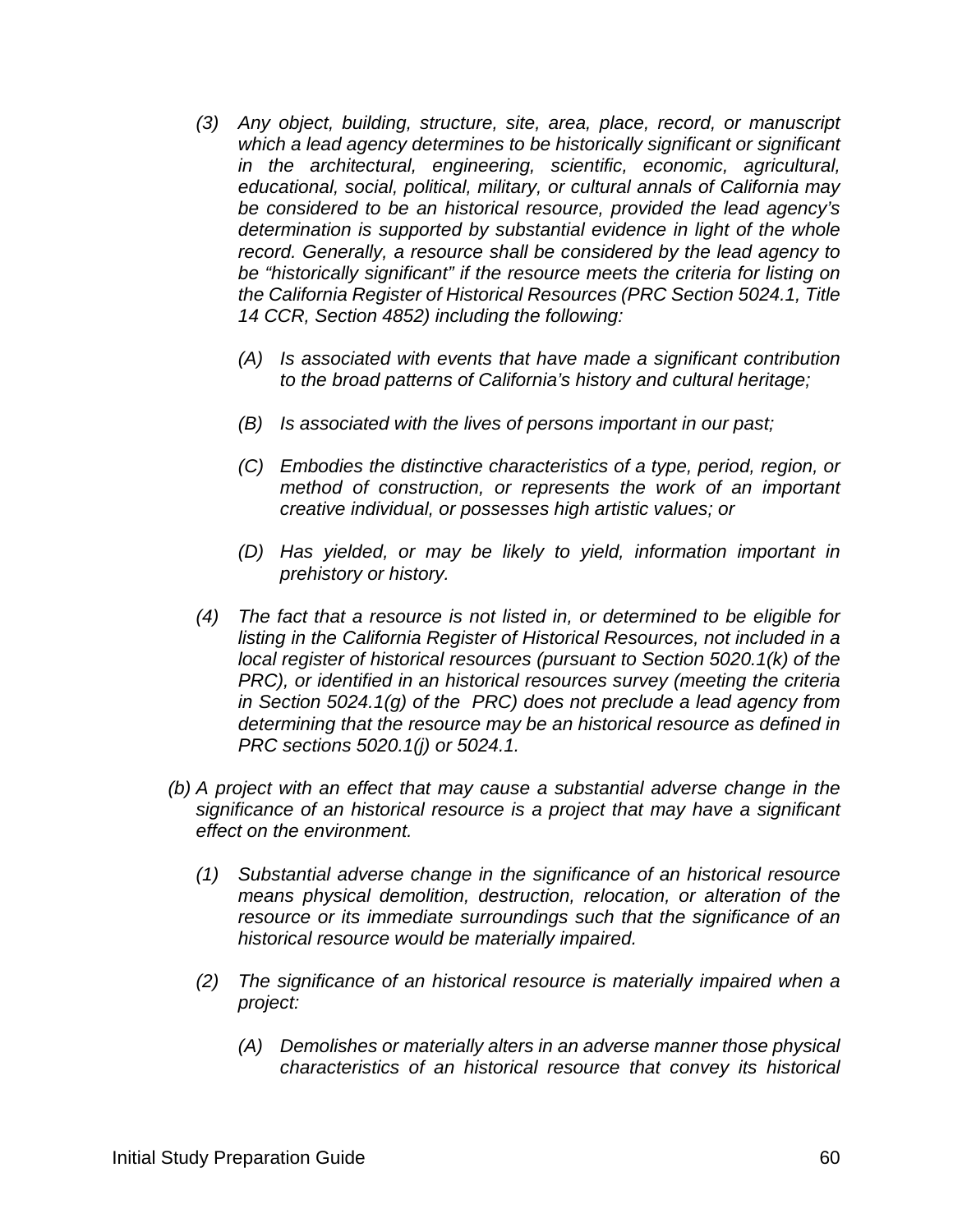*significance and that justify its inclusion in, or eligibility for, inclusion in the California Register of Historical Resources; or*

- *(B) Demolishes or materially alters in an adverse manner those physical characteristics that account for its inclusion in a local register of historical resources pursuant to Section 5020.1(k) of the PRC or its identification in an historical resources survey meeting the requirements of Section 5024.1(g) of the PRC, unless the public agency reviewing the effects of the project establishes by a preponderance of evidence that the resource is not historically or culturally significant; or*
- *(C) Demolishes or materially alters in an adverse manner those physical characteristics of a historical resource that convey its historical significance and that justify its eligibility for inclusion in the California Register of Historical Resources as determined by a lead agency for purposes of CEQA.*
- *(3) Generally, a project that follows the Secretary of the Interior's Standards for the Treatment of Historic Properties with Guidelines for Preserving, Rehabilitating, Restoring, and Reconstructing Historic Buildings or the Secretary of the Interior's Standards for Rehabilitation and Guidelines for Rehabilitating Historic Buildings (1995), Weeks and Grimmer, shall be considered as mitigated to a level of less than a significant impact on the historical resource.*
- *(4) A lead agency shall identify potentially feasible measures to mitigate significant adverse changes in the significance of an historical resource. The lead agency shall ensure that any adopted measures to mitigate or avoid significant adverse changes are fully enforceable through permit conditions, agreements, or other measures.*
- *(5) When a project will affect state-owned historical resources, as described in PRC Section 5024, and the lead agency is a state agency, the lead agency shall consult with the State Historic Preservation Officer as provided in PRC Section 5024.5. Consultation should be coordinated in a timely fashion with the preparation of environmental documents.*
- *(c) CEQA applies to effects on archaeological sites.*
	- *(1) When a project will impact an archaeological site, a lead agency shall first determine whether the site is an historical resource, as defined in subdivision (a).*
	- *(2) If a lead agency determines that the archaeological site is an historical resource, it shall refer to the provisions of Section 21084.1 of the PRC,*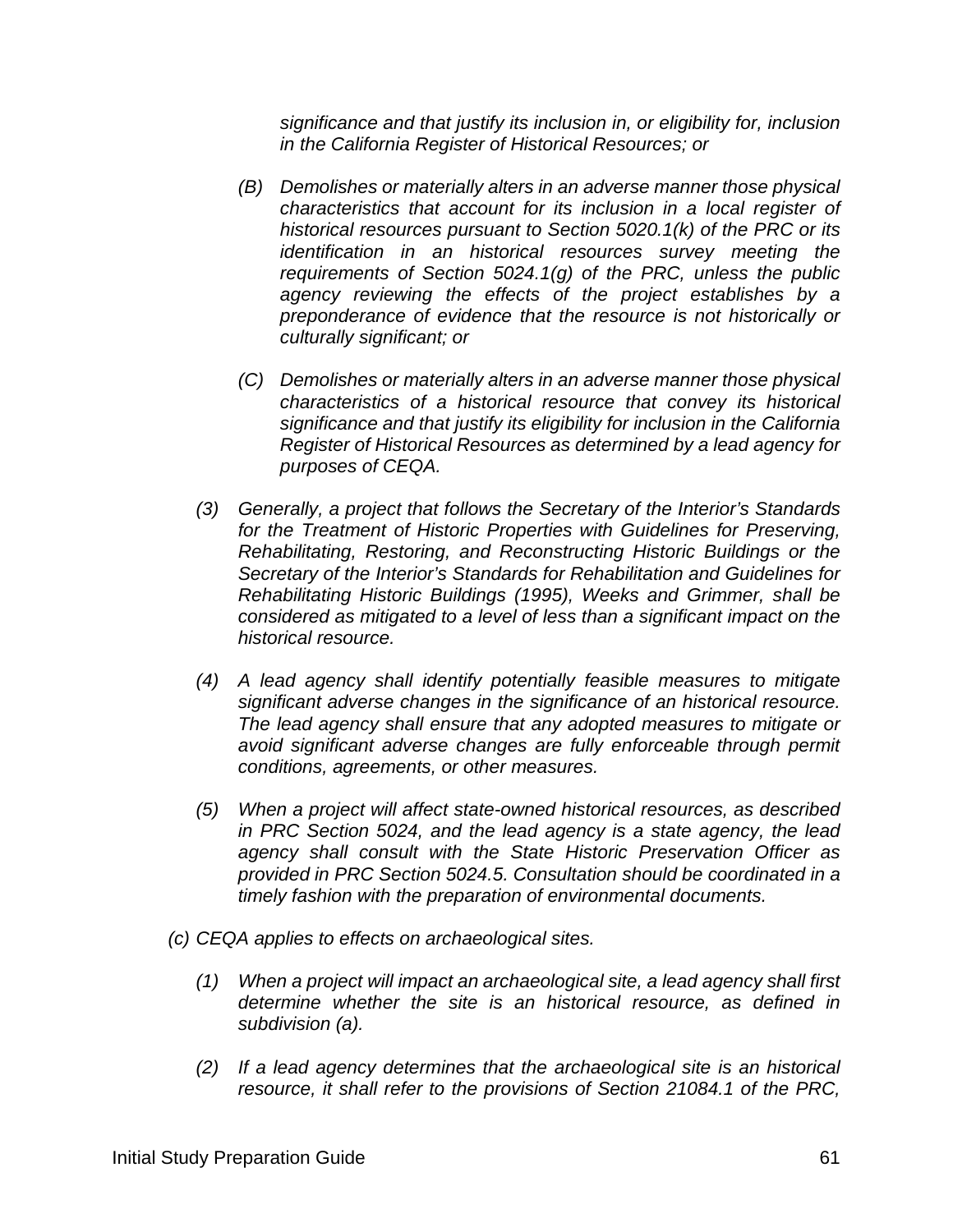*and this section, Section 15126.4 of the Guidelines, and the limits contained in Section 21083.2 of the PRC do not apply.*

- *(3) If an archaeological site does not meet the criteria defined in subdivision (a), but does meet the definition of a unique archeological resource in Section 21083.2 of the PRC, the site shall be treated in accordance with the provisions of section 21083.2. The time and cost limitations described in PRC Section 21083.2 (c–f) do not apply to surveys and site evaluation activities intended to determine whether the project location contains unique archaeological resources.*
- *(4) If an archaeological resource is neither a unique archaeological nor an historical resource, the effects of the project on those resources shall not be considered a significant effect on the environment. It shall be sufficient that both the resource and the effect on it are noted in the Initial Study or EIR, if one is prepared to address impacts on other resources, but they need not be considered further in the CEQA process.*
- *(d) When an initial study identifies the existence of, or the probable likelihood, of Native American human remains within the project, a lead agency shall work with the appropriate Native Americans as identified by the Native American Heritage Commission as provided in PRC Section 5097.98. The applicant may develop an agreement for treating or disposing of, with appropriate dignity, the human remains and any items associated with Native American burials with the appropriate Native Americans as identified by the Native American Heritage Commission. Action implementing such an agreement is exempt from:*
	- *(1) The general prohibition on disinterring, disturbing, or removing human remains from any location other than a dedicated cemetery (Health and Safety Code Section 7050.5).*
	- *(2) The requirements of CEQA and the Coastal Act.*
- *(e) In the event of the accidental discovery or recognition of any human remains in any location other than a dedicated cemetery, the following steps should be taken:*
	- *(1) There shall be no further excavation or disturbance of the site or any nearby area reasonably suspected to overlie adjacent human remains until:*
		- *(A) The coroner of the county in which the remains are discovered must be contacted to determine that no investigation of the cause of death is required, and*
		- *(B) If the coroner determines the remains to be Native American:*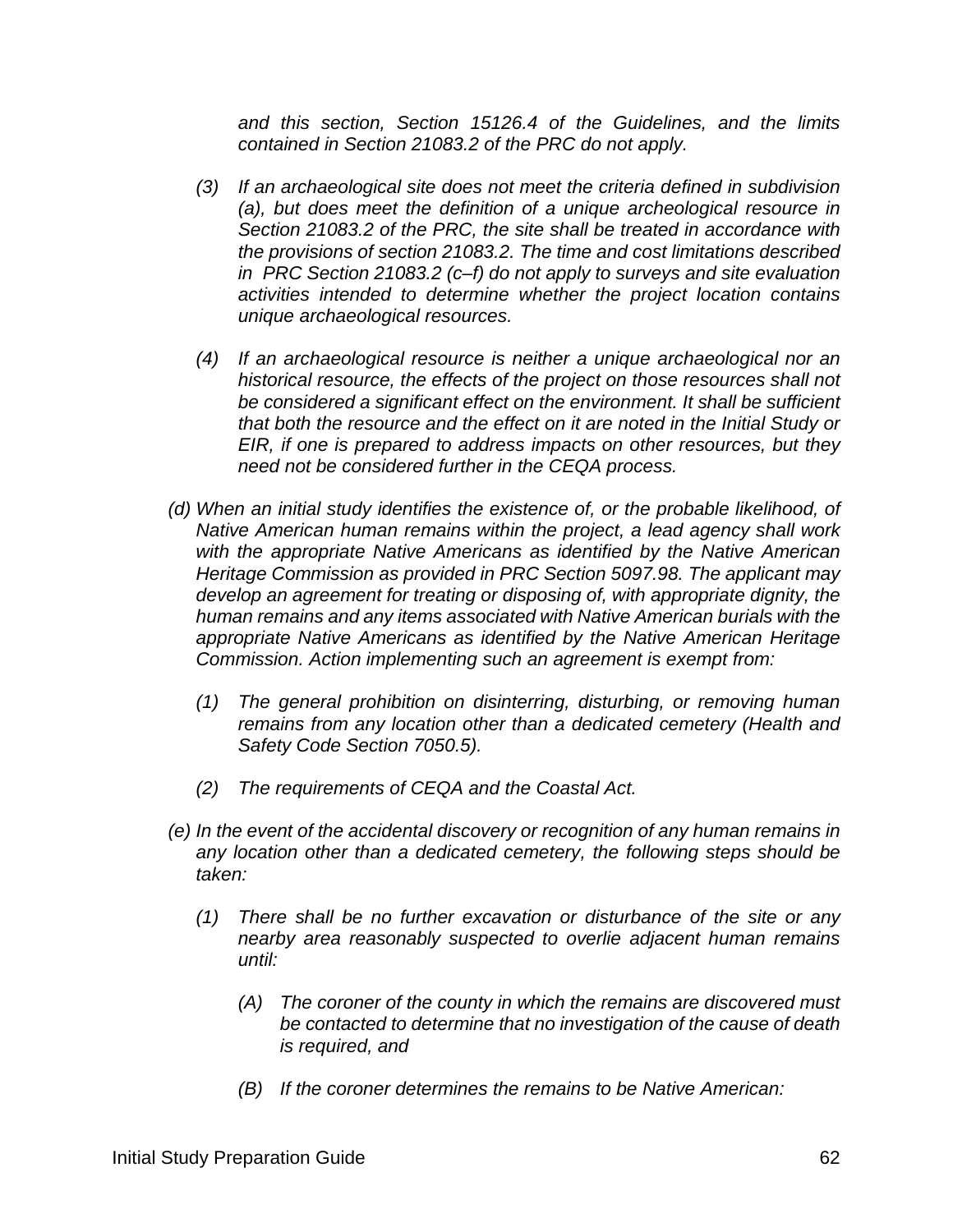- *1. The coroner shall contact the Native American Heritage Commission within 24 hours.*
- *2. The Native American Heritage Commission shall identify the person or persons it believes to be the most likely descended from the deceased Native American.*
- *3. The most likely descendent may make recommendations to the landowner or the person responsible for the excavation work, for means of treating or disposing of, with appropriate dignity, the human remains and any associated grave goods as provided in PRC Section 5097.98, or*
- *(2) Where the following conditions occur, the landowner or his authorized representative shall rebury the Native American human remains and associated grave goods with appropriate dignity on the property in a location not subject to further subsurface disturbance.*
	- *(A) The Native American Heritage Commission is unable to identify a most likely descendent or the most likely descendent failed to make a recommendation within 24 hours after being notified by the commission.*
	- *(B) The descendant identified fails to make a recommendation; or*
	- *(C) The landowner or his authorized representative rejects the recommendation of the descendant, and the mediation by the Native American Heritage Commission fails to provide measures acceptable to the landowner.*
- *(f) As part of the objectives, criteria, and procedures required by Section 21082 of the PRC, a lead agency should make provisions for historical or unique archaeological resources accidentally discovered during construction. These provisions should include an immediate evaluation of the find by a qualified archaeologist. If the find is determined to be an historical or unique archaeological resource, contingency funding and a time allotment sufficient to allow for implementation of avoidance measures or appropriate mitigation should be available. Work could continue on other parts of the building site while historical or unique archaeological resource mitigation takes place substantial adverse change, as defined by Guidelines §15064.5 (b) (1 & 2), to a historical resource may have a significant effect on the environment. However, a project that follows Guidelines §15064.5 (b) (3) will be considered mitigated to a level of less than significant."*

HAZARDS & HAZARDOUS MATERIALS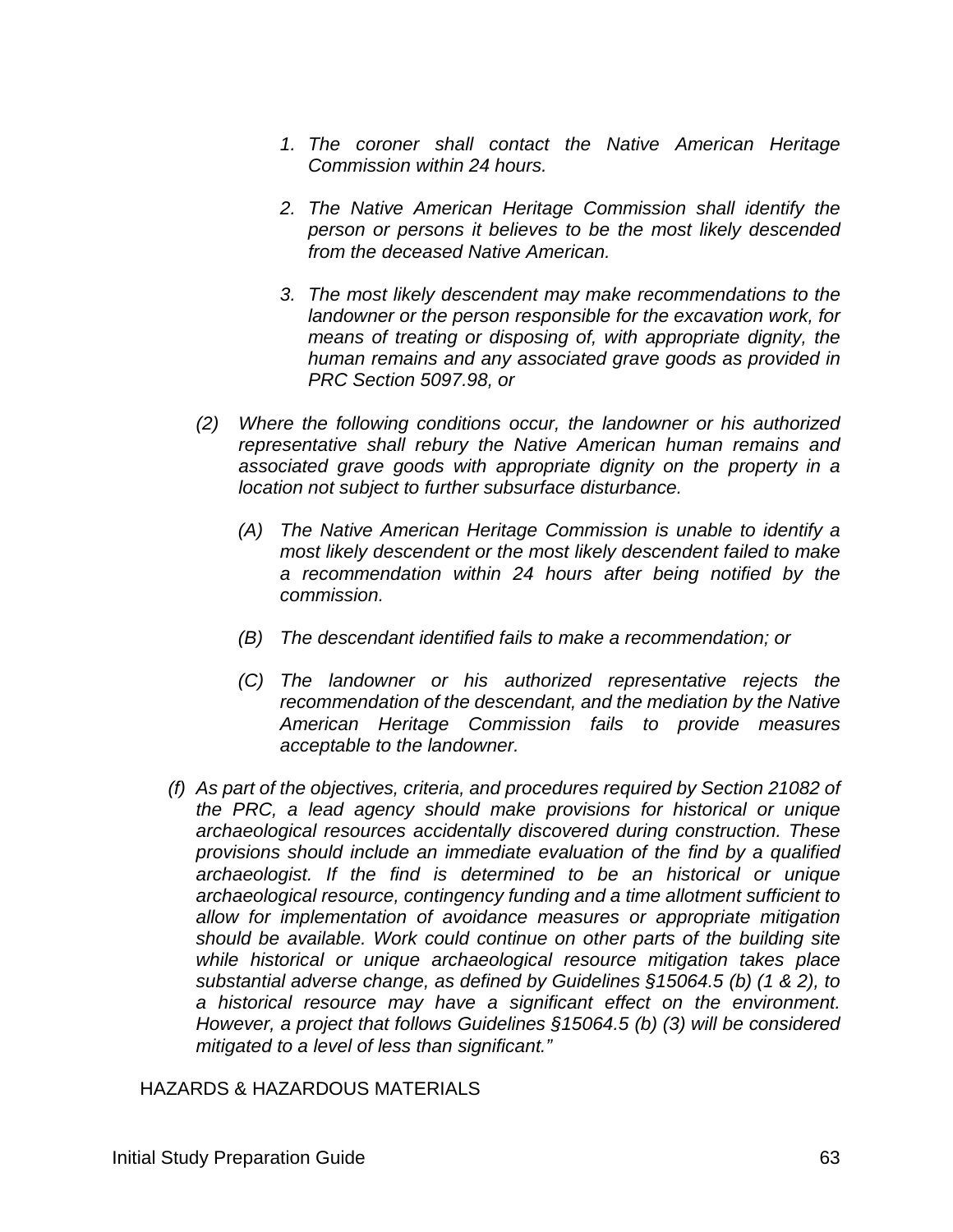Health and Safety Code §25532(j)

*"(j) "Regulated substance" means any substance that is either of the following:*

- *(1) A regulated substance listed in Section 68.130 of Title 40 of the Code of Federal Regulations pursuant to paragraph (3) of subsection (r) of Section 112 of the Clean Air Act ( 42 U.S.C. Sec. 7412(r)(3)).*
- *(2)(A) An extremely hazardous substance listed in Appendix A of Part 355 (commencing with Section 355.10 ) of Subchapter J of Chapter I of Title 40 of the Code of Federal Regulations that is any of the following:*
	- *(i) A gas at standard temperature and pressure.*
	- *(ii) A liquid with a vapor pressure at standard temperature and pressure equal to or greater than 10 millimeters mercury.*
	- *(iii) A solid that is one of the following:*
		- *(I) In solution or in molten form.*
		- *(II) In powder form with a particle size less than 100 microns.*
		- *(III) Reactive with a National Fire Protection Association rating of 2, 3, or 4.*
	- *(iv) A substance that the office determines may pose a regulated substances accident risk pursuant to subclause (II) of clause (i) of subparagraph (B) or pursuant to [Section 25543.3.](https://1.next.westlaw.com/Link/Document/FullText?findType=L&originatingContext=document&transitionType=DocumentItem&pubNum=1000213&refType=LQ&originatingDoc=Ia1110b5000cb11e8be67d32f2a5ba06a&cite=CAHSS25543.3)*
	- *(B)*
- *(i) On or before June 30, 1997, the office shall, in consultation with the Office of Environmental Health Hazard Assessment, determine which of the extremely hazardous substances listed in Appendix A of Part 355 (commencing with Section 355.10 ) of Subchapter J of Chapter I of Title 40 of the Code of Federal Regulations do either of the following:*
	- *(I) Meet one or more of the criteria specified in clauses (i), (ii), or (iii) of subparagraph (A).*
	- *(II) May pose a regulated substances accident risk, in consideration of the factors specified in subdivision (g) of Section 25543.1, and, therefore, should remain on the list of regulated substances until completion of the review conducted pursuant to subdivision (a) of Section 25543.3.*
- *(ii) The office shall adopt, by regulation, a list of the extremely hazardous substances identified pursuant to clause (i).*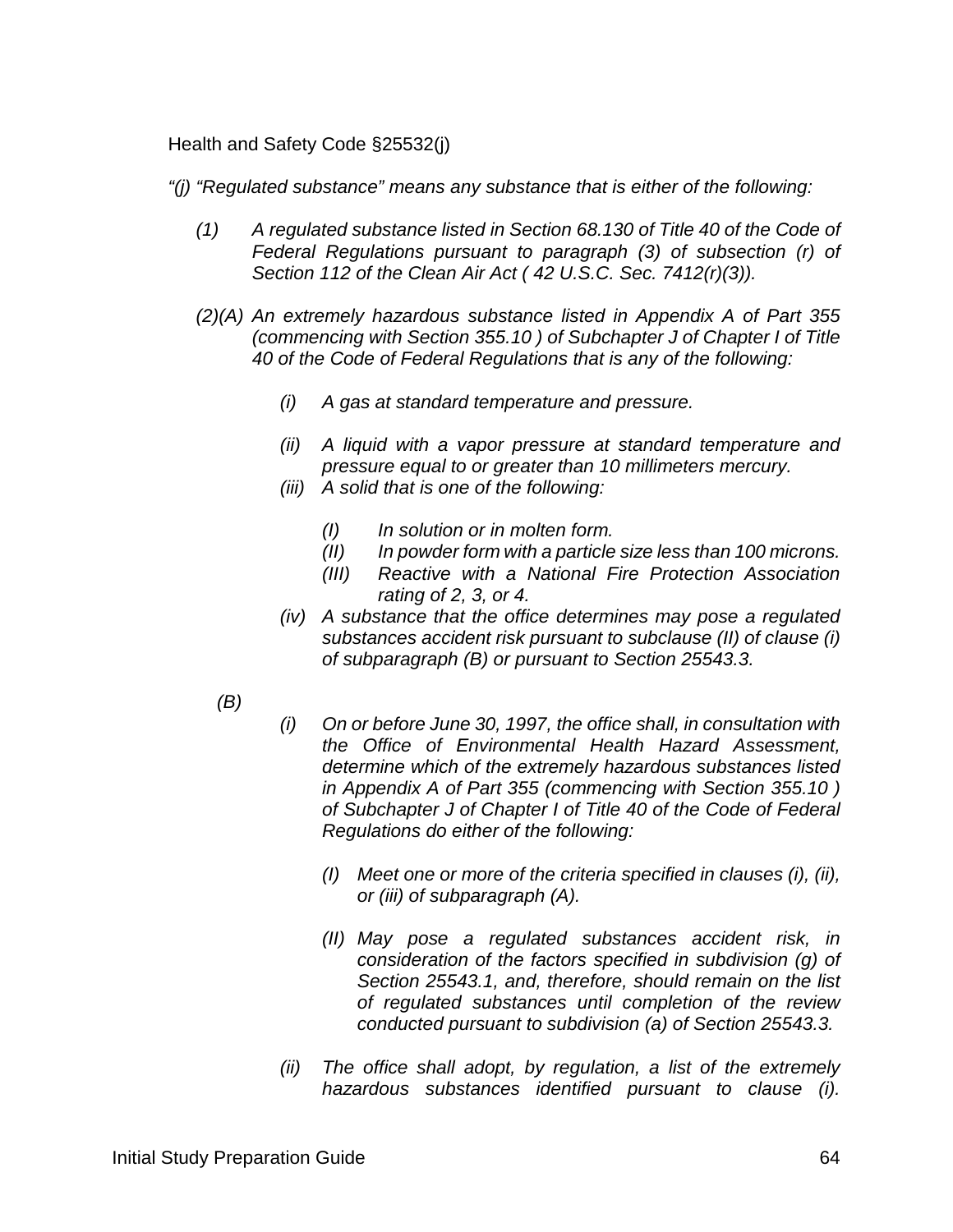*Extremely hazardous substances placed on the list are regulated substances for the purposes of this article. Until the list is adopted, the administering agency shall determine which extremely hazardous substances should remain on the list of regulated substances pursuant to the standards specified in clause (i).*

- *"(a) The Department of Toxic Substances Control shall compile and update as appropriate, but at least annually, and shall submit to the Secretary for Environmental Protection, a list of all of the following:*
	- *(1) All hazardous waste facilities subject to corrective action pursuant to Section 25187.5 of the Health and Safety Code.*
	- *(2) All land designated as hazardous waste property or border zone property pursuant to former Article 11 (commencing with Section 25220) of Chapter 6.5 of Division 20 of the Health and Safety Code.*
	- *(3) All information received by the Department of Toxic Substances Control pursuant to Section 25242 of the Health and Safety Code on hazardous waste disposals on public land.*
	- *(4) All sites listed pursuant to Section 25356 of the Health and Safety Code.*
- *(b) The State Department of Health Services shall compile and update as appropriate, but at least annually, and shall submit to the Secretary for Environmental Protection, a list of all public drinking water wells that contain detectable levels of organic contaminants and that are subject to water analysis pursuant to Section 116395 of the Health and Safety Code.*
- *(c) The State Water Resources Control Board shall compile and update as appropriate, but at least annually, and shall submit to the Secretary for Environmental Protection, a list of all of the following:*
	- *(1) All underground storage tanks for which an unauthorized release report is filed pursuant to Section 25295 of the Health and Safety Code.*
	- *(2) All solid waste disposal facilities from which there is a migration of hazardous waste and for which a California regional water quality control board has notified the Department of Toxic Substances Control pursuant to subdivision (e) of Section 13273 of the Water Code.*
	- *(3) All cease and desist orders issued after January 1, 1986, pursuant to Section 13301 of the Water Code, and all cleanup or abatement orders issued after January 1, 1986, pursuant to Section 13304 of the Water Code, that concern the discharge of wastes that are hazardous materials.*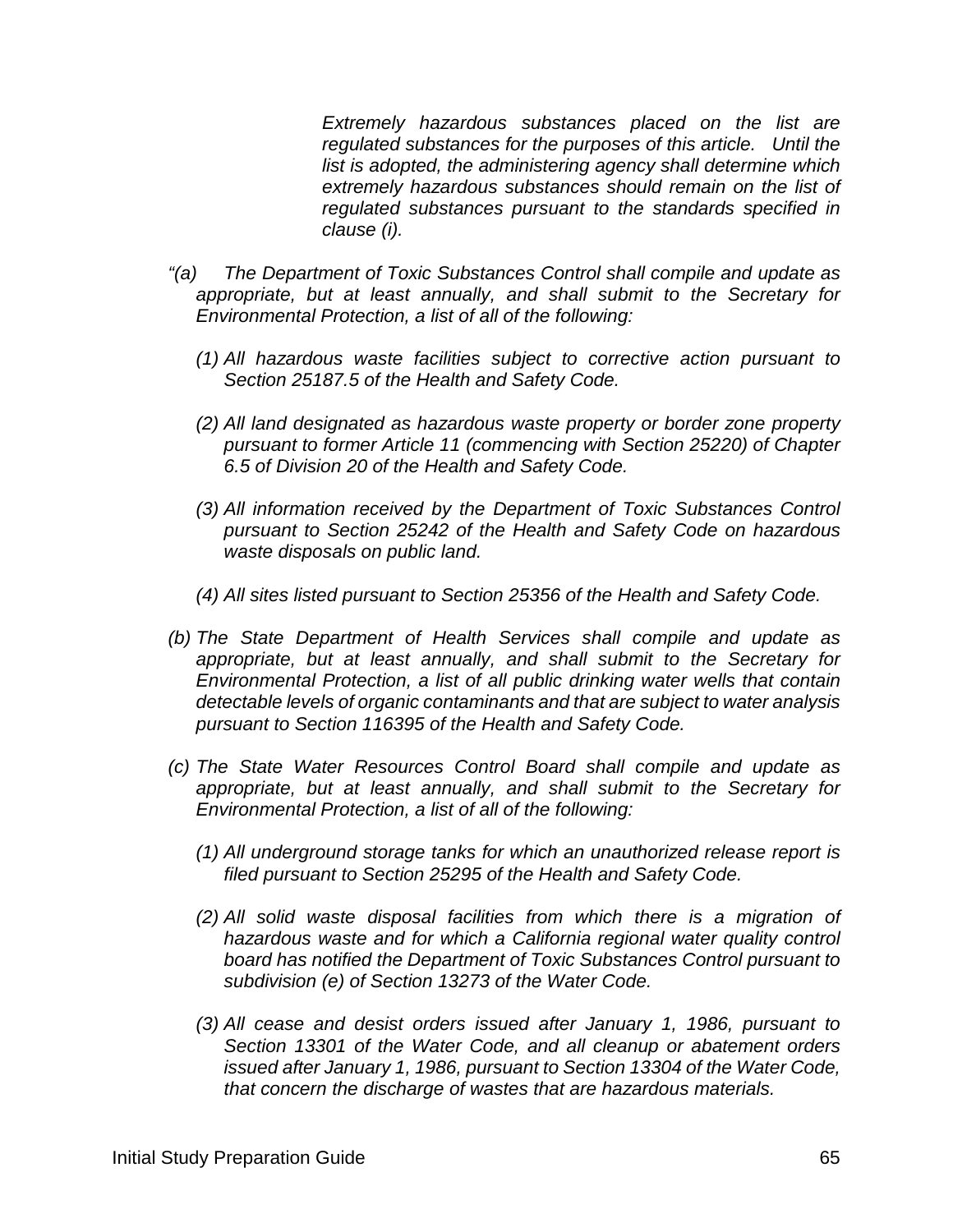- *(d) The local enforcement agency, as designated pursuant to Section 18051 of Title 14 of the California Code of Regulations, shall compile as appropriate, but at least annually, and shall submit to the Department of Resources Recycling and Recovery, a list of all solid waste disposal facilities from which there is a known migration of hazardous waste. The Department of Resources Recycling and Recovery shall compile the local lists into a statewide list, which shall be submitted to the Secretary for Environmental Protection and shall be available to any person who requests the information.*
- *(e) The Secretary for Environmental Protection shall consolidate the information submitted pursuant to this section and distribute it in a timely fashion to each city and county in which sites on the lists are located. The secretary shall distribute the information to any other person upon request. The secretary may charge a reasonable fee to persons requesting the information, other than cities, counties, or cities and counties, to cover the cost of developing, maintaining, and reproducing and distributing the information.*
- *(f) Before a lead agency accepts as complete an application for any development project which will be used by any person, the applicant shall consult the lists sent to the appropriate city or county and shall submit a signed statement to the local agency indicating whether the project and any alternatives are located on a site that is included on any of the lists compiled pursuant to this section*  and shall specify any list. If the site is included on a list, and the list is not *specified on the statement, the lead agency shall notify the applicant pursuant to Section 65943. The statement shall read as follows:*

#### *HAZARDOUS WASTE AND SUBSTANCES STATEMENT*

*The development project and any alternatives proposed in this application are contained on the lists compiled pursuant to Section 65962.5 of the Government Code. Accordingly, the project applicant is required to submit a signed statement that contains the following information:*

*Name of applicant: Address: Phone number: Address of site (street name and number if available, and ZIP Code): Local agency (city/county): Assessor's book, page, and parcel number: Specify any list pursuant to Section 65962.5 of the Government Code: Regulatory identification number: Date of list:*

*\_\_\_\_\_ Applicant, Date \_\_\_\_\_* 

*(g) The changes made to this section by the act amending this section, that takes effect January 1, 1992, apply only to projects for which applications have not*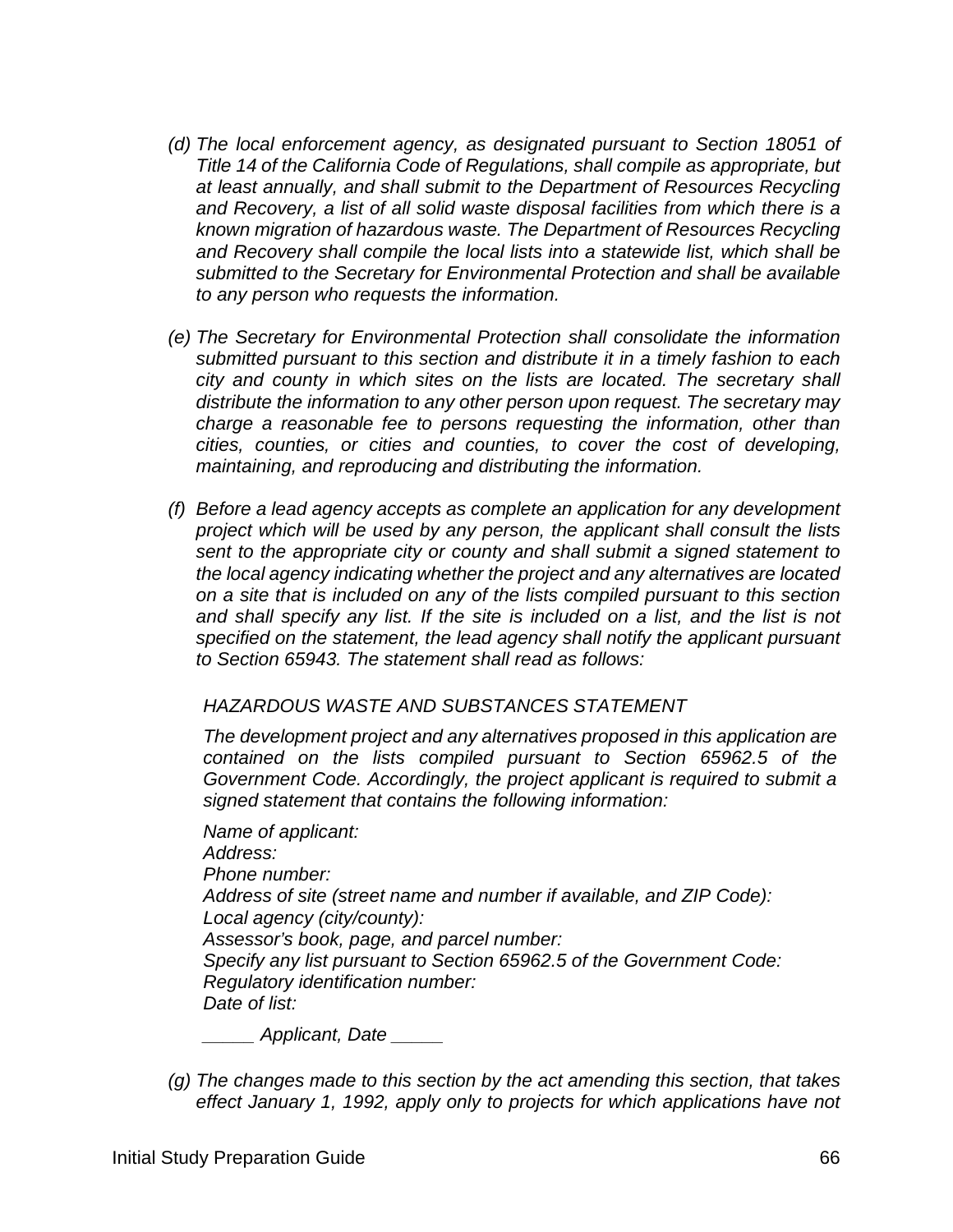*been deemed complete on or before January 1, 1992, pursuant to Section 65943."*

#### TRIBAL CULTURAL RESOURCES

PRC Section 21074 reads as follows:

- *(a) "Tribal cultural resources" are either of the following:*
	- *(1) Sites, features, places, cultural landscapes, sacred places, and objects with cultural value to a California Native American tribe that are either of the following:*
		- *(A) Included or determined to be eligible for inclusion in the California Register of Historical Resources.*
		- *(B) Included in a local register of historical resources as defined in subdivision (k) of Section 5020.1.*
	- *(2) A resource determined by the lead agency, in its discretion and supported by substantial evidence, to be significant pursuant to criteria set forth in subdivision (c) of Section 5024.1. In applying the criteria set forth in subdivision (c) of Section 5024.1 for the purposes of this paragraph, the lead agency shall consider the significance of the resource to a California Native American tribe.*
- *(b) A cultural landscape that meets the criteria of subdivision (a) is a tribal cultural resource to the extent that the landscape is geographically defined in terms of the size and scope of the landscape.*
- *(c) A historical resource described in Section 21084.1, a unique archaeological resource as defined in subdivision (g) of Section 21083.2, or a "nonunique archaeological resource" as defined in subdivision (h) of Section 21083.2 may also be a tribal cultural resource if it conforms with the criteria of subdivision (a).*

*PRC Section 5020.1(k) reads as follows:*

*"Local register of historical resources" means a list of properties officially designated or recognized as historically significant by a local government pursuant to a local ordinance or resolution.*

PRC Section 5024.1(c) reads as follows: